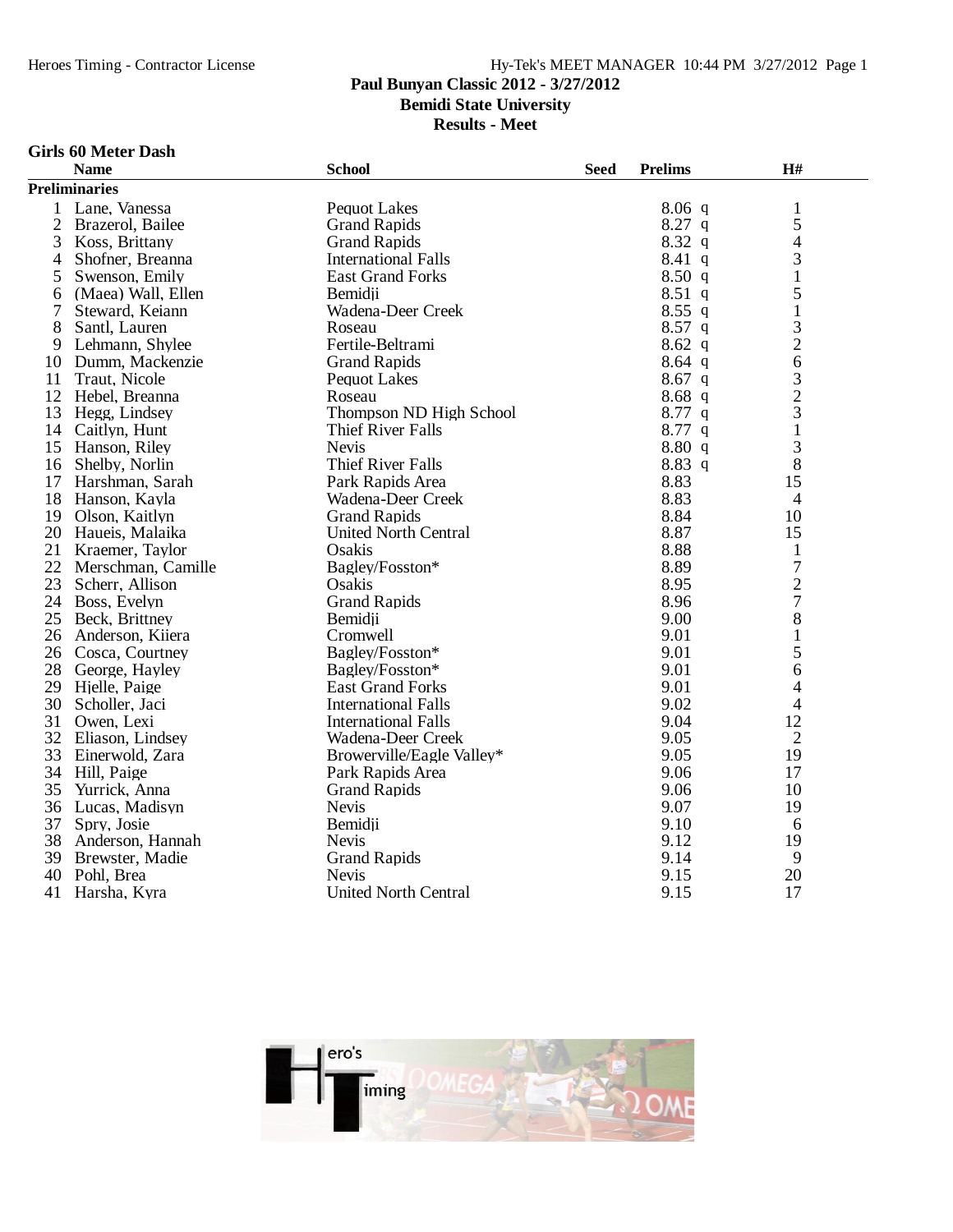## **Paul Bunyan Classic 2012 - 3/27/2012**

**Bemidi State University**

### **Results - Meet**

## **Preliminaries ... (Girls 60 Meter Dash)**

|    | <b>Name</b>        | <b>School</b>                 | <b>Seed</b> | <b>Prelims</b> | H#             |
|----|--------------------|-------------------------------|-------------|----------------|----------------|
| 42 | Schuldt, Dianna    | <b>Nevis</b>                  |             | 9.19           | 4              |
| 43 | Olson, MiKayla     | Osakis                        |             | 9.23           | 4              |
| 44 | Van Heel, Kaitlyn  | <b>International Falls</b>    |             | 9.23           | 9              |
| 45 | Walters, Jordan    | <b>Nevis</b>                  |             | 9.25           | 5              |
| 46 | Anderson, Maggie   | <b>Bigfork</b>                |             | 9.26           | 6              |
| 47 | Knutson, Kaitlyn   | Cloquet                       |             | 9.26           | 14             |
| 48 | Ford, Bekah        | <b>International Falls</b>    |             | 9.27           | 9              |
| 49 | Prochazka, Tess    | <b>Grand Rapids</b>           |             | 9.32           | 8              |
| 50 | Guertin, Kaitlyn   | <b>Grand Rapids</b>           |             | 9.34           | 11             |
| 51 | Swanson, Kourtney  | <b>International Falls</b>    |             | 9.36           | $\overline{7}$ |
| 52 | Harsha, Taylor     | <b>United North Central</b>   |             | 9.37           | 16             |
| 53 | Ludwig, Dominique  | Browerville/Eagle Valley*     |             | 9.39           | 12             |
| 54 | Johnson, Blair     | <b>International Falls</b>    |             | 9.42           | 6              |
| 55 | Cahoon, Olivia     | Cromwell                      |             | 9.42           | $\overline{c}$ |
| 56 | Panzer, Maggie     | <b>East Grand Forks</b>       |             | 9.45           | 7              |
| 57 | Jordi, Monique     | Bemidii                       |             | 9.45           | 20             |
| 58 | Bucholtz, Sierra   | Wadena-Deer Creek             |             | 9.45           | 17             |
| 59 | Olson, Nokomi      | <b>Nevis</b>                  |             | 9.50           | 19             |
| 60 | Tangquist, Elise   | Crookston                     |             | 9.51           | 3              |
| 61 | Reasy, Taylor      | Lake of the Woods/Rainy River |             | 9.51           | 14             |
| 62 | Christensen, Anne  | Lake of the Woods/Rainy River |             | 9.54           | 13             |
| 63 | Nelson, Megan      | <b>Barnum</b>                 |             | 9.58           | 6              |
| 64 | Wilson, Mckenzie   | Cloquet                       |             | 9.58           | 16             |
| 65 | Cremers, Kayla     | <b>East Grand Forks</b>       |             | 9.61           | 12             |
| 66 | Olderbak, Paige    | <b>East Grand Forks</b>       |             | 9.62           | 14             |
| 67 | Holmes, Amanda     | Crosby-Ironton                |             | 9.67           | 10             |
| 68 | Shearan, Elizabeth | <b>Bigfork</b>                |             | 9.70           | 8              |
| 69 | Eibler, Kelsey     | <b>International Falls</b>    |             | 9.71           | 14             |
| 70 | Hamilton, Cassey   | <b>Grand Rapids</b>           |             | 9.72           | 12             |
| 71 | Ahrendt, Katya     | <b>Nevis</b>                  |             | 9.72           | 20             |
| 72 | Johnson, Hailey    | <b>Nevis</b>                  |             | 9.73           | 20             |
| 73 | Oren, Madeline     | Crosby-Ironton                |             | 9.74           | 11             |
| 74 | Genereau, Erin     | Cloquet                       |             | 9.75           | 11             |
| 75 | Schoon, Alissa     | <b>United North Central</b>   |             | 9.76           | 18             |
| 76 | Molitor, Hannah    | Bagley/Fosston*               |             | 9.77           | 11             |
| 77 | Huschle, Jamie     | Bagley/Fosston*               |             | 9.78           | 8              |
| 78 | Buchta, Kaitlin    | Browerville/Eagle Valley*     |             | 9.79           | 16             |
| 79 | Otero, Maria       | <b>Grand Rapids</b>           |             | 9.79           | 15             |
| 80 | Kubiak, Josie      | Bagley/Fosston*               |             | 9.84           | 9              |
| 81 | Ratio, Lauren      | <b>International Falls</b>    |             | 9.87           | 16             |
| 82 | Sunder, Kristina   | Osakis                        |             | 9.89           | 5              |
| 83 | Hansen, Corissa    | <b>Bigfork</b>                |             | 9.89           | 14             |
| 84 | Galstad, Marina    | <b>East Grand Forks</b>       |             | 9.90           | 10             |

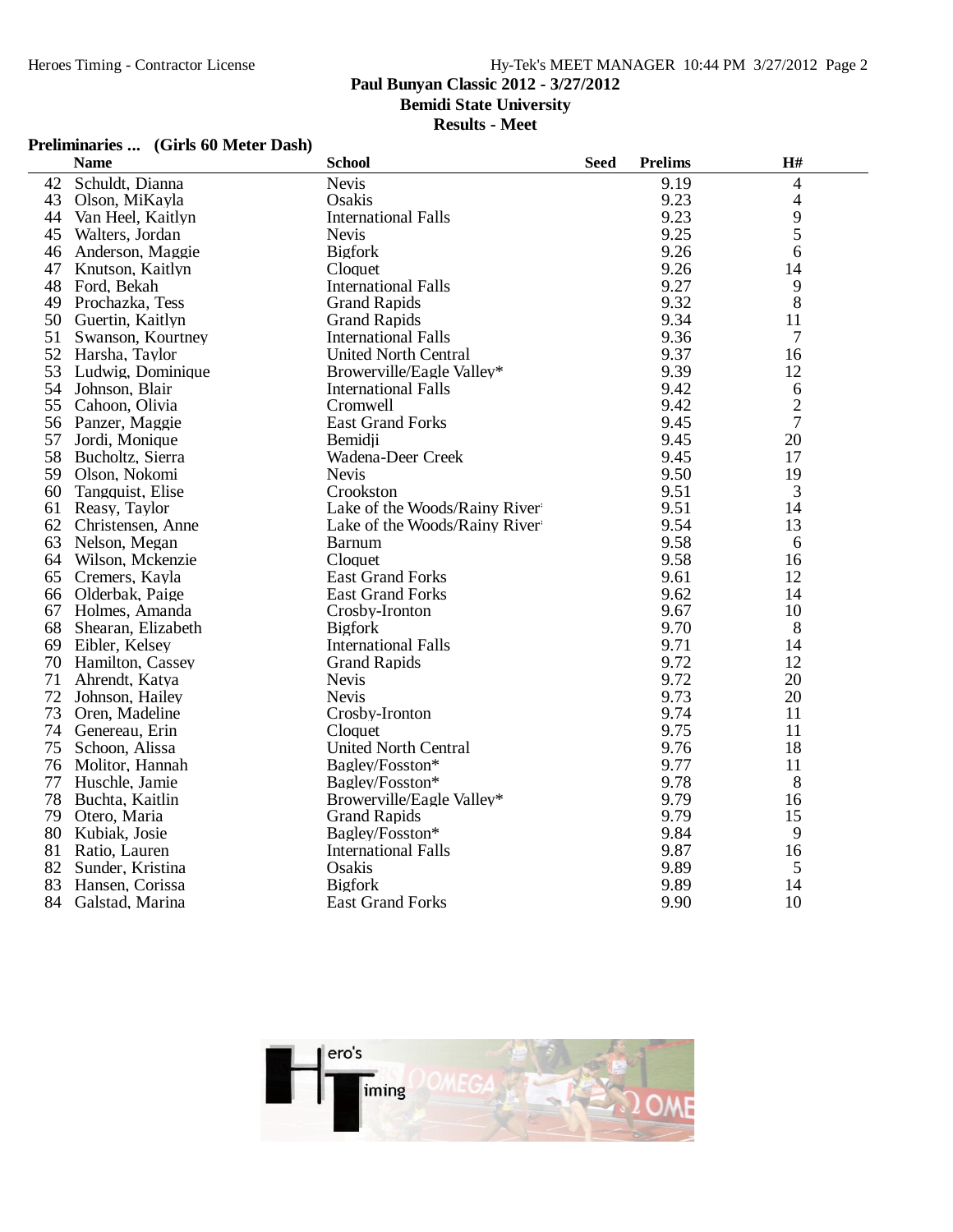## **Paul Bunyan Classic 2012 - 3/27/2012**

**Bemidi State University**

### **Results - Meet**

## **Preliminaries ... (Girls 60 Meter Dash)**

|                | <b>Name</b>                | <b>School</b>                 | <b>Seed</b>    | <b>Prelims</b> | $\mathbf{H}$ # |                |
|----------------|----------------------------|-------------------------------|----------------|----------------|----------------|----------------|
| 85             | Ahrendt, Cambria           | <b>Nevis</b>                  |                | 10.01          | 17             |                |
| 86             | Ljesar, Bojana             | Lake of the Woods/Rainy River |                | 10.01          | 19             |                |
| 87             | Jade, Kelley               | Thief River Falls             |                | 10.03          | $\overline{2}$ |                |
| 88             | Kent, Emily                | Browerville/Eagle Valley*     |                | 10.15          | 18             |                |
| 89             | Lund, Cheyenne             | Walker-Hackensack-Akeley      |                | 10.15          | 12             |                |
| 90             | Keute, Maddie              | <b>Grand Rapids</b>           |                | 10.17          | 13             |                |
| 91             | Zheng, Melissa             | <b>Grand Rapids</b>           |                | 10.20          | 15             |                |
| 92             | Persing, Makenna           | Park Rapids Area              |                | 10.21          | 16             |                |
| 93             | Robnik, Bethany            | Cloquet                       |                | 10.21          | 10             |                |
| 94             | Palm, Clara                | <b>International Falls</b>    |                | 10.25          | 15             |                |
| 95             | Iken, Nicole               | Wadena-Deer Creek             |                | 10.28          | 5              |                |
|                | 96 Poolman, Allyssa        | Lake of the Woods/Rainy River |                | 10.28          | 16             |                |
| 97             | Ennen, Jessi               | Barnum                        |                | 10.30          | 18             |                |
| 98             | Tardy, Anna                | Floodwood                     |                | 10.32          | 20             |                |
| 99             | Melott, Tonya              | Park Rapids Area              |                | 10.35          | 18             |                |
|                | 100 Hedin, Dayle           | <b>Grand Rapids</b>           |                | 10.38          | 14             |                |
| 101            | Monroe, Sierra             | <b>Nevis</b>                  |                | 10.47          | 17             |                |
|                | 102 Freeman, Maizee        | Walker-Hackensack-Akeley      |                | 10.49          | 13             |                |
| 103            | Fisher, Jada               | <b>Bigfork</b>                |                | 10.52          | 7              |                |
|                | 104 Polzin, Emma           | <b>Nevis</b>                  |                | 10.52          | 17             |                |
|                | 105 Lindholm, Sierra       | Cloquet                       |                | 10.67          | 13             |                |
|                | 106 Schatz, Katelynne      | <b>Barnum</b>                 |                | 10.68          | 8              |                |
|                | 107 Blommel, Julia         | Browerville/Eagle Valley*     |                | 10.79          | 19             |                |
|                | 108 Holkesvig, Lizzie      | <b>East Grand Forks</b>       |                | 10.82          | 9              |                |
|                | 109 Meyer, Lexi            | <b>East Grand Forks</b>       |                | 10.82          | 13             |                |
|                | 110 Nessman, Alexandra     | Park Rapids Area              |                | 11.02          | 18             |                |
| 111            | Achen, Amanda              | Lake of the Woods/Rainy River |                | 11.04          | 15             |                |
|                | 112 Rackozy, Kelsey        | Thompson ND High School       |                | 11.10          | 12             |                |
| 113            | Lewis, Kaleen              | Crosby-Ironton                |                | 11.10          | 9              |                |
|                | 114 Block, Anna            | Lake of the Woods/Rainy River |                | 11.23          | 11             |                |
|                | 115 Bily, Alli             | <b>Grand Rapids</b>           |                | 11.29          | 13             |                |
| 116            | Storey, Teaunna            | Thompson ND High School       |                | 11.33          | 11             |                |
| 117            | Marie Creutzmann, Lisa     | Bemidji                       |                | 12.56          | 7              |                |
| $---$          | Pemberton, Jaysha          | Bagley/Fosston*               |                | <b>FS</b>      | 10             |                |
|                | <b>Girls 60 Meter Dash</b> |                               |                |                |                |                |
|                | <b>Name</b>                | <b>School</b>                 | <b>Prelims</b> | <b>Finals</b>  | H#             | <b>Points</b>  |
| <b>Finals</b>  |                            |                               |                |                |                |                |
| 1              | Lane, Vanessa              | <b>Pequot Lakes</b>           | 8.06           | 8.09           | $\mathbf{1}$   | 10             |
| $\overline{2}$ | Koss, Brittany             | <b>Grand Rapids</b>           | 8.32           | 8.29           | $\mathbf{1}$   | 8              |
| 3              | Brazerol, Bailee           | <b>Grand Rapids</b>           | 8.27           | 8.31           | 1              | 6              |
| 4              | Shofner, Breanna           | <b>International Falls</b>    | 8.41           | 8.35           | 1              | 5              |
| 5              | Santl, Lauren              | Roseau                        | 8.57           | 8.49           | $\overline{2}$ | $\overline{4}$ |

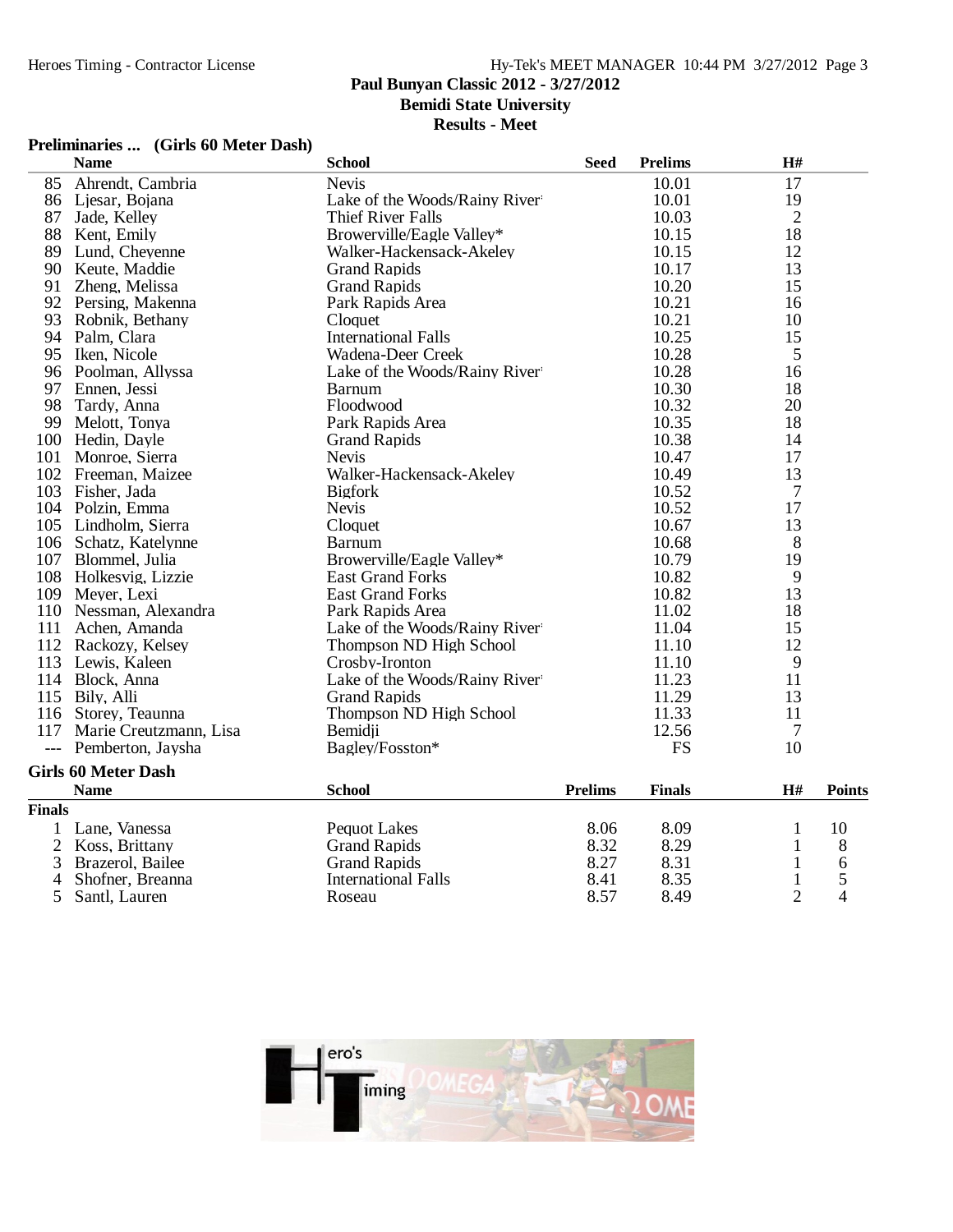**Paul Bunyan Classic 2012 - 3/27/2012**

**Bemidi State University**

**Results - Meet**

### **Finals ... (Girls 60 Meter Dash)**

|                | <b>Name</b>                 | <b>School</b>                 | <b>Prelims</b> | <b>Finals</b> | H#                                         | <b>Points</b>            |
|----------------|-----------------------------|-------------------------------|----------------|---------------|--------------------------------------------|--------------------------|
| 6              | Traut, Nicole               | <b>Pequot Lakes</b>           | 8.67           | 8.51          | $\overline{c}$                             | 3                        |
| 7              | (Maea) Wall, Ellen          | Bemidji                       | 8.51           | 8.51          | $\mathbf{1}$                               | $\mathbf{2}$             |
| 8              | Swenson, Emily              | <b>East Grand Forks</b>       | 8.50           | 8.54          | $\mathbf{1}$                               | $\mathbf{1}$             |
| 9              | Hebel, Breanna              | Roseau                        | 8.68           | 8.54          |                                            |                          |
| 10             | Lehmann, Shylee             | Fertile-Beltrami              | 8.62           | 8.54          | $\begin{array}{c} 2 \\ 2 \\ 2 \end{array}$ |                          |
| 11             | Dumm, Mackenzie             | <b>Grand Rapids</b>           | 8.64           | 8.72          |                                            |                          |
| $---$          | Steward, Keiann             | Wadena-Deer Creek             | 8.55           | <b>FS</b>     |                                            |                          |
|                | <b>Girls 200 Meter Dash</b> |                               |                |               |                                            |                          |
|                | <b>Name</b>                 | <b>School</b>                 | <b>Seed</b>    | <b>Finals</b> | H#                                         | <b>Points</b>            |
| <b>Finals</b>  |                             |                               |                |               |                                            |                          |
| 1              | Lane, Vanessa               | <b>Pequot Lakes</b>           |                | 27.00         | $\mathbf{1}$                               | 10                       |
| $\overline{2}$ | Koss, Brittany              | <b>Grand Rapids</b>           |                | 27.20         | $\mathbf{1}$                               | 8                        |
| 3              | Brazerol, Bailee            | <b>Grand Rapids</b>           |                | 27.30         | $\overline{2}$                             | 6                        |
| 4              | Sadlemyer, Becka            | Osakis                        |                | 27.55         | 1                                          | 5                        |
| 5              | Korvela, Andrea             | <b>United North Central</b>   |                | 27.90         | $\mathbf{1}$                               | $\overline{\mathcal{L}}$ |
| 6              | Marx, Shaice                | Thompson ND High School       |                | 28.04         | $\overline{2}$                             |                          |
| 7              | (Maea) Wall, Ellen          | Bemidji                       |                | 28.16         | 6                                          | $\frac{3}{2}$            |
| 8              | Shofner, Breanna            | <b>International Falls</b>    |                | 28.23         | $\overline{c}$                             | $\mathbf{1}$             |
| 9              | Mueller, Abby               | Park Rapids Area              |                | 28.40         | $\overline{c}$                             |                          |
| 10             | Hebel, Breanna              | Roseau                        |                | 28.48         | $\mathbf{1}$                               |                          |
| 11             | Kennedy, Brenna             | Walker-Hackensack-Akeley      |                | 28.58         | $\overline{2}$                             |                          |
| 12             | Steward, Keiann             | Wadena-Deer Creek             |                | 28.70         | 4                                          |                          |
| 13             | Bardwell, Blake             | Bemidji                       |                | 28.76         | $\mathbf{1}$                               |                          |
| 14             | Stroup, Abigail             | Osakis                        |                | 29.01         | $\overline{4}$                             |                          |
| 15             | Krause, Kendra              | Lake of the Woods/Rainy River |                | 29.02         |                                            |                          |
|                | 16 Shelby, Norlin           | <b>Thief River Falls</b>      |                | 29.04         | $rac{5}{3}$                                |                          |
| 17             | Hanson, Riley               | <b>Nevis</b>                  |                | 29.22         | $\overline{3}$                             |                          |
| 18             | Gibbons, Maggie             | <b>Grand Rapids</b>           |                | 29.37         | 11                                         |                          |
| 19             | Hanson, Tessa               | <b>East Grand Forks</b>       |                | 29.43         | 5                                          |                          |
| 20             | Scherr, Allison             | Osakis                        |                | 29.49         | 3                                          |                          |
| 21             | Baker, Mikayla              | Cloquet                       |                | 29.63         | 10                                         |                          |
| 22             | Owen, Lexi                  | <b>International Falls</b>    |                | 29.70         | $\overline{7}$                             |                          |
| 23             | Hanson, Kayla               | Wadena-Deer Creek             |                | 29.79         | 8                                          |                          |
| 24             | Merschman, Camille          | Bagley/Fosston*               |                | 29.87         | 4                                          |                          |
| 24             | Van Heel, Kaitlyn           | <b>International Falls</b>    |                | 29.87         | 10                                         |                          |
| 26             | Caitlyn, Hunt               | <b>Thief River Falls</b>      |                | 30.04         | $\overline{c}$                             |                          |
| 27             | Bruns, Hailey               | Walker-Hackensack-Akeley      |                | 30.17         | $\overline{\mathcal{L}}$                   |                          |
| 28             | Auran, Amy                  | <b>International Falls</b>    |                | 30.17         |                                            |                          |
| 29             | Hesse, Michaela             | <b>United North Central</b>   |                | 30.17         | $\frac{9}{5}$                              |                          |
| 30             | Harshman, Sarah             | Park Rapids Area              |                | 30.25         |                                            |                          |
| 31             | Henderickson, Nicole        | Bemidji                       |                | 30.26         | 5                                          |                          |
|                | 32 Kostiuk, Abby            | <b>International Falls</b>    |                | 30.39         | 3                                          |                          |

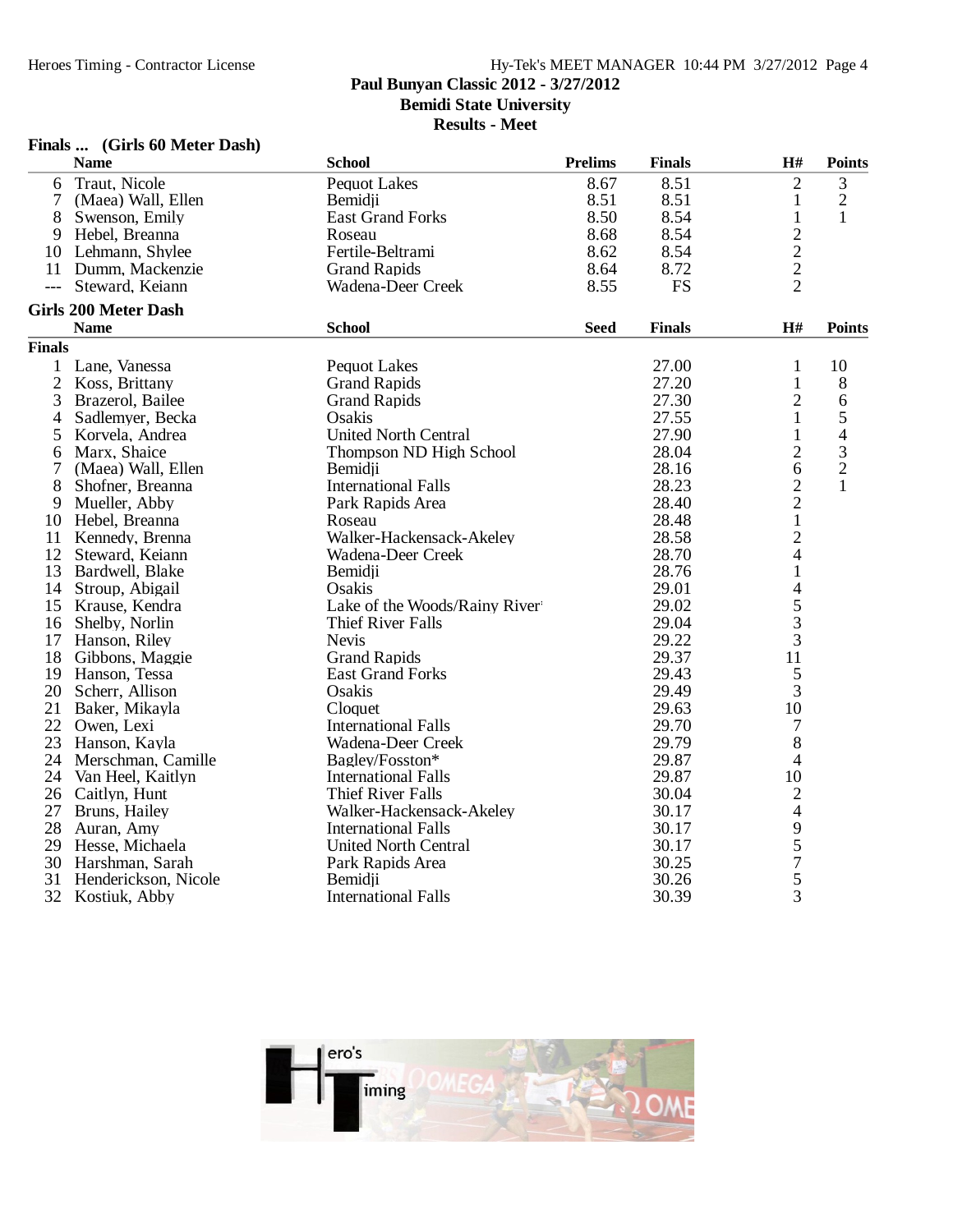**Paul Bunyan Classic 2012 - 3/27/2012**

**Bemidi State University**

**Results - Meet**

### **Finals ... (Girls 200 Meter Dash)**

|    | <b>Name</b>        | <b>School</b>               | <b>Seed</b> | <b>Finals</b> | H#                       | <b>Points</b> |
|----|--------------------|-----------------------------|-------------|---------------|--------------------------|---------------|
| 33 | Moe, Christal      | <b>East Grand Forks</b>     |             | 30.41         | $\overline{7}$           |               |
| 34 | Dahle, Madeline    | <b>International Falls</b>  |             | 30.43         | 5                        |               |
| 35 | Carlson, Brittany  | Thompson ND High School     |             | 30.53         | 7                        |               |
| 36 | Olson, MiKayla     | Osakis                      |             | 30.56         | 6                        |               |
| 37 | Hofford, Bailee    | Park Rapids Area            |             | 30.78         | 8                        |               |
| 38 | Schuldt, Dianna    | <b>Nevis</b>                |             | 30.83         | 12                       |               |
| 39 | Eliason, Lindsey   | Wadena-Deer Creek           |             | 30.89         | 3                        |               |
| 40 | Marquelle, Dahl    | <b>Thief River Falls</b>    |             | 30.95         | 8                        |               |
| 41 | Anderson, Hannah   | <b>Nevis</b>                |             | 30.96         | 16                       |               |
| 42 | Hakamaki, Andrea   | Cromwell                    |             | 31.05         | 11                       |               |
| 43 | Herzig, Claire     | <b>International Falls</b>  |             | 31.09         | 6                        |               |
| 44 | Panzer, Maggie     | <b>East Grand Forks</b>     |             | 31.09         | 7                        |               |
| 45 | Jenson, Rachel     | <b>East Grand Forks</b>     |             | 31.10         | 7                        |               |
| 46 | Lucas, Madisyn     | <b>Nevis</b>                |             | 31.20         | 16                       |               |
| 47 | Knutson, Kaitlyn   | Cloquet                     |             | 31.23         | 11                       |               |
| 48 | Stansberry, Ashley | Crosby-Ironton              |             | 31.32         | 6                        |               |
| 49 | Pohl, Brea         | <b>Nevis</b>                |             | 31.34         | 17                       |               |
| 50 | Doran, Maija       | Cloquet                     |             | 31.44         | 10                       |               |
| 51 | Hlavka, Madison    | <b>Barnum</b>               |             | 31.49         | 4                        |               |
| 52 | Brewster, Madie    | <b>Grand Rapids</b>         |             | 31.50         | 6                        |               |
| 53 | Weiland, Vanessa   | Roseau                      |             | 31.64         | 3                        |               |
| 54 | Yurrick, Anna      | <b>Grand Rapids</b>         |             | 31.75         | 11                       |               |
| 55 | Sorenson, Kayla    | Osakis                      |             | 31.78         | 6                        |               |
| 56 | Cahoon, Olivia     | Cromwell                    |             | 31.79         | 9                        |               |
| 57 | Swanson, Kourtney  | <b>International Falls</b>  |             | 31.80         | 9                        |               |
| 58 | Bushey, Jaelyn     | Barnum                      |             | 31.88         | $\overline{\mathcal{L}}$ |               |
| 59 | Olson, Marissa     | Walker-Hackensack-Akeley    |             | 31.89         | 12                       |               |
| 60 | Ford, Bekah        | <b>International Falls</b>  |             | 32.03         | 10                       |               |
| 61 | Jones, Carly       | Walker-Hackensack-Akeley    |             | 32.18         | 13                       |               |
| 62 | Collman, Ann       | Cromwell                    |             | 32.25         | 8                        |               |
| 63 | Anderson, Mikhaela | Cromwell                    |             | 32.25         | 18                       |               |
| 64 | Olson, Nokomi      | <b>Nevis</b>                |             | 32.28         | 16                       |               |
| 65 | Hill, Paige        | Park Rapids Area            |             | 32.34         | 9                        |               |
| 66 | Oren, Madeline     | Crosby-Ironton              |             | 32.41         | 12                       |               |
| 67 | Huschle, Jamie     | Bagley/Fosston*             |             | 32.42         | 5                        |               |
| 68 | Rosenthal, Brianna | Wadena-Deer Creek           |             | 32.52         | 11                       |               |
| 69 | Harsha, Taylor     | <b>United North Central</b> |             | 32.58         | 14                       |               |
| 70 | Eibler, Kelsey     | <b>International Falls</b>  |             | 32.69         | 11                       |               |
| 71 | Holmes, Amanda     | Crosby-Ironton              |             | 32.77         | 12                       |               |
| 72 | Cremers, Kayla     | <b>East Grand Forks</b>     |             | 32.91         | 10                       |               |
| 73 | Hamilton, Cassey   | <b>Grand Rapids</b>         |             | 33.20         | 13                       |               |
| 74 | Bergeron, Emily    | <b>East Grand Forks</b>     |             | 33.38         | 9                        |               |
| 75 | Kock, Caroline     | <b>United North Central</b> |             | 33.44         | 15                       |               |

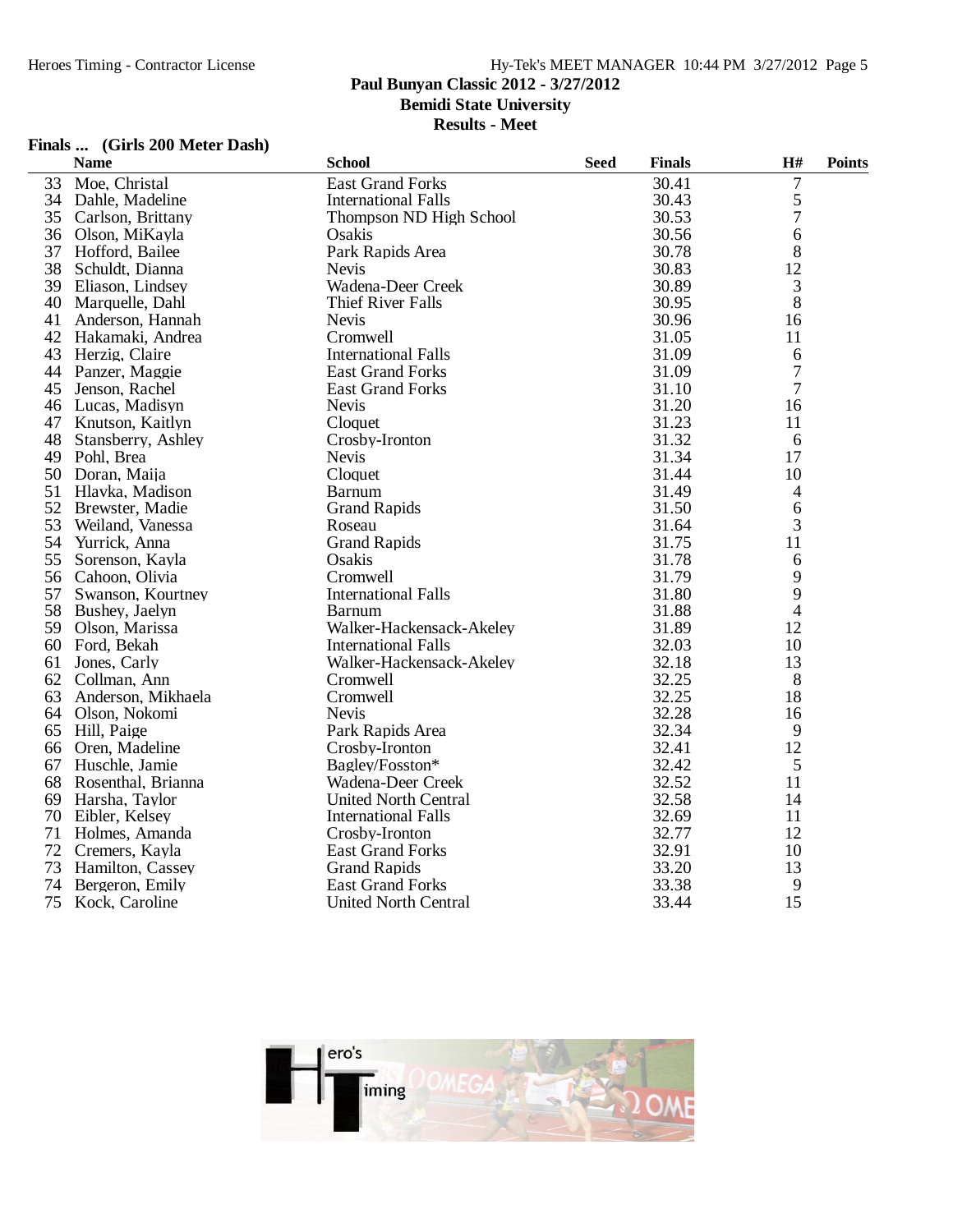### **Paul Bunyan Classic 2012 - 3/27/2012**

**Bemidi State University**

**Results - Meet**

### **Finals ... (Girls 200 Meter Dash)**

|                     | <b>Name</b>                 | <b>School</b>               | <b>Seed</b> | <b>Finals</b>      | $\mathbf{H}$ #                   | <b>Points</b>  |
|---------------------|-----------------------------|-----------------------------|-------------|--------------------|----------------------------------|----------------|
| 76                  | Vande Wege, Lydia           | Roseau                      |             | 33.44              | 14                               |                |
| 77                  | Lauderbaugh, Tori           | Park Rapids Area            |             | 33.44              | 8                                |                |
|                     | 78 Mart, Ava                | Park Rapids Area            |             | 33.50              | 10                               |                |
|                     | 79 Olderbak, Paige          | <b>East Grand Forks</b>     |             | 33.73              | 14                               |                |
|                     | 80 Harsha, Kyra             | <b>United North Central</b> |             | 33.87              | 8                                |                |
| 81                  | Byer, Vanessa               | <b>Nevis</b>                |             | 33.96              | 17                               |                |
|                     | 82 Herseth, Cortney         | <b>International Falls</b>  |             | 33.98              | 12                               |                |
|                     | 83 Bernstetter, Samantha    | Wadena-Deer Creek           |             | 34.19              | 17                               |                |
|                     | 84 Sunder, Kristina         | Osakis                      |             | 34.23              | 16                               |                |
|                     | 85 Holkesvig, Lizzie        | <b>East Grand Forks</b>     |             | 34.51              | 9                                |                |
|                     | 86 Otero, Maria             | <b>Grand Rapids</b>         |             | 34.56              | 14                               |                |
| 87                  | Johnson, Hailey             | <b>Nevis</b>                |             | 34.64              | 18                               |                |
| 88                  | Hedin, Dayle                | <b>Grand Rapids</b>         |             | 34.66              | 13                               |                |
| 89                  | Flanagan, Khori             | <b>East Grand Forks</b>     |             | 34.84              | 14                               |                |
| 90                  | Jade, Kelley                | Thief River Falls           |             | 34.96              | 13                               |                |
| 91                  | Ahrendt, Cambria            | <b>Nevis</b>                |             | 35.24              | 16                               |                |
|                     | 92 Cardinal, Jasmyne        | Crookston                   |             | 35.24              | 18                               |                |
|                     | 93 Platt, Rachael           | <b>Barnum</b>               |             | 35.60              | 15                               |                |
|                     | 94 Polzin, Emma             | <b>Nevis</b>                |             | 35.64              | 15                               |                |
|                     | 95 Orr, Ashley              | Osakis                      |             | 35.74              | 15                               |                |
|                     | 96 Harshman, Samantha       | Park Rapids Area            |             | 35.85              | 14                               |                |
|                     | 97 Lund, Cheyenne           | Walker-Hackensack-Akeley    |             | 36.21              | 13                               |                |
|                     | 98 Persing, Makenna         | Park Rapids Area            |             | 36.24              | 17                               |                |
| 99                  | Monroe, Sierra              | <b>Nevis</b>                |             | 36.40              | 15                               |                |
|                     | 100 Rackozy, Kelsey         | Thompson ND High School     |             | 36.74              | 16                               |                |
| 101                 | Tomanek, Danica             | Thompson ND High School     |             | 36.81              | 12                               |                |
|                     | 102 Bily, Alli              | <b>Grand Rapids</b>         |             | 37.10              | 13                               |                |
|                     | 103 Iken, Nicole            | Wadena-Deer Creek           |             | 37.88              | 18                               |                |
|                     | 104 Storey, Teaunna         | Thompson ND High School     |             | 38.29              | 15                               |                |
|                     | <b>Girls 400 Meter Dash</b> |                             |             |                    |                                  |                |
|                     | <b>Name</b>                 | <b>School</b>               | <b>Seed</b> | <b>Finals</b>      | H#                               | <b>Points</b>  |
| <b>Finals</b>       |                             |                             |             |                    |                                  |                |
|                     | Korvela, Andrea             | <b>United North Central</b> |             | 1:01.67            | 1                                |                |
| 1<br>$\overline{2}$ |                             | Osakis                      |             |                    |                                  | 10             |
|                     | Szech, Hannah               | Thompson ND High School     |             | 1:01.84<br>1:01.99 | 1                                | 8              |
| 3                   | Marx, Shaice                |                             |             |                    | 1                                | 6              |
| 4                   | Allen, Megan                | <b>Grand Rapids</b>         |             | 1:02.34            | $\mathbf{1}$                     | 5              |
| 5                   | Serratore, Megan            | Bemidji                     |             | 1:04.48            | 3                                | $\overline{4}$ |
| 6                   | Kennedy, Brenna             | Walker-Hackensack-Akeley    |             | 1:04.53            | $\mathbf{1}$                     | $\mathfrak{Z}$ |
| 7                   | Ellefson, Summer            | Park Rapids Area            |             | 1:04.94            | $\mathbf{1}$                     | $\overline{2}$ |
| 8                   | Peterson, Amber             | Bemidii                     |             | 1:05.18            | $\overline{c}$<br>$\overline{4}$ | 1              |
| 9                   | Gibbons, Maggie             | <b>Grand Rapids</b>         |             | 1:05.52            |                                  |                |
|                     | 10 Buchta, Kendra           | Browerville/Eagle Valley*   |             | 1:06.03            | $\overline{2}$                   |                |

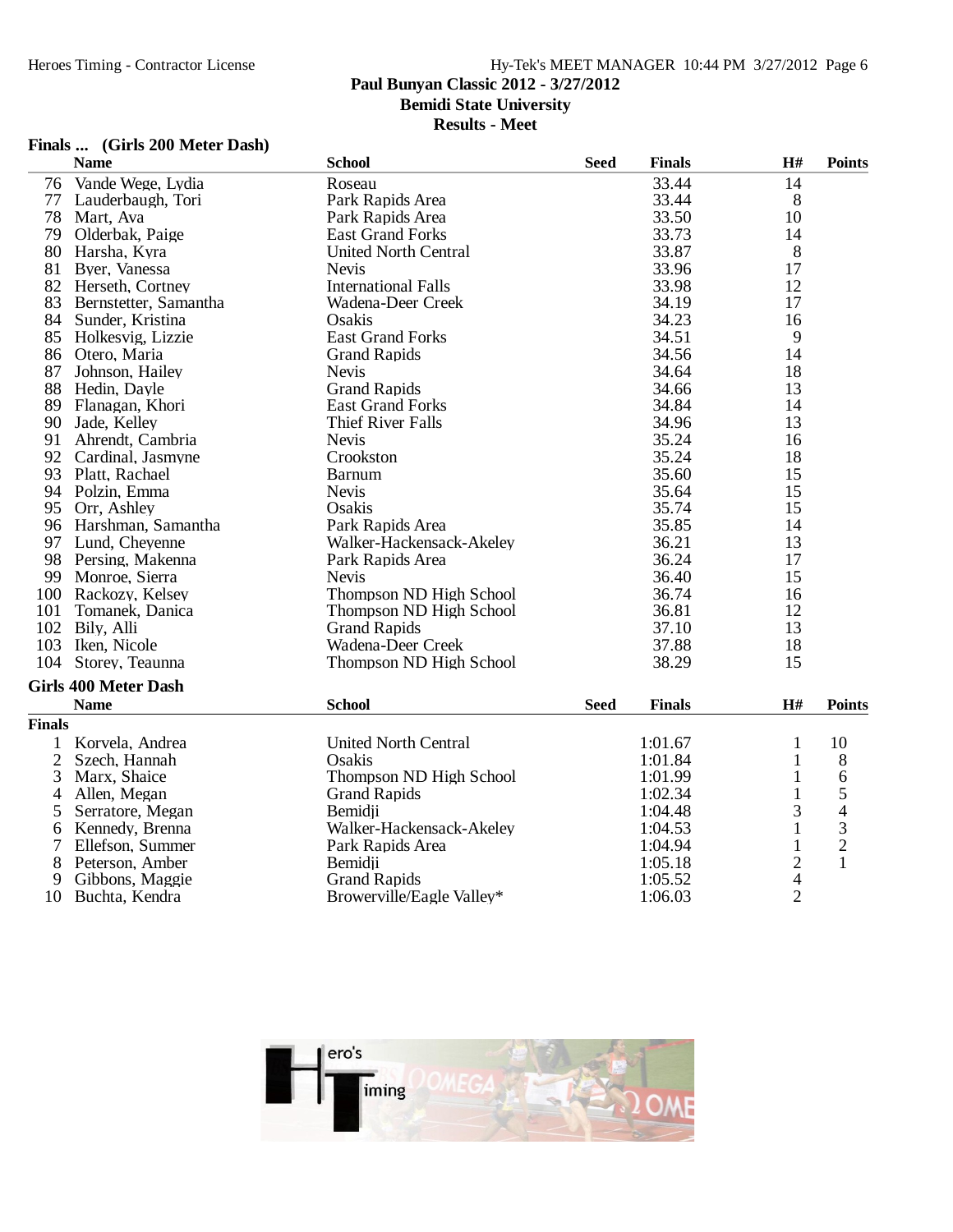**Paul Bunyan Classic 2012 - 3/27/2012**

**Bemidi State University**

**Results - Meet**

### **Finals ... (Girls 400 Meter Dash)**

|    | <b>Name</b>           | <b>School</b>                 | <b>Seed</b> | <b>Finals</b> | H#                             | <b>Points</b> |
|----|-----------------------|-------------------------------|-------------|---------------|--------------------------------|---------------|
| 11 | Eades, Erica          | <b>East Grand Forks</b>       |             | 1:06.72       | 3                              |               |
| 12 | Anderson, Tara        | Walker-Hackensack-Akeley      |             | 1:06.82       |                                |               |
| 13 | Bardwell, Blake       | Bemidii                       |             | 1:06.88       |                                |               |
|    | 14 Bruns, Hailey      | Walker-Hackensack-Akeley      |             | 1:07.02       | $\frac{2}{2}$<br>$\frac{2}{3}$ |               |
| 15 | Rikkola, Emily        | Cloquet                       |             | 1:07.17       |                                |               |
|    | 16 Bermel, Chloe      | <b>Pequot Lakes</b>           |             | 1:07.24       | 6                              |               |
| 17 | French, Julianna      | <b>Grand Rapids</b>           |             | 1:08.56       | 3                              |               |
| 18 | Johnson, Kayle        | Cromwell                      |             | 1:08.80       | 4                              |               |
| 19 | Kostiuk, Abby         | <b>International Falls</b>    |             | 1:09.43       | 3                              |               |
| 20 | Dahle, Madeline       | <b>International Falls</b>    |             | 1:09.56       | $\overline{4}$                 |               |
| 21 | Bushey, Jaelyn        | <b>Barnum</b>                 |             | 1:09.65       | 5                              |               |
| 22 | Guertin, Kaitlyn      | <b>Grand Rapids</b>           |             | 1:09.67       | 6                              |               |
| 23 | Larson, Dominique     | Crookston                     |             | 1:10.51       | $\overline{c}$                 |               |
|    | 24 Hoff, Katie        | Roseau                        |             | 1:11.07       | 5                              |               |
| 25 | Swatek, Chelsea       | Cromwell                      |             | 1:11.36       | 6                              |               |
| 26 | Hlavka, Madison       | <b>Barnum</b>                 |             | 1:11.60       | 5                              |               |
| 27 | Wester, Marlene       | Cromwell                      |             | 1:12.14       | 6                              |               |
| 28 | Keranen, Emily        | <b>United North Central</b>   |             | 1:12.37       | 4                              |               |
| 29 | Anderson, Maggie      | <b>Bigfork</b>                |             | 1:12.61       | $\boldsymbol{7}$               |               |
| 30 | Gramer, Faith         | Fertile-Beltrami              |             | 1:13.32       |                                |               |
| 31 | Lee, Molly            | Roseau                        |             | 1:13.63       | 9<br>5                         |               |
| 32 | Pesch, Jayden         | <b>East Grand Forks</b>       |             | 1:13.65       | 3                              |               |
| 33 | Gronner, Bailey       | Cromwell                      |             | 1:13.72       | $\overline{7}$                 |               |
|    | 34 Rosenthal, Brianna | Wadena-Deer Creek             |             | 1:14.17       | 5                              |               |
| 35 | Achen, Sara           | Lake of the Woods/Rainy River |             | 1:14.87       | $\overline{7}$                 |               |
| 36 | Marquelle, Dahl       | Thief River Falls             |             | 1:15.10       | 9                              |               |
| 37 | Syverson, Hailey      | Bagley/Fosston*               |             | 1:15.30       | $\overline{7}$                 |               |
| 38 | Bowe, Kalpana         | Walker-Hackensack-Akeley      |             | 1:15.52       | 6                              |               |
| 39 | Poissant, Cameo       | Fertile-Beltrami              |             | 1:15.69       | 9                              |               |
| 40 | Jones, Carly          | Walker-Hackensack-Akeley      |             | 1:16.06       | 6                              |               |
| 41 | Platt, Rachael        | <b>Barnum</b>                 |             | 1:17.33       | 7                              |               |
|    | 42 Herseth, Cortney   | <b>International Falls</b>    |             | 1:17.46       | 4                              |               |
| 43 | Ruelle, Sierra        | <b>International Falls</b>    |             | 1:17.51       | 4                              |               |
| 44 | Bernstetter, Samantha | Wadena-Deer Creek             |             | 1:17.52       | 5                              |               |
| 45 | Mitchell, Erin        | Crosby-Ironton                |             | 1:19.78       | 8                              |               |
| 46 | Wilson, Mckenzie      | Cloquet                       |             | 1:20.77       | 8                              |               |
| 47 | Keith, Breanna        | Cloquet                       |             | 1:24.16       | 8                              |               |
| 48 | Fenske, Sierra        | Bagley/Fosston*               |             | 1:25.32       | 7                              |               |
| 49 | Cardinal, Jasmyne     | Crookston                     |             | 1:27.81       | 9                              |               |
| 50 | Beckel, Anna          | Lake of the Woods/Rainy River |             | 1:34.46       | 9                              |               |
| 51 | Weir, Cathryn         | Osakis                        |             | 1:36.49       | 8                              |               |

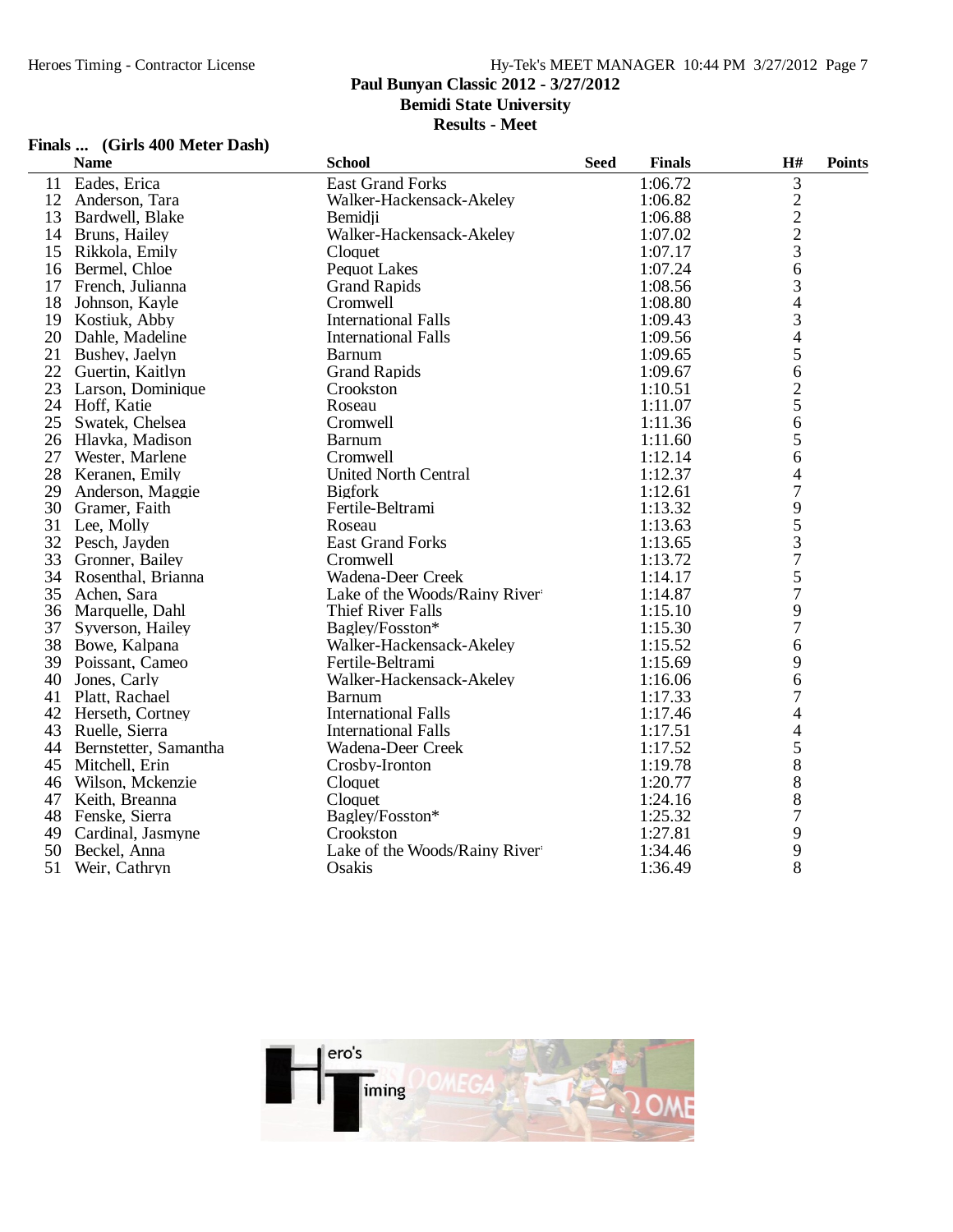## **Paul Bunyan Classic 2012 - 3/27/2012**

**Bemidi State University**

**Results - Meet**

### **Girls 800 Meter Run**

|                | <b>Name</b>                 | <b>School</b>                 | <b>Seed</b> | <b>Finals</b> | <b>Points</b>                                   |
|----------------|-----------------------------|-------------------------------|-------------|---------------|-------------------------------------------------|
| <b>Finals</b>  |                             |                               |             |               |                                                 |
| $\mathbf{1}$   | Gronhovd, Danielle          | Bemidji                       |             | 2:33.98       | 10                                              |
| $\overline{2}$ | Cahoon, Allie               | Cromwell                      |             | 2:34.23       | 8                                               |
| 3              | Engelstad, Katie            | Fertile-Beltrami              |             | 2:36.01       | 6                                               |
| 4              | Shimek, Brooke              | Thompson ND High School       |             | 2:38.46       |                                                 |
| 5              | Peart, Maddi                | <b>Grand Rapids</b>           |             | 2:41.10       |                                                 |
| 6              | Lauer, Jaylynn              | <b>Grand Rapids</b>           |             | 2:43.26       | $\begin{array}{c} 5 \\ 4 \\ 3 \\ 2 \end{array}$ |
| 7              | Sadlemyer, Brittney         | Osakis                        |             | 2:43.64       |                                                 |
| 8              | Larva, Stacey               | Floodwood                     |             | 2:44.11       | $\mathbf{1}$                                    |
| 9              | Carrie, Megan               | Browerville/Eagle Valley*     |             | 2:44.79       |                                                 |
| 10             | Hutar, Rachel               | Cromwell                      |             | 2:45.22       |                                                 |
| 11             | Olson, Megan                | Park Rapids Area              |             | 2:45.41       |                                                 |
| 12             | Schmitz, Emma               | Wadena-Deer Creek             |             | 2:45.79       |                                                 |
| 13             | Bostrom, Caitlin            | Crosby-Ironton                |             | 2:46.16       |                                                 |
| 14             | Otterness, Tayah            | Park Rapids Area              |             | 2:46.81       |                                                 |
| 15             | Glaeser, Nina               | Crosby-Ironton                |             | 2:47.64       |                                                 |
| 16             | Jobe, Amy                   | <b>Grand Rapids</b>           |             | 2:47.97       |                                                 |
| 17             | Foss, Rachel                | <b>International Falls</b>    |             | 2:50.25       |                                                 |
| 18             | Bixby, Kenzie               | Fertile-Beltrami              |             | 2:50.63       |                                                 |
| 19             | Wester, Marlene             | Cromwell                      |             | 2:54.59       |                                                 |
| 20             | Smith, Amber                | Bemidji                       |             | 2:57.30       |                                                 |
| 21             | Denman, Jolynne             | Cloquet                       |             | 2:57.39       |                                                 |
| 22             | Lundgren, Shannon           | Crosby-Ironton                |             | 2:58.01       |                                                 |
| 23             | Collman, Lenore             | Cromwell                      |             | 2:58.96       |                                                 |
| 24             | Achen, Sara                 | Lake of the Woods/Rainy River |             | 2:59.41       |                                                 |
| 25             | Fettig, Heather             | Roseau                        |             | 3:00.59       |                                                 |
|                | 26 Peterson, Liz            | Wadena-Deer Creek             |             | 3:00.71       |                                                 |
| 27             | Roed, Haley                 | Crookston                     |             | 3:03.35       |                                                 |
| 28             | Porter, Jenna               | Crookston                     |             | 3:04.33       |                                                 |
| 29             | Lausten, Madlin             | <b>United North Central</b>   |             | 3:05.30       |                                                 |
| 30             | Aho, Miranda                | Cromwell                      |             | 3:09.88       |                                                 |
| 31             | Meyer, Lexi                 | <b>East Grand Forks</b>       |             | 3:12.44       |                                                 |
|                | 32 Freeman, Maizee          | Walker-Hackensack-Akeley      |             | 3:30.13       |                                                 |
| 33             | Beckel, Anna                | Lake of the Woods/Rainy River |             | 3:50.01       |                                                 |
| $---$          | Kern, Susannah              | Park Rapids Area              |             | <b>DNF</b>    |                                                 |
|                | <b>Girls 1600 Meter Run</b> |                               |             |               |                                                 |
|                | <b>Name</b>                 | <b>School</b>                 | <b>Seed</b> | <b>Finals</b> | <b>Points</b>                                   |
| <b>Finals</b>  |                             |                               |             |               |                                                 |
| $\mathbf{1}$   | Truedson, Jenna             | Bemidji                       |             | 5:09.16       | 10                                              |
| $\overline{c}$ | Baker, Erin                 | <b>Grand Rapids</b>           |             | 5:21.96       | 8                                               |
| 3              | Olson, Megan                | Park Rapids Area              |             | 5:50.13       | 6                                               |

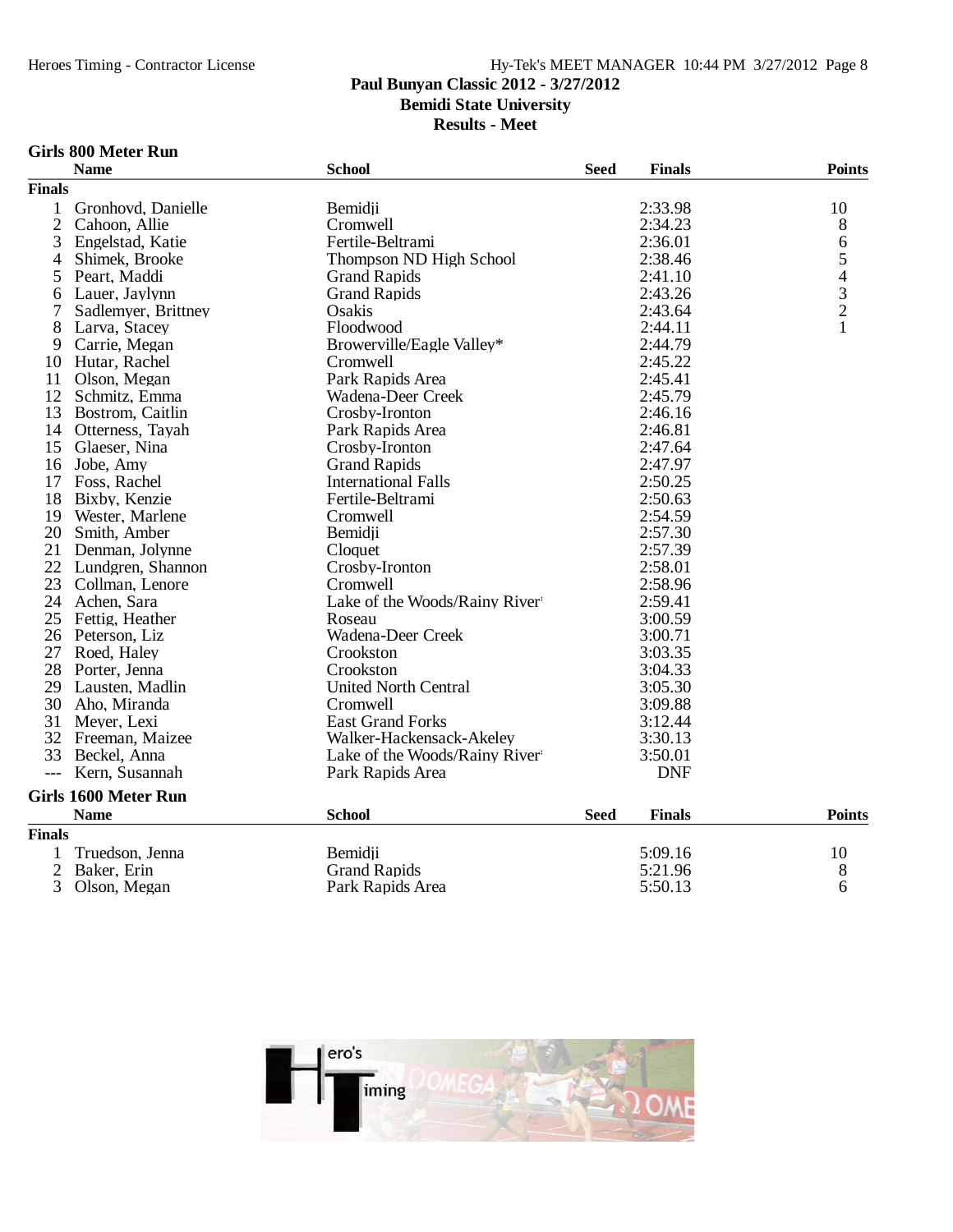## **Paul Bunyan Classic 2012 - 3/27/2012**

**Bemidi State University**

**Results - Meet**

### **Finals ... (Girls 1600 Meter Run)**

|                | <b>Name</b>                 | <b>School</b>               | <b>Seed</b> | <b>Finals</b> | <b>Points</b>                                   |
|----------------|-----------------------------|-----------------------------|-------------|---------------|-------------------------------------------------|
| 4              | Huglen, Madeline            | Roseau                      |             | 5:51.56       | 5                                               |
| 5              | Olson, Averi                | Thompson ND High School     |             | 5:53.99       |                                                 |
| 6              | Matison, Ingrid             | <b>Grand Rapids</b>         |             | 5:58.93       | $\begin{array}{c} 4 \\ 3 \\ 2 \end{array}$      |
| 7              | Goshey, Samantha            | Crosby-Ironton              |             | 6:02.11       |                                                 |
| 8              | Schmitz, Emma               | Wadena-Deer Creek           |             | 6:02.23       | $\mathbf{1}$                                    |
| 9              | Davidson, Katie             | Crookston                   |             | 6:04.73       |                                                 |
| 10             | Larva, Stacey               | Floodwood                   |             | 6:09.19       |                                                 |
| 11             | Erickson, Lexi              | <b>International Falls</b>  |             | 6:10.00       |                                                 |
| 12             | Denman, Jolynne             | Cloquet                     |             | 6:20.41       |                                                 |
| 13             | Olson, Anna                 | <b>United North Central</b> |             | 6:21.88       |                                                 |
| 14             | Smith, Amber                | Bemidji                     |             | 6:22.20       |                                                 |
| 15             | Carlson, Marissa            | Bagley/Fosston*             |             | 6:22.39       |                                                 |
| 16             | Braaten, Ivy                | Roseau                      |             | 6:22.48       |                                                 |
| 17             | Bohlman, Megan              | Thompson ND High School     |             | 6:22.52       |                                                 |
| 18             | Smith, Holly                | Crosby-Ironton              |             | 6:22.58       |                                                 |
|                | 19 Koenig, Jenna            | Cromwell                    |             | 6:23.50       |                                                 |
| 20             | Kaylee, Eskeli              | <b>Thief River Falls</b>    |             | 6:23.98       |                                                 |
| 21             | Erickson, Katherine         | Park Rapids Area            |             | 6:26.47       |                                                 |
| 22             | Lake, Alayna                | <b>United North Central</b> |             | 6:28.27       |                                                 |
| 23             | Persons, Myranda            | <b>Grand Rapids</b>         |             | 6:29.15       |                                                 |
| 24             | Madden, Janna               | <b>Barnum</b>               |             | 6:31.53       |                                                 |
|                | 25 Headlee, Elsa            | <b>Pequot Lakes</b>         |             | 6:31.89       |                                                 |
| 26             | Spychalla, Taylor           | Osakis                      |             | 6:32.36       |                                                 |
| 27             | Fisher, Brittany            | Cromwell                    |             | 6:34.13       |                                                 |
| 28             | Collman, Lenore             | Cromwell                    |             | 6:43.39       |                                                 |
| 29             | Isaacson, Jill              | <b>United North Central</b> |             | 6:47.37       |                                                 |
| 30             | Kuismi, Sarah               | United North Central        |             | 6:47.56       |                                                 |
| 31             | Ridlon, Charity             | Park Rapids Area            |             | 7:30.60       |                                                 |
| 32             | Laughery, April             | Crookston                   |             | 7:31.19       |                                                 |
| 33             | Simpson, Jill               | Park Rapids Area            |             | 7:59.56       |                                                 |
| 34             | Host, Tarissa               | Browerville/Eagle Valley*   |             | 8:01.42       |                                                 |
|                | <b>Girls 3200 Meter Run</b> |                             |             |               |                                                 |
|                | <b>Name</b>                 | <b>School</b>               | <b>Seed</b> | <b>Finals</b> | <b>Points</b>                                   |
| <b>Finals</b>  |                             |                             |             |               |                                                 |
|                |                             |                             |             |               |                                                 |
| $\mathbf 1$    | Lutz, Lydia                 | Park Rapids Area            |             | 11:38.51      | 10                                              |
| $\overline{2}$ | Prushek, September          | Crosby-Ironton              |             | 12:35.26      | 8                                               |
| 3              | Geist, Marietta             | Crookston                   |             | 12:49.35      | 6                                               |
| 4              | Anderson, Aspen             | <b>Grand Rapids</b>         |             | 12:54.97      |                                                 |
| 5              | Baker, Kaya                 | <b>Grand Rapids</b>         |             | 12:55.42      |                                                 |
| 6              | Olson, Madison              | Roseau                      |             | 13:05.40      | $\begin{array}{c} 5 \\ 4 \\ 3 \\ 2 \end{array}$ |
| 7              | Harms, Amber                | <b>International Falls</b>  |             | 13:15.68      |                                                 |
| 8              | Brine-Doyle, Jackie         | <b>Pequot Lakes</b>         |             | 13:18.45      | $\mathbf{1}$                                    |

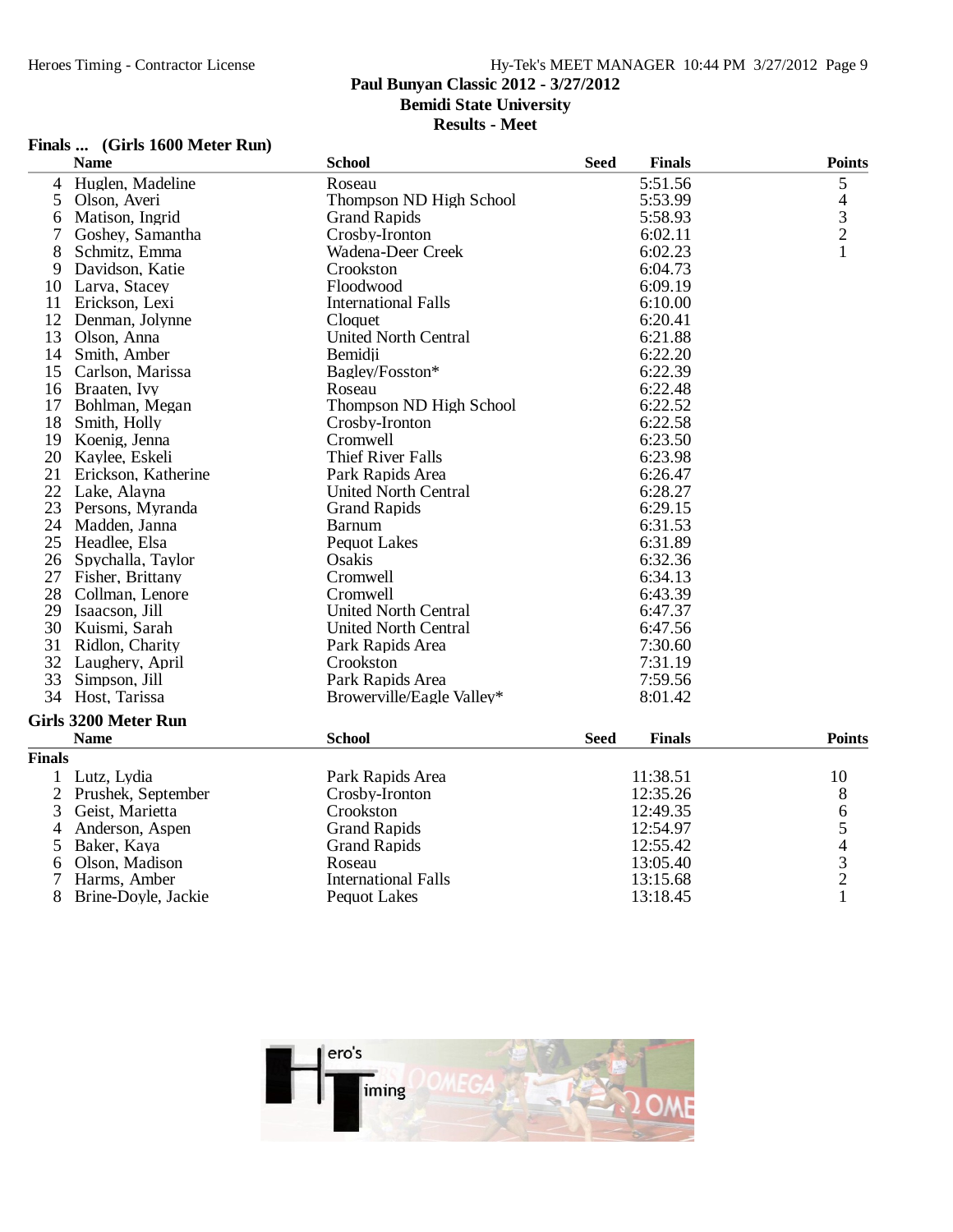**Paul Bunyan Classic 2012 - 3/27/2012**

**Bemidi State University**

**Results - Meet**

### **Finals ... (Girls 3200 Meter Run)**

| 13:22.66<br>Lageson, Heidi<br>Park Rapids Area<br>9<br>10 Madden, Janna<br>13:57.62<br><b>Barnum</b><br>11 Plante, Nicole<br>14:16.01<br>Crookston<br>12<br>Garrison, Kaytlyn<br><b>Grand Rapids</b><br>14:17.61<br>14:23.55<br>13 Pohl, Brea<br><b>Nevis</b><br>Osakis<br>14:58.56<br>14 Szech, Isabelle<br>15 Kraemer, Ashley<br>Osakis<br>15:02.14<br><b>Girls 60 Meter Hurdles</b><br>H#<br><b>Name</b><br><b>School</b><br><b>Seed</b><br><b>Prelims</b><br><b>Preliminaries</b><br>Jagol, Shantel<br>Fertile-Beltrami<br>$10.75$ q<br>1<br>$\mathbf{1}$<br>2<br>$10.86$ q<br>Henderickson, Nicole<br>Bemidji<br>4<br><b>International Falls</b><br>3<br>Owen, Lexi<br>$10.94$ q<br>1<br>4<br>Hatlestad, Jasmine<br>Roseau<br>$11.17$ q<br>1<br>Wyatt, Jessica<br>Thompson ND High School<br>$11.25$ q<br>$\mathbf{1}$<br>5<br>$\frac{2}{2}$ $\frac{2}{2}$ $\frac{2}{5}$<br>11.28 $q$<br>6 Lauderbaugh, Tori<br>Park Rapids Area<br>Bemidji<br>11.56 $q$<br>7<br>Oakes, Leanne<br>8<br>Cromwell<br>$11.58$ q<br>Anderson, Mikhaela<br>9 Moe, Christal<br><b>East Grand Forks</b><br>11.65 q<br>10 Fentem, Hailey<br><b>International Falls</b><br>11.73 $q$<br>6<br>Kolstad, Brooke<br>Browerville/Eagle Valley*<br>$11.74$ q<br>11<br>11.83 $q$<br>12 Geislinger, Abbie<br><b>Grand Rapids</b><br>4<br>11.84 $q$<br>$\mathbf{1}$<br>13<br>Wadena-Deer Creek<br>Jahnke, Autumn<br>5<br>Osakis<br>14 Kirckof, Elizabeth<br>11.98 $q$<br>3<br>$12.01$ q<br><b>International Falls</b><br>15 Filipiak, Madison<br>$\overline{c}$<br>$12.22$ q<br>16 LaValla, Tili<br>Lake of the Woods/Rainy River<br>6<br>17<br>12.28<br>Aho, Kaisa<br>Cromwell<br>$\overline{7}$<br><b>United North Central</b><br>12.38<br>18<br>Schoon, Alissa<br>5<br>19 Hofford, Bailee<br>12.43<br>Park Rapids Area<br>4<br>20<br>12.44<br>Collman, Ann<br>Cromwell<br>3<br>12.55<br>21<br>Weber, Karleigh<br>Thompson ND High School<br>$\frac{3}{3}$<br>22 Franta, Sheyanne<br>Cloquet<br>12.65<br>23<br>Lelonek, Kali<br><b>Grand Rapids</b><br>12.66<br>$\overline{4}$<br>24 Tomanek, Danica<br>Thompson ND High School<br>13.07<br>$\overline{\mathcal{L}}$<br>25 Lunak, Savannah<br>13.09<br>Fertile-Beltrami<br>$rac{3}{5}$<br>26 Lund, Cheyenne<br>Walker-Hackensack-Akeley<br>13.45<br>27<br>Lewis, Kaleen<br>Crosby-Ironton<br>13.53<br>3<br>28 Peterson, Liz<br>13.58<br>Wadena-Deer Creek<br>4<br>29<br>Syverson, Hailey<br>Bagley/Fosston*<br>13.59<br>5<br>30<br>Osakis<br>13.60<br>Sorenson, Kayla<br>$\overline{7}$<br>Crosby-Ironton<br>31<br>13.79<br>Mitchell, Erin<br>7<br>32 Ennen, Jessi<br>13.86<br><b>Barnum</b> | <b>Name</b> | <b>School</b> | <b>Seed</b> | <b>Finals</b> | <b>Points</b> |
|-------------------------------------------------------------------------------------------------------------------------------------------------------------------------------------------------------------------------------------------------------------------------------------------------------------------------------------------------------------------------------------------------------------------------------------------------------------------------------------------------------------------------------------------------------------------------------------------------------------------------------------------------------------------------------------------------------------------------------------------------------------------------------------------------------------------------------------------------------------------------------------------------------------------------------------------------------------------------------------------------------------------------------------------------------------------------------------------------------------------------------------------------------------------------------------------------------------------------------------------------------------------------------------------------------------------------------------------------------------------------------------------------------------------------------------------------------------------------------------------------------------------------------------------------------------------------------------------------------------------------------------------------------------------------------------------------------------------------------------------------------------------------------------------------------------------------------------------------------------------------------------------------------------------------------------------------------------------------------------------------------------------------------------------------------------------------------------------------------------------------------------------------------------------------------------------------------------------------------------------------------------------------------------------------------------------------------------------------------------------------------------------------------------------------------------------------------------------------------------------------------------------------------------------------------------------------------------------------------------------|-------------|---------------|-------------|---------------|---------------|
|                                                                                                                                                                                                                                                                                                                                                                                                                                                                                                                                                                                                                                                                                                                                                                                                                                                                                                                                                                                                                                                                                                                                                                                                                                                                                                                                                                                                                                                                                                                                                                                                                                                                                                                                                                                                                                                                                                                                                                                                                                                                                                                                                                                                                                                                                                                                                                                                                                                                                                                                                                                                                   |             |               |             |               |               |
|                                                                                                                                                                                                                                                                                                                                                                                                                                                                                                                                                                                                                                                                                                                                                                                                                                                                                                                                                                                                                                                                                                                                                                                                                                                                                                                                                                                                                                                                                                                                                                                                                                                                                                                                                                                                                                                                                                                                                                                                                                                                                                                                                                                                                                                                                                                                                                                                                                                                                                                                                                                                                   |             |               |             |               |               |
|                                                                                                                                                                                                                                                                                                                                                                                                                                                                                                                                                                                                                                                                                                                                                                                                                                                                                                                                                                                                                                                                                                                                                                                                                                                                                                                                                                                                                                                                                                                                                                                                                                                                                                                                                                                                                                                                                                                                                                                                                                                                                                                                                                                                                                                                                                                                                                                                                                                                                                                                                                                                                   |             |               |             |               |               |
|                                                                                                                                                                                                                                                                                                                                                                                                                                                                                                                                                                                                                                                                                                                                                                                                                                                                                                                                                                                                                                                                                                                                                                                                                                                                                                                                                                                                                                                                                                                                                                                                                                                                                                                                                                                                                                                                                                                                                                                                                                                                                                                                                                                                                                                                                                                                                                                                                                                                                                                                                                                                                   |             |               |             |               |               |
|                                                                                                                                                                                                                                                                                                                                                                                                                                                                                                                                                                                                                                                                                                                                                                                                                                                                                                                                                                                                                                                                                                                                                                                                                                                                                                                                                                                                                                                                                                                                                                                                                                                                                                                                                                                                                                                                                                                                                                                                                                                                                                                                                                                                                                                                                                                                                                                                                                                                                                                                                                                                                   |             |               |             |               |               |
|                                                                                                                                                                                                                                                                                                                                                                                                                                                                                                                                                                                                                                                                                                                                                                                                                                                                                                                                                                                                                                                                                                                                                                                                                                                                                                                                                                                                                                                                                                                                                                                                                                                                                                                                                                                                                                                                                                                                                                                                                                                                                                                                                                                                                                                                                                                                                                                                                                                                                                                                                                                                                   |             |               |             |               |               |
|                                                                                                                                                                                                                                                                                                                                                                                                                                                                                                                                                                                                                                                                                                                                                                                                                                                                                                                                                                                                                                                                                                                                                                                                                                                                                                                                                                                                                                                                                                                                                                                                                                                                                                                                                                                                                                                                                                                                                                                                                                                                                                                                                                                                                                                                                                                                                                                                                                                                                                                                                                                                                   |             |               |             |               |               |
|                                                                                                                                                                                                                                                                                                                                                                                                                                                                                                                                                                                                                                                                                                                                                                                                                                                                                                                                                                                                                                                                                                                                                                                                                                                                                                                                                                                                                                                                                                                                                                                                                                                                                                                                                                                                                                                                                                                                                                                                                                                                                                                                                                                                                                                                                                                                                                                                                                                                                                                                                                                                                   |             |               |             |               |               |
|                                                                                                                                                                                                                                                                                                                                                                                                                                                                                                                                                                                                                                                                                                                                                                                                                                                                                                                                                                                                                                                                                                                                                                                                                                                                                                                                                                                                                                                                                                                                                                                                                                                                                                                                                                                                                                                                                                                                                                                                                                                                                                                                                                                                                                                                                                                                                                                                                                                                                                                                                                                                                   |             |               |             |               |               |
|                                                                                                                                                                                                                                                                                                                                                                                                                                                                                                                                                                                                                                                                                                                                                                                                                                                                                                                                                                                                                                                                                                                                                                                                                                                                                                                                                                                                                                                                                                                                                                                                                                                                                                                                                                                                                                                                                                                                                                                                                                                                                                                                                                                                                                                                                                                                                                                                                                                                                                                                                                                                                   |             |               |             |               |               |
|                                                                                                                                                                                                                                                                                                                                                                                                                                                                                                                                                                                                                                                                                                                                                                                                                                                                                                                                                                                                                                                                                                                                                                                                                                                                                                                                                                                                                                                                                                                                                                                                                                                                                                                                                                                                                                                                                                                                                                                                                                                                                                                                                                                                                                                                                                                                                                                                                                                                                                                                                                                                                   |             |               |             |               |               |
|                                                                                                                                                                                                                                                                                                                                                                                                                                                                                                                                                                                                                                                                                                                                                                                                                                                                                                                                                                                                                                                                                                                                                                                                                                                                                                                                                                                                                                                                                                                                                                                                                                                                                                                                                                                                                                                                                                                                                                                                                                                                                                                                                                                                                                                                                                                                                                                                                                                                                                                                                                                                                   |             |               |             |               |               |
|                                                                                                                                                                                                                                                                                                                                                                                                                                                                                                                                                                                                                                                                                                                                                                                                                                                                                                                                                                                                                                                                                                                                                                                                                                                                                                                                                                                                                                                                                                                                                                                                                                                                                                                                                                                                                                                                                                                                                                                                                                                                                                                                                                                                                                                                                                                                                                                                                                                                                                                                                                                                                   |             |               |             |               |               |
|                                                                                                                                                                                                                                                                                                                                                                                                                                                                                                                                                                                                                                                                                                                                                                                                                                                                                                                                                                                                                                                                                                                                                                                                                                                                                                                                                                                                                                                                                                                                                                                                                                                                                                                                                                                                                                                                                                                                                                                                                                                                                                                                                                                                                                                                                                                                                                                                                                                                                                                                                                                                                   |             |               |             |               |               |
|                                                                                                                                                                                                                                                                                                                                                                                                                                                                                                                                                                                                                                                                                                                                                                                                                                                                                                                                                                                                                                                                                                                                                                                                                                                                                                                                                                                                                                                                                                                                                                                                                                                                                                                                                                                                                                                                                                                                                                                                                                                                                                                                                                                                                                                                                                                                                                                                                                                                                                                                                                                                                   |             |               |             |               |               |
|                                                                                                                                                                                                                                                                                                                                                                                                                                                                                                                                                                                                                                                                                                                                                                                                                                                                                                                                                                                                                                                                                                                                                                                                                                                                                                                                                                                                                                                                                                                                                                                                                                                                                                                                                                                                                                                                                                                                                                                                                                                                                                                                                                                                                                                                                                                                                                                                                                                                                                                                                                                                                   |             |               |             |               |               |
|                                                                                                                                                                                                                                                                                                                                                                                                                                                                                                                                                                                                                                                                                                                                                                                                                                                                                                                                                                                                                                                                                                                                                                                                                                                                                                                                                                                                                                                                                                                                                                                                                                                                                                                                                                                                                                                                                                                                                                                                                                                                                                                                                                                                                                                                                                                                                                                                                                                                                                                                                                                                                   |             |               |             |               |               |
|                                                                                                                                                                                                                                                                                                                                                                                                                                                                                                                                                                                                                                                                                                                                                                                                                                                                                                                                                                                                                                                                                                                                                                                                                                                                                                                                                                                                                                                                                                                                                                                                                                                                                                                                                                                                                                                                                                                                                                                                                                                                                                                                                                                                                                                                                                                                                                                                                                                                                                                                                                                                                   |             |               |             |               |               |
|                                                                                                                                                                                                                                                                                                                                                                                                                                                                                                                                                                                                                                                                                                                                                                                                                                                                                                                                                                                                                                                                                                                                                                                                                                                                                                                                                                                                                                                                                                                                                                                                                                                                                                                                                                                                                                                                                                                                                                                                                                                                                                                                                                                                                                                                                                                                                                                                                                                                                                                                                                                                                   |             |               |             |               |               |
|                                                                                                                                                                                                                                                                                                                                                                                                                                                                                                                                                                                                                                                                                                                                                                                                                                                                                                                                                                                                                                                                                                                                                                                                                                                                                                                                                                                                                                                                                                                                                                                                                                                                                                                                                                                                                                                                                                                                                                                                                                                                                                                                                                                                                                                                                                                                                                                                                                                                                                                                                                                                                   |             |               |             |               |               |
|                                                                                                                                                                                                                                                                                                                                                                                                                                                                                                                                                                                                                                                                                                                                                                                                                                                                                                                                                                                                                                                                                                                                                                                                                                                                                                                                                                                                                                                                                                                                                                                                                                                                                                                                                                                                                                                                                                                                                                                                                                                                                                                                                                                                                                                                                                                                                                                                                                                                                                                                                                                                                   |             |               |             |               |               |
|                                                                                                                                                                                                                                                                                                                                                                                                                                                                                                                                                                                                                                                                                                                                                                                                                                                                                                                                                                                                                                                                                                                                                                                                                                                                                                                                                                                                                                                                                                                                                                                                                                                                                                                                                                                                                                                                                                                                                                                                                                                                                                                                                                                                                                                                                                                                                                                                                                                                                                                                                                                                                   |             |               |             |               |               |
|                                                                                                                                                                                                                                                                                                                                                                                                                                                                                                                                                                                                                                                                                                                                                                                                                                                                                                                                                                                                                                                                                                                                                                                                                                                                                                                                                                                                                                                                                                                                                                                                                                                                                                                                                                                                                                                                                                                                                                                                                                                                                                                                                                                                                                                                                                                                                                                                                                                                                                                                                                                                                   |             |               |             |               |               |
|                                                                                                                                                                                                                                                                                                                                                                                                                                                                                                                                                                                                                                                                                                                                                                                                                                                                                                                                                                                                                                                                                                                                                                                                                                                                                                                                                                                                                                                                                                                                                                                                                                                                                                                                                                                                                                                                                                                                                                                                                                                                                                                                                                                                                                                                                                                                                                                                                                                                                                                                                                                                                   |             |               |             |               |               |
|                                                                                                                                                                                                                                                                                                                                                                                                                                                                                                                                                                                                                                                                                                                                                                                                                                                                                                                                                                                                                                                                                                                                                                                                                                                                                                                                                                                                                                                                                                                                                                                                                                                                                                                                                                                                                                                                                                                                                                                                                                                                                                                                                                                                                                                                                                                                                                                                                                                                                                                                                                                                                   |             |               |             |               |               |
|                                                                                                                                                                                                                                                                                                                                                                                                                                                                                                                                                                                                                                                                                                                                                                                                                                                                                                                                                                                                                                                                                                                                                                                                                                                                                                                                                                                                                                                                                                                                                                                                                                                                                                                                                                                                                                                                                                                                                                                                                                                                                                                                                                                                                                                                                                                                                                                                                                                                                                                                                                                                                   |             |               |             |               |               |
|                                                                                                                                                                                                                                                                                                                                                                                                                                                                                                                                                                                                                                                                                                                                                                                                                                                                                                                                                                                                                                                                                                                                                                                                                                                                                                                                                                                                                                                                                                                                                                                                                                                                                                                                                                                                                                                                                                                                                                                                                                                                                                                                                                                                                                                                                                                                                                                                                                                                                                                                                                                                                   |             |               |             |               |               |
|                                                                                                                                                                                                                                                                                                                                                                                                                                                                                                                                                                                                                                                                                                                                                                                                                                                                                                                                                                                                                                                                                                                                                                                                                                                                                                                                                                                                                                                                                                                                                                                                                                                                                                                                                                                                                                                                                                                                                                                                                                                                                                                                                                                                                                                                                                                                                                                                                                                                                                                                                                                                                   |             |               |             |               |               |
|                                                                                                                                                                                                                                                                                                                                                                                                                                                                                                                                                                                                                                                                                                                                                                                                                                                                                                                                                                                                                                                                                                                                                                                                                                                                                                                                                                                                                                                                                                                                                                                                                                                                                                                                                                                                                                                                                                                                                                                                                                                                                                                                                                                                                                                                                                                                                                                                                                                                                                                                                                                                                   |             |               |             |               |               |
|                                                                                                                                                                                                                                                                                                                                                                                                                                                                                                                                                                                                                                                                                                                                                                                                                                                                                                                                                                                                                                                                                                                                                                                                                                                                                                                                                                                                                                                                                                                                                                                                                                                                                                                                                                                                                                                                                                                                                                                                                                                                                                                                                                                                                                                                                                                                                                                                                                                                                                                                                                                                                   |             |               |             |               |               |
|                                                                                                                                                                                                                                                                                                                                                                                                                                                                                                                                                                                                                                                                                                                                                                                                                                                                                                                                                                                                                                                                                                                                                                                                                                                                                                                                                                                                                                                                                                                                                                                                                                                                                                                                                                                                                                                                                                                                                                                                                                                                                                                                                                                                                                                                                                                                                                                                                                                                                                                                                                                                                   |             |               |             |               |               |
|                                                                                                                                                                                                                                                                                                                                                                                                                                                                                                                                                                                                                                                                                                                                                                                                                                                                                                                                                                                                                                                                                                                                                                                                                                                                                                                                                                                                                                                                                                                                                                                                                                                                                                                                                                                                                                                                                                                                                                                                                                                                                                                                                                                                                                                                                                                                                                                                                                                                                                                                                                                                                   |             |               |             |               |               |
|                                                                                                                                                                                                                                                                                                                                                                                                                                                                                                                                                                                                                                                                                                                                                                                                                                                                                                                                                                                                                                                                                                                                                                                                                                                                                                                                                                                                                                                                                                                                                                                                                                                                                                                                                                                                                                                                                                                                                                                                                                                                                                                                                                                                                                                                                                                                                                                                                                                                                                                                                                                                                   |             |               |             |               |               |
|                                                                                                                                                                                                                                                                                                                                                                                                                                                                                                                                                                                                                                                                                                                                                                                                                                                                                                                                                                                                                                                                                                                                                                                                                                                                                                                                                                                                                                                                                                                                                                                                                                                                                                                                                                                                                                                                                                                                                                                                                                                                                                                                                                                                                                                                                                                                                                                                                                                                                                                                                                                                                   |             |               |             |               |               |
|                                                                                                                                                                                                                                                                                                                                                                                                                                                                                                                                                                                                                                                                                                                                                                                                                                                                                                                                                                                                                                                                                                                                                                                                                                                                                                                                                                                                                                                                                                                                                                                                                                                                                                                                                                                                                                                                                                                                                                                                                                                                                                                                                                                                                                                                                                                                                                                                                                                                                                                                                                                                                   |             |               |             |               |               |
|                                                                                                                                                                                                                                                                                                                                                                                                                                                                                                                                                                                                                                                                                                                                                                                                                                                                                                                                                                                                                                                                                                                                                                                                                                                                                                                                                                                                                                                                                                                                                                                                                                                                                                                                                                                                                                                                                                                                                                                                                                                                                                                                                                                                                                                                                                                                                                                                                                                                                                                                                                                                                   |             |               |             |               |               |
|                                                                                                                                                                                                                                                                                                                                                                                                                                                                                                                                                                                                                                                                                                                                                                                                                                                                                                                                                                                                                                                                                                                                                                                                                                                                                                                                                                                                                                                                                                                                                                                                                                                                                                                                                                                                                                                                                                                                                                                                                                                                                                                                                                                                                                                                                                                                                                                                                                                                                                                                                                                                                   |             |               |             |               |               |
|                                                                                                                                                                                                                                                                                                                                                                                                                                                                                                                                                                                                                                                                                                                                                                                                                                                                                                                                                                                                                                                                                                                                                                                                                                                                                                                                                                                                                                                                                                                                                                                                                                                                                                                                                                                                                                                                                                                                                                                                                                                                                                                                                                                                                                                                                                                                                                                                                                                                                                                                                                                                                   |             |               |             |               |               |
|                                                                                                                                                                                                                                                                                                                                                                                                                                                                                                                                                                                                                                                                                                                                                                                                                                                                                                                                                                                                                                                                                                                                                                                                                                                                                                                                                                                                                                                                                                                                                                                                                                                                                                                                                                                                                                                                                                                                                                                                                                                                                                                                                                                                                                                                                                                                                                                                                                                                                                                                                                                                                   |             |               |             |               |               |
|                                                                                                                                                                                                                                                                                                                                                                                                                                                                                                                                                                                                                                                                                                                                                                                                                                                                                                                                                                                                                                                                                                                                                                                                                                                                                                                                                                                                                                                                                                                                                                                                                                                                                                                                                                                                                                                                                                                                                                                                                                                                                                                                                                                                                                                                                                                                                                                                                                                                                                                                                                                                                   |             |               |             |               |               |
|                                                                                                                                                                                                                                                                                                                                                                                                                                                                                                                                                                                                                                                                                                                                                                                                                                                                                                                                                                                                                                                                                                                                                                                                                                                                                                                                                                                                                                                                                                                                                                                                                                                                                                                                                                                                                                                                                                                                                                                                                                                                                                                                                                                                                                                                                                                                                                                                                                                                                                                                                                                                                   |             |               |             |               |               |
|                                                                                                                                                                                                                                                                                                                                                                                                                                                                                                                                                                                                                                                                                                                                                                                                                                                                                                                                                                                                                                                                                                                                                                                                                                                                                                                                                                                                                                                                                                                                                                                                                                                                                                                                                                                                                                                                                                                                                                                                                                                                                                                                                                                                                                                                                                                                                                                                                                                                                                                                                                                                                   |             |               |             |               |               |

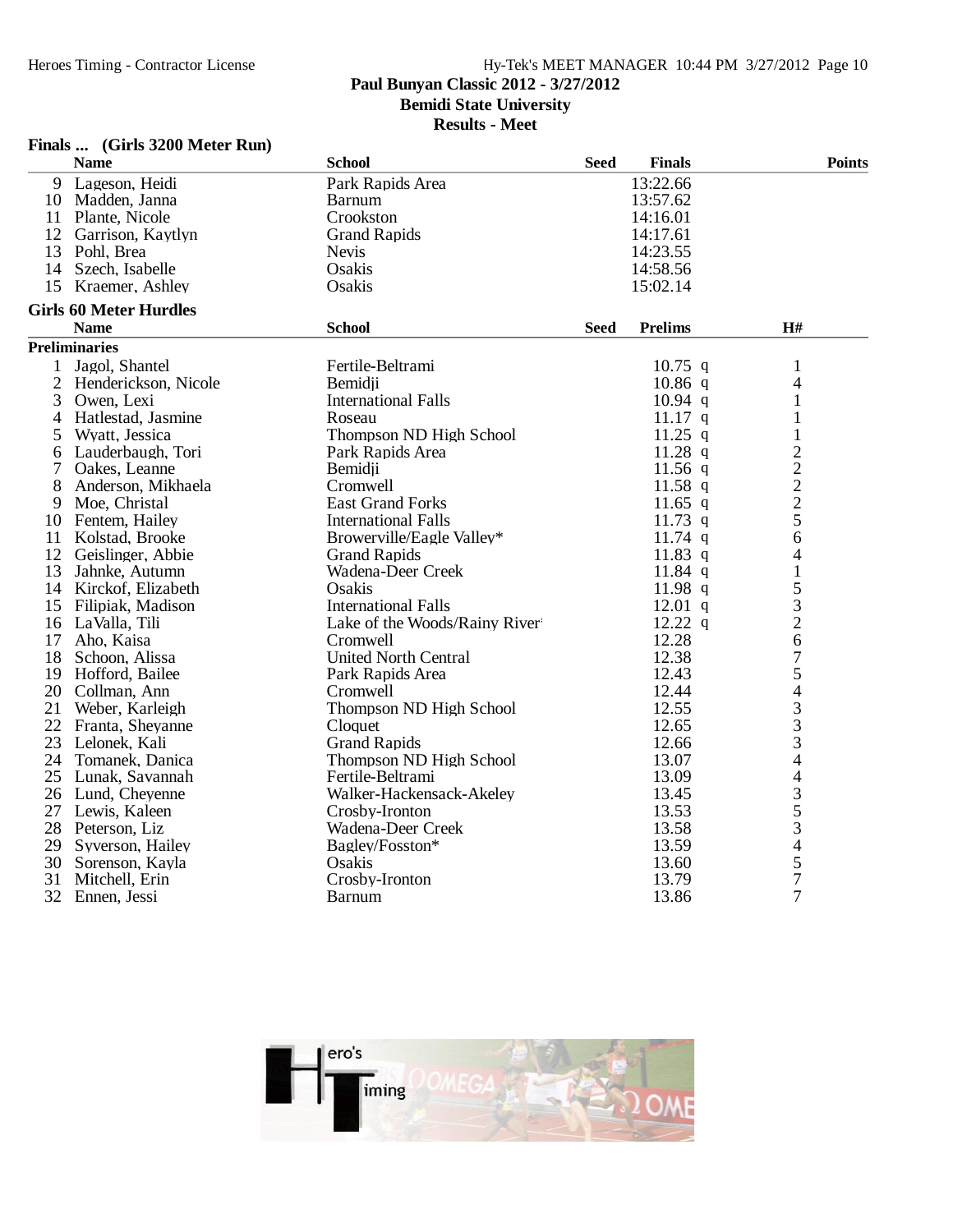**Paul Bunyan Classic 2012 - 3/27/2012**

**Bemidi State University**

**Results - Meet**

|                | Preliminaries  (Girls 60 Meter Hurdles) |                            |                |                    |                   |               |
|----------------|-----------------------------------------|----------------------------|----------------|--------------------|-------------------|---------------|
|                | <b>Name</b>                             | <b>School</b>              | <b>Seed</b>    | <b>Prelims</b>     | H#                |               |
| 33             | Whipple, Kayla                          | Cloquet                    |                | 13.95              | 5                 |               |
|                | 34 Myhre, kattina                       | Crosby-Ironton             |                | 14.27              | 6                 |               |
|                | 35 Weiland, Vanessa                     | Roseau                     |                | 14.36              | $\overline{2}$    |               |
|                | 36 Anderson, Tara                       | Walker-Hackensack-Akeley   |                | 15.13              | $\mathbf{1}$      |               |
|                | 37 Buscher, Sarah                       | Cloquet                    |                | 16.69              | 6                 |               |
|                | <b>Girls 60 Meter Hurdles</b>           |                            |                |                    |                   |               |
|                | <b>Name</b>                             | <b>School</b>              | <b>Prelims</b> | <b>Finals</b>      | H#                | <b>Points</b> |
| <b>Finals</b>  |                                         |                            |                |                    |                   |               |
| $\mathbf{1}$   | Jagol, Shantel                          | Fertile-Beltrami           | 10.75          | 10.54              | 1                 | 10            |
| $\overline{2}$ | Owen, Lexi                              | <b>International Falls</b> | 10.94          | 10.73              | $\mathbf{1}$      | 8             |
| 3              | Henderickson, Nicole                    | Bemidji                    | 10.86          | 11.07              | $\mathbf{1}$      | 6             |
| 4              | Oakes, Leanne                           | Bemidii                    | 11.56          | 11.24              | $\overline{2}$    | $\frac{5}{4}$ |
| 5              | Lauderbaugh, Tori                       | Park Rapids Area           | 11.28          | 11.32              | $\mathbf{1}$      |               |
| 6              | Kolstad, Brooke                         | Browerville/Eagle Valley*  | 11.74          | 11.37              | $\overline{c}$    |               |
|                | Anderson, Mikhaela                      | Cromwell                   | 11.58          | 11.38              | $\overline{2}$    | $\frac{3}{2}$ |
| 8              | Wyatt, Jessica                          | Thompson ND High School    | 11.25          | 11.49              | $\mathbf{1}$      | $\mathbf{1}$  |
| 9              | Hatlestad, Jasmine                      | Roseau                     | 11.17          | 11.53              | $\mathbf{1}$      |               |
| 10             | Fentem, Hailey                          | <b>International Falls</b> | 11.73          | 11.61              |                   |               |
| 11             | Moe, Christal                           | <b>East Grand Forks</b>    | 11.65          | 11.67              | $\frac{2}{2}$     |               |
| 12             | Geislinger, Abbie                       | <b>Grand Rapids</b>        | 11.83          | 11.75              | $\overline{2}$    |               |
|                | <b>Girls 4x200 Meter Relay</b>          |                            |                |                    |                   |               |
|                | <b>Team</b>                             | <b>Relay</b>               | <b>Seed</b>    | <b>Finals</b>      | H#                | <b>Points</b> |
| <b>Finals</b>  |                                         |                            |                |                    |                   |               |
|                | Osakis                                  |                            |                | 1:52.20            |                   |               |
| $\mathbf 1$    |                                         | $\mathbf{A}$               |                |                    | 2                 | 10            |
| $\overline{c}$ | <b>Pequot Lakes</b>                     | A<br>A                     |                | 1:52.59<br>1:53.94 | 1<br>$\mathbf{1}$ | 8             |
| 3              | <b>Grand Rapids</b>                     |                            |                |                    |                   | 6             |
| 4              | Bagley/Fosston*                         | A                          |                | 1:57.78            | $\mathbf{1}$      | $\frac{5}{4}$ |
| 5              | Cloquet                                 | A                          |                | 1:58.55            | $\overline{2}$    |               |
| 6              | Park Rapids Area                        | A                          |                | 2:00.57            | $\mathbf{1}$      | $\frac{3}{2}$ |
| 7              | <b>International Falls</b>              | A                          |                | 2:01.15            | $\mathbf{1}$      |               |
| 8              | Browerville/Eagle Valley*               | A                          |                | 2:02.07            | $\overline{c}$    | $\mathbf{1}$  |
| 9.             | Cromwell                                | A                          |                | 2:02.83            | $\overline{c}$    |               |
| 10             | <b>East Grand Forks</b>                 | A                          |                | 2:03.00            | $\mathbf{1}$      |               |
| 11             | <b>International Falls</b>              | B                          |                | 2:03.22            |                   |               |
|                | 12 Grand Rapids                         | B                          |                | 2:04.01            |                   |               |
|                | 13 Cromwell                             | B                          |                | 2:05.39            |                   |               |
| 14             | Thompson ND High School                 | A                          |                | 2:05.61            |                   |               |
| 15             | Crookston                               | A                          |                | 2:05.96            | 3352243           |               |
|                | 16 Lake of the Woods/Rainy Rive         | A                          |                | 2:07.53            |                   |               |
| 17             | Fertile-Beltrami                        | A                          |                | 2:07.55            |                   |               |
| 18             | <b>Pequot Lakes</b>                     | B                          |                | 2:10.08            | $\overline{4}$    |               |

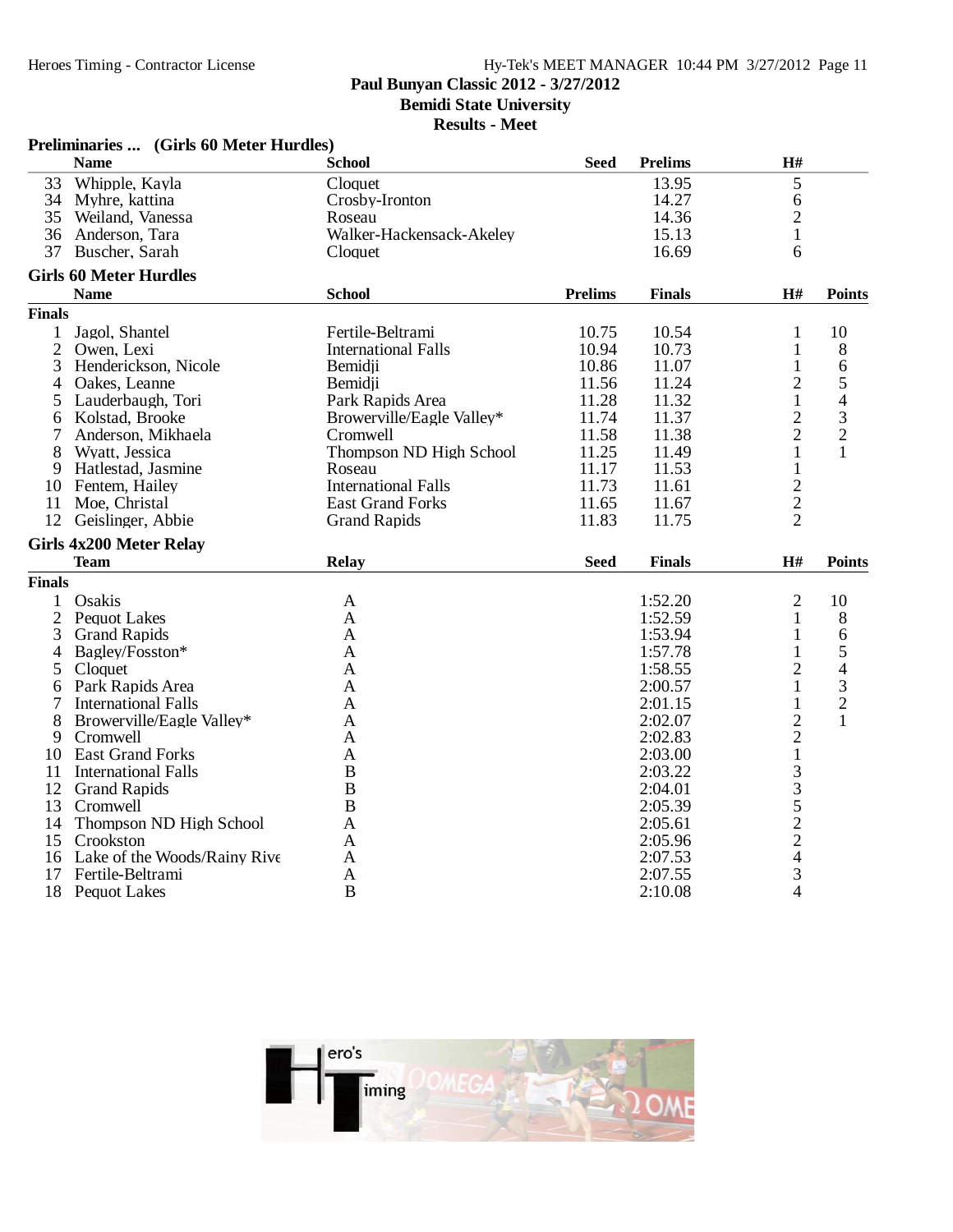**Finals ... (Girls 4x200 Meter Relay)**

### Hy-Tek's MEET MANAGER 10:44 PM 3/27/2012 Page 12 **Paul Bunyan Classic 2012 - 3/27/2012 Bemidi State University**

**Results - Meet**

#### $\begin{array}{ccc} \textbf{Team} & \textbf{Relay} & \textbf{Seed} & \textbf{Finals} & \textbf{H\#} & \textbf{Points} \end{array}$ 19 Cloquet B 2:10.10 4 20 Barnum A 2:10.34 3 21 Bagley/Fosston\* B<br>
22 Browerville/Eagle Valley\* B<br>
23 Bigfork A<br>
2:13.09 3 22 Browerville/Eagle Valley\* B 2:12.66<br>
23 Bigfork 213.09 23 Bigfork 2:13.09 3 24 East Grand Forks B<br>25 International Falls C C 2:16.48 5 25 International Falls C<br>
26 Cloquet C<br>
26 Cloquet 2:18.33 5 26 Cloquet C 2:18.33 5 27 Barnum B B 2:24.89 5 **Girls 4x400 Meter Relay**  $\begin{array}{ccc} \textbf{Team} & \textbf{Relay} & \textbf{Seed} & \textbf{Finals} & \textbf{H\#} & \textbf{Points} \end{array}$ **Finals** 1 Grand Rapids A 4:16.77 1 10<br>
2 Grand Rapids B 4:28.86 3 2 Grand Rapids B 4:28.86 3<br>3 Bemidii 1 A 4:29.78 1 3 Bemidii 18 4 Thompson ND High School A 4:32.36 2 6<br>5 Roseau A 4:38.18 1 5 5 Roseau 1 5 A 4:38.18 1 5 6 Cromwell A 4:38.33 1 4 1 Pequot Lakes A 4:41.79 2 3<br>
8 Park Rapids Area A 4:42.43 2 2 8 Park Rapids Area A 4:42.43 2 2 9 Cromwell B 4:44.07 2 10 Crosby-Ironton <br>
11 East Grand Forks <br>
11 East Grand Forks <br>
12 1 11 East Grand Forks <br>
12 Crookston <br>
12 Crookston <br>
14:51.73 <br>
2 12 Crookston A 4:51.73 2 13 International Falls A 4:55.38 1<br>14 East Grand Forks B 5:01.81 3 14 East Grand Forks B 5:01.81 3<br>15 Cromwell C 5:03.61 3 15 Cromwell C 6:03.61 3  $\overline{16}$  International Falls  $\overline{16}$  B  $\overline{5:09.74}$  3 **Girls 4x800 Meter Relay**  $\begin{array}{ccc} \textbf{Team} & \textbf{Relay} & \textbf{Seed} & \textbf{Finals} \end{array}$ **Finals** 1 Grand Rapids **A** 10:30.43 10<br>2 Park Rapids Area **A** 10:31.05 8 2 Park Rapids Area A 10:31.05 8 3 Cromwell **A** 11:01.12 6 4 Crosby-Ironton A 11:07.25 5<br>5 International Falls A 11:14.30 4 Francisco International Falls A 11:14.30 4<br>
United North Central A 11:15.87 3 6 United North Central A 11:15.87 3 7 Roseau A 11:16.87 2 8 Crookston 11:17.63 1 9 East Grand Forks <br>
0 United North Central <br>
11:25.29 B<br>
11:25.29



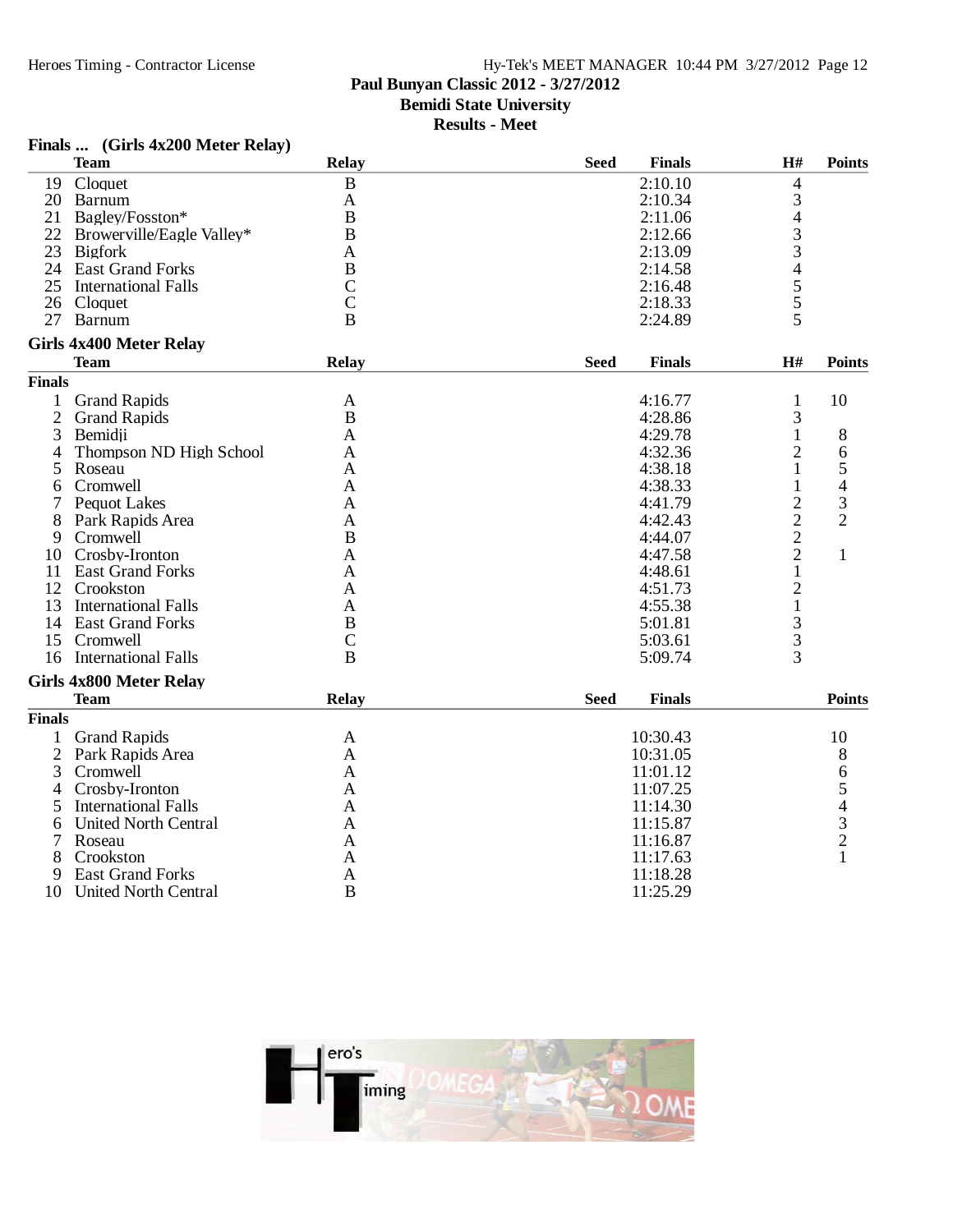## **Paul Bunyan Classic 2012 - 3/27/2012**

**Bemidi State University**

**Results - Meet**

|                | Finals  (Girls 4x800 Meter Relay) |                               |             |               |                |
|----------------|-----------------------------------|-------------------------------|-------------|---------------|----------------|
|                | <b>Team</b>                       | <b>Relay</b>                  | <b>Seed</b> | <b>Finals</b> | <b>Points</b>  |
| 11             | Cromwell                          | $\mathbf B$                   |             | 11:36.38      |                |
| 12             | <b>Pequot Lakes</b>               | $\mathbf{A}$                  |             | 11:47.71      |                |
| 13             | Bagley/Fosston*                   | A                             |             | 12:01.69      |                |
| 14             | Walker-Hackensack-Akeley          | A                             |             | 12:17.02      |                |
|                | <b>Girls High Jump</b>            |                               |             |               |                |
|                | <b>Name</b>                       | <b>School</b>                 | <b>Seed</b> | <b>Finals</b> | <b>Points</b>  |
| <b>Finals</b>  |                                   |                               |             |               |                |
| 1              | Illikainen, Molly                 | <b>Grand Rapids</b>           |             | 5-00.00       | 10             |
| $\overline{c}$ | Hesse, Michaela                   | <b>United North Central</b>   |             | 5-00.00       | 8              |
| 3              | (Maea) Wall, Ellen                | Bemidji                       |             | 4-08.00       | 6              |
| 4              | Engelstad, Elle                   | Fertile-Beltrami              |             | 4-08.00       | 4.50           |
| 4              | Lauderbaugh, Tori                 | Park Rapids Area              |             | 4-08.00       | 4.50           |
| 6              | Fentem, Hailey                    | <b>International Falls</b>    |             | 4-06.00       | 3              |
|                | Bzdok, Brittany                   | <b>Pequot Lakes</b>           |             | 4-06.00       | $\overline{c}$ |
| 8              | Owen, Lexi                        | <b>International Falls</b>    |             | 4-06.00       | $\mathbf{1}$   |
| 9              | French, Julianna                  | <b>Grand Rapids</b>           |             | 4-03.00       |                |
| 9              | Sorenson, Kayla                   | Osakis                        |             | 4-03.00       |                |
| 9              | Hansen, Corissa                   | <b>Bigfork</b>                |             | 4-03.00       |                |
| 9              | Falldorf, Emily                   | Bemidji                       |             | 4-03.00       |                |
| 9              | Silgen, Meredith                  | Crosby-Ironton                |             | 4-03.00       |                |
| 9              | Steffel, Madison                  | Park Rapids Area              |             | 4-03.00       |                |
| 9              | Robak, Kaitlin                    | Browerville/Eagle Valley*     |             | 4-03.00       |                |
| 9              | Bruns, Riley                      | Walker-Hackensack-Akeley      |             | 4-03.00       |                |
| 9              | Haueis, Malaika                   | <b>United North Central</b>   |             | 4-03.00       |                |
| 9              | Schmidt, hallie                   | Crosby-Ironton                |             | 4-03.00       |                |
| 9              | Walters, Jordan                   | <b>Nevis</b>                  |             | 4-03.00       |                |
| 9              | Chadwick, Maura                   | Bemidji                       |             | 4-03.00       |                |
| 9              | Scharnberg, Sara                  | Floodwood                     |             | 4-03.00       |                |
| 22             | Jahnke, Autumn                    | Wadena-Deer Creek             |             | $4 - 00.00$   |                |
|                | 22 Middendorf, Kaitlin            | Browerville/Eagle Valley*     |             | $4 - 00.00$   |                |
| 22             | Hlavka, Madison                   | <b>Barnum</b>                 |             | $4 - 00.00$   |                |
| 22             | Bushey, Jaelyn                    | <b>Barnum</b>                 |             | $4 - 00.00$   |                |
| 22             | Kostiuk, Abby                     | <b>International Falls</b>    |             | $4 - 00.00$   |                |
| 22             | Yurrick, Anna                     | <b>Grand Rapids</b>           |             | 4-00.00       |                |
| 22             | Eckel, Emily                      | Osakis                        |             | $4 - 00.00$   |                |
| 22             | Littlewolf, Amayah                | Bemidji                       |             | 4-00.00       |                |
| ---            | Platt, Rachael                    | Barnum                        |             | NH            |                |
| ---            | Beckel, Anna                      | Lake of the Woods/Rainy River |             | <b>NH</b>     |                |
|                | Ford, Bekah                       | <b>International Falls</b>    |             | <b>NH</b>     |                |
|                | Kestner, Lexie                    | Browerville/Eagle Valley*     |             | <b>NH</b>     |                |

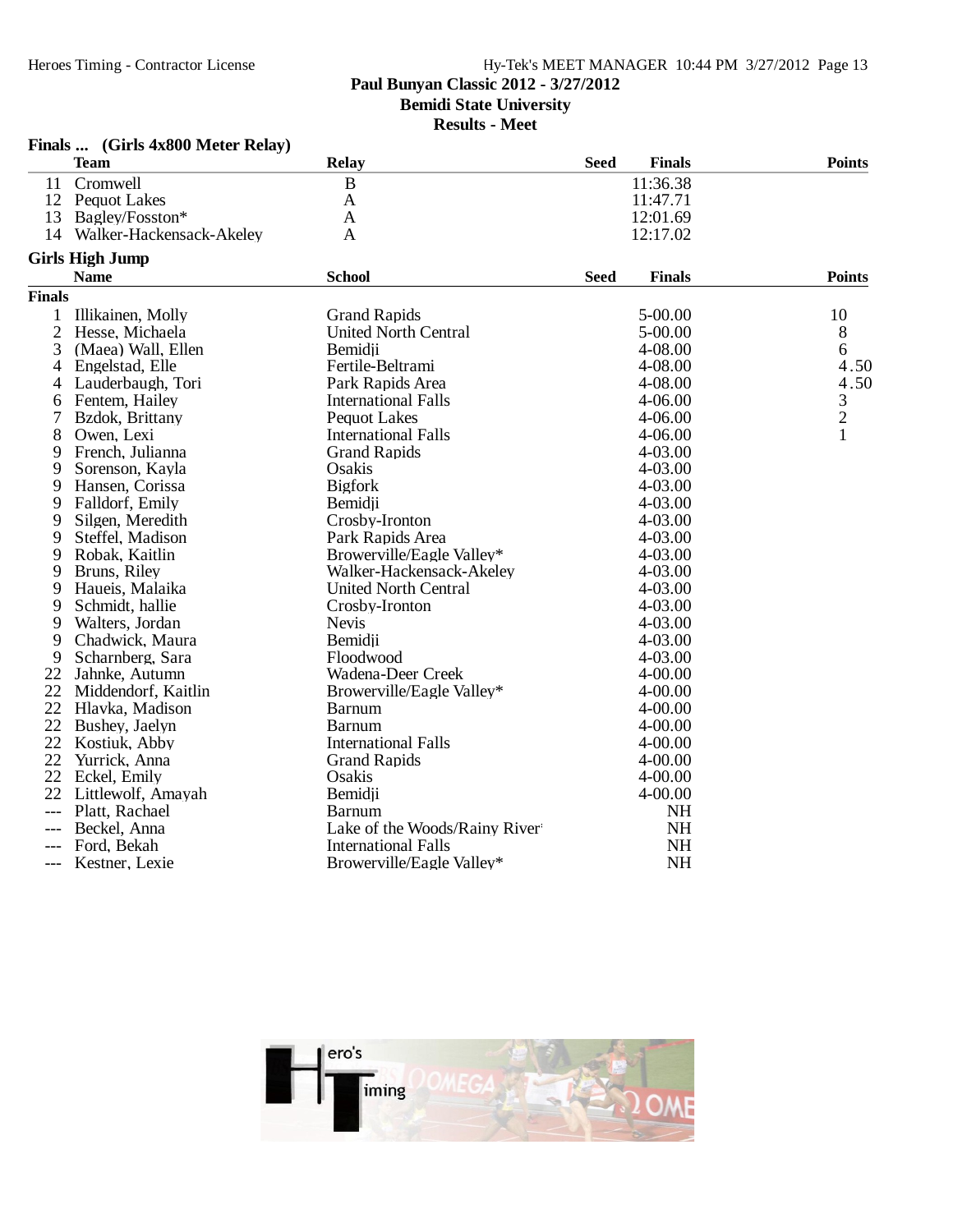## **Paul Bunyan Classic 2012 - 3/27/2012**

**Bemidi State University**

**Results - Meet**

### **Girls Pole Vault**

|                | <b>Name</b>                            | <b>School</b>                                | <b>Finals</b><br><b>Seed</b> | <b>Points</b> |
|----------------|----------------------------------------|----------------------------------------------|------------------------------|---------------|
| <b>Finals</b>  |                                        |                                              |                              |               |
| $\mathbf{1}$   | Petersen, Karley                       | <b>Grand Rapids</b>                          | 8-06.00                      | 10            |
| $\overline{2}$ | Knight, Sarah                          | Walker-Hackensack-Akeley                     | 8-06.00                      | 8             |
| 3              | Auran, Amy                             | <b>International Falls</b>                   | 8-00.00                      | 6             |
| 4              | Peterson, Amber                        | Bemidii                                      | 8-00.00                      |               |
| 5              | Gramer, Faith                          | Fertile-Beltrami                             | 8-00.00                      |               |
| 6              | Baker, Andie                           | <b>Grand Rapids</b>                          | 7-00.00                      | 5422          |
| 6              | Jahnke, Autumn                         | Wadena-Deer Creek                            | 7-00.00                      |               |
| 6              | MacGregor, Shea                        | Roseau                                       | 7-00.00                      |               |
| 9              | Major, Andrea                          | <b>Grand Rapids</b>                          | 7-00.00                      |               |
| 10             | Sanders, Paige                         | Crookston                                    | $6 - 00.00$                  |               |
|                | 10 Lee, Molly                          | Roseau                                       | $6 - 00.00$                  |               |
| 10             | Baker, Kaya                            | <b>Grand Rapids</b>                          | $6 - 00.00$                  |               |
| 10             | Johnson, Sydney                        | <b>Pequot Lakes</b>                          | $6 - 00.00$                  |               |
| 10             | Matison, Ingrid                        | <b>Grand Rapids</b>                          | $6 - 00.00$                  |               |
| 10             | Knutson, Kaitlyn                       | Cloquet                                      | $6 - 00.00$                  |               |
| $---$          | Herzig, Claire                         | <b>International Falls</b>                   | <b>NH</b>                    |               |
| ---            | Saari, Emily                           | <b>International Falls</b>                   | <b>NH</b>                    |               |
|                | Anderson, Aspen                        | <b>Grand Rapids</b>                          | <b>NH</b>                    |               |
| $---$          | Macaulay, Rachel                       | Cloquet                                      | NH                           |               |
|                | <b>Girls Long Jump</b>                 |                                              |                              |               |
|                | <b>Name</b>                            | <b>School</b>                                | <b>Seed</b><br><b>Finals</b> | <b>Points</b> |
| <b>Finals</b>  |                                        |                                              |                              |               |
|                |                                        |                                              |                              |               |
| 1              | Knight, Sarah                          | Walker-Hackensack-Akeley                     | 15-00.00                     | 10            |
| 2              | Miller, Sienna                         | Crosby-Ironton                               | 14-07.00<br>14-02.50         | 8             |
| 3              | Merschman, Camille                     | Bagley/Fosston*                              |                              |               |
|                |                                        |                                              |                              |               |
| 4              | Hebel, Breanna                         | Roseau                                       | 14-01.00                     |               |
| 5              | Brazerol, Bailee                       | <b>Grand Rapids</b>                          | 13-11.50                     |               |
| 6              | Spry, Josie                            | Bemidii                                      | 13-10.50                     |               |
| 7              | Gibbons, Maggie                        | <b>Grand Rapids</b>                          | 13-09.00                     | 65432         |
| 8              | Haueis, Malaika                        | <b>United North Central</b>                  | 13-08.00                     | $\mathbf{1}$  |
| 9              | Kraemer, Taylor                        | Osakis                                       | 13-04.75                     |               |
| 10             | Petersen, Karley                       | <b>Grand Rapids</b>                          | 13-03.50                     |               |
| 11             | Santl, Lauren                          | Roseau                                       | 13-01.50                     |               |
| 12             | Panzer, Maggie                         | <b>East Grand Forks</b>                      | 13-00.50                     |               |
| 13             | Hoff, Katie                            | Roseau                                       | 12-11.50                     |               |
| 14             | Hill, Danielle                         | Park Rapids Area                             | 12-11.00                     |               |
| 15             | George, Hayley                         | Bagley/Fosston*                              | 12-09.50                     |               |
| 16             | Stroup, Abigail                        | Osakis                                       | 12-09.00                     |               |
| 17<br>18       | Shofner, Breanna<br>Stansberry, Ashley | <b>International Falls</b><br>Crosby-Ironton | 12-08.50<br>12-07.00         |               |

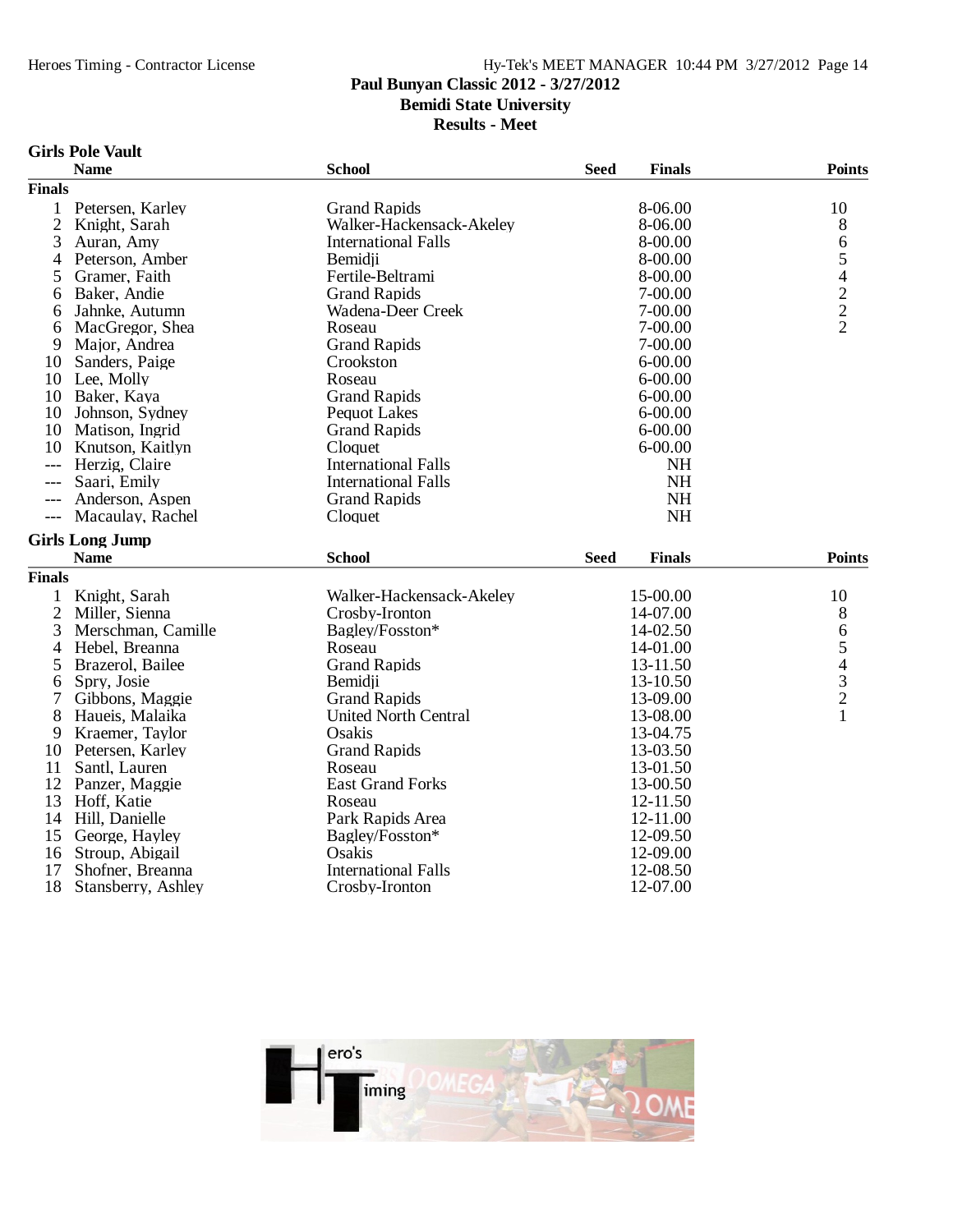## **Paul Bunyan Classic 2012 - 3/27/2012**

**Bemidi State University**

**Results - Meet**

| Finals |  |  |  | (Girls Long Jump) |
|--------|--|--|--|-------------------|
|--------|--|--|--|-------------------|

| 12-06.50<br>Eibler, Kelsey<br><b>International Falls</b><br>19<br>Pequot Lakes<br>12-04.50<br>20<br>Nistler, Josie<br>21<br>Herzig, Claire<br><b>International Falls</b><br>12-01.50<br>21<br>Olson, Marissa<br>Walker-Hackensack-Akeley<br>12-01.50<br>23<br>12-01.00<br>Lageson, Heidi<br>Park Rapids Area<br>24<br>12-00.50<br>watson, Kari Jo<br>Crosby-Ironton<br>24<br>12-00.50<br>Swanson, Lauren<br>Fertile-Beltrami<br>26<br>Anderson, Maggie<br><b>Bigfork</b><br>12-00.00<br>27<br>Browerville/Eagle Valley*<br>11-11.00<br>Irsfeld, Abigal<br>28<br>Bagley/Fosston*<br>11-09.25<br>Cosca, Courtney<br>29<br>Osakis<br>11-08.00<br>Sunder, Kristina<br>30<br>11-07.00<br>Johnson, Blair<br><b>International Falls</b><br>31<br><b>Grand Rapids</b><br>Rostvold, Lynn<br>11-05.50<br>31<br>Albright, Jennifer<br>Bagley/Fosston*<br>11-05.50<br>11-05.25<br>33<br>Ennen, Jessi<br><b>Barnum</b><br>34<br><b>Thief River Falls</b><br>11-05.00<br>Marquelle, Dahl<br>34<br>Dumm, Mackenzie<br><b>Grand Rapids</b><br>11-05.00<br>36<br>Filipiak, Madison<br><b>International Falls</b><br>11-04.50<br>37<br>11-00.00<br>Smith, Amber<br>Bemidii<br>38<br>Bagley/Fosston*<br>Pemberton, Jaysha<br>10-10.00<br>39<br>10-09.00<br>Major, Andrea<br><b>Grand Rapids</b><br>40<br>Guertin, Kaitlyn<br><b>Grand Rapids</b><br>10-08.50<br>41<br><b>Nevis</b><br>10-07.50<br>Monroe, Sierra<br>42<br>Olderbak, Paige<br><b>East Grand Forks</b><br>10-06.00<br>43<br>Huschle, Jamie<br>Bagley/Fosston*<br>10-04.50<br>44<br>Fisher, Jada<br><b>Bigfork</b><br>10-03.00<br>Cromwell<br>45<br>Hakamaki, Andrea<br>10-01.50<br>Childs, Sarah<br><b>Grand Rapids</b><br>9-11.50<br>46<br>47<br><b>International Falls</b><br>$9 - 06.00$<br>Saari, Emily<br>48<br>Aho, Miranda<br>Cromwell<br>8-09.00<br><b>Girls Triple Jump</b><br><b>School</b><br><b>Finals</b><br><b>Points</b><br><b>Name</b><br><b>Seed</b><br><b>Finals</b><br><b>Grand Rapids</b><br>Koss, Brittany<br>33-01.50<br>10<br>1<br>2<br>8<br>Szech, Hannah<br>Osakis<br>32-07.00<br>65432<br>3<br><b>Grand Rapids</b><br>30-11.00<br>Petersen, Karley<br>Miller, Sienna<br>4<br>Crosby-Ironton<br>30-09.25<br><b>International Falls</b><br>5<br>Scholler, Jaci<br>29-10.25<br>Bruns, Hailey<br>Walker-Hackensack-Akeley<br>29-10.00<br>6<br>7<br>Ellefson, Summer<br>Park Rapids Area<br>29-05.00<br>$\mathbf{1}$<br>8<br>Nistler, Josie<br>29-02.50<br>Pequot Lakes |   | <b>Name</b> | <b>School</b> | <b>Seed</b> | <b>Finals</b> | <b>Points</b> |
|-----------------------------------------------------------------------------------------------------------------------------------------------------------------------------------------------------------------------------------------------------------------------------------------------------------------------------------------------------------------------------------------------------------------------------------------------------------------------------------------------------------------------------------------------------------------------------------------------------------------------------------------------------------------------------------------------------------------------------------------------------------------------------------------------------------------------------------------------------------------------------------------------------------------------------------------------------------------------------------------------------------------------------------------------------------------------------------------------------------------------------------------------------------------------------------------------------------------------------------------------------------------------------------------------------------------------------------------------------------------------------------------------------------------------------------------------------------------------------------------------------------------------------------------------------------------------------------------------------------------------------------------------------------------------------------------------------------------------------------------------------------------------------------------------------------------------------------------------------------------------------------------------------------------------------------------------------------------------------------------------------------------------------------------------------------------------------------------------------------------------------------------------------------------------------------------------------------------------------------------------------------------------------------------------------------------------------------------------------------------------------------------------------------------------------------------|---|-------------|---------------|-------------|---------------|---------------|
|                                                                                                                                                                                                                                                                                                                                                                                                                                                                                                                                                                                                                                                                                                                                                                                                                                                                                                                                                                                                                                                                                                                                                                                                                                                                                                                                                                                                                                                                                                                                                                                                                                                                                                                                                                                                                                                                                                                                                                                                                                                                                                                                                                                                                                                                                                                                                                                                                                         |   |             |               |             |               |               |
|                                                                                                                                                                                                                                                                                                                                                                                                                                                                                                                                                                                                                                                                                                                                                                                                                                                                                                                                                                                                                                                                                                                                                                                                                                                                                                                                                                                                                                                                                                                                                                                                                                                                                                                                                                                                                                                                                                                                                                                                                                                                                                                                                                                                                                                                                                                                                                                                                                         |   |             |               |             |               |               |
|                                                                                                                                                                                                                                                                                                                                                                                                                                                                                                                                                                                                                                                                                                                                                                                                                                                                                                                                                                                                                                                                                                                                                                                                                                                                                                                                                                                                                                                                                                                                                                                                                                                                                                                                                                                                                                                                                                                                                                                                                                                                                                                                                                                                                                                                                                                                                                                                                                         |   |             |               |             |               |               |
|                                                                                                                                                                                                                                                                                                                                                                                                                                                                                                                                                                                                                                                                                                                                                                                                                                                                                                                                                                                                                                                                                                                                                                                                                                                                                                                                                                                                                                                                                                                                                                                                                                                                                                                                                                                                                                                                                                                                                                                                                                                                                                                                                                                                                                                                                                                                                                                                                                         |   |             |               |             |               |               |
|                                                                                                                                                                                                                                                                                                                                                                                                                                                                                                                                                                                                                                                                                                                                                                                                                                                                                                                                                                                                                                                                                                                                                                                                                                                                                                                                                                                                                                                                                                                                                                                                                                                                                                                                                                                                                                                                                                                                                                                                                                                                                                                                                                                                                                                                                                                                                                                                                                         |   |             |               |             |               |               |
|                                                                                                                                                                                                                                                                                                                                                                                                                                                                                                                                                                                                                                                                                                                                                                                                                                                                                                                                                                                                                                                                                                                                                                                                                                                                                                                                                                                                                                                                                                                                                                                                                                                                                                                                                                                                                                                                                                                                                                                                                                                                                                                                                                                                                                                                                                                                                                                                                                         |   |             |               |             |               |               |
|                                                                                                                                                                                                                                                                                                                                                                                                                                                                                                                                                                                                                                                                                                                                                                                                                                                                                                                                                                                                                                                                                                                                                                                                                                                                                                                                                                                                                                                                                                                                                                                                                                                                                                                                                                                                                                                                                                                                                                                                                                                                                                                                                                                                                                                                                                                                                                                                                                         |   |             |               |             |               |               |
|                                                                                                                                                                                                                                                                                                                                                                                                                                                                                                                                                                                                                                                                                                                                                                                                                                                                                                                                                                                                                                                                                                                                                                                                                                                                                                                                                                                                                                                                                                                                                                                                                                                                                                                                                                                                                                                                                                                                                                                                                                                                                                                                                                                                                                                                                                                                                                                                                                         |   |             |               |             |               |               |
|                                                                                                                                                                                                                                                                                                                                                                                                                                                                                                                                                                                                                                                                                                                                                                                                                                                                                                                                                                                                                                                                                                                                                                                                                                                                                                                                                                                                                                                                                                                                                                                                                                                                                                                                                                                                                                                                                                                                                                                                                                                                                                                                                                                                                                                                                                                                                                                                                                         |   |             |               |             |               |               |
|                                                                                                                                                                                                                                                                                                                                                                                                                                                                                                                                                                                                                                                                                                                                                                                                                                                                                                                                                                                                                                                                                                                                                                                                                                                                                                                                                                                                                                                                                                                                                                                                                                                                                                                                                                                                                                                                                                                                                                                                                                                                                                                                                                                                                                                                                                                                                                                                                                         |   |             |               |             |               |               |
|                                                                                                                                                                                                                                                                                                                                                                                                                                                                                                                                                                                                                                                                                                                                                                                                                                                                                                                                                                                                                                                                                                                                                                                                                                                                                                                                                                                                                                                                                                                                                                                                                                                                                                                                                                                                                                                                                                                                                                                                                                                                                                                                                                                                                                                                                                                                                                                                                                         |   |             |               |             |               |               |
|                                                                                                                                                                                                                                                                                                                                                                                                                                                                                                                                                                                                                                                                                                                                                                                                                                                                                                                                                                                                                                                                                                                                                                                                                                                                                                                                                                                                                                                                                                                                                                                                                                                                                                                                                                                                                                                                                                                                                                                                                                                                                                                                                                                                                                                                                                                                                                                                                                         |   |             |               |             |               |               |
|                                                                                                                                                                                                                                                                                                                                                                                                                                                                                                                                                                                                                                                                                                                                                                                                                                                                                                                                                                                                                                                                                                                                                                                                                                                                                                                                                                                                                                                                                                                                                                                                                                                                                                                                                                                                                                                                                                                                                                                                                                                                                                                                                                                                                                                                                                                                                                                                                                         |   |             |               |             |               |               |
|                                                                                                                                                                                                                                                                                                                                                                                                                                                                                                                                                                                                                                                                                                                                                                                                                                                                                                                                                                                                                                                                                                                                                                                                                                                                                                                                                                                                                                                                                                                                                                                                                                                                                                                                                                                                                                                                                                                                                                                                                                                                                                                                                                                                                                                                                                                                                                                                                                         |   |             |               |             |               |               |
|                                                                                                                                                                                                                                                                                                                                                                                                                                                                                                                                                                                                                                                                                                                                                                                                                                                                                                                                                                                                                                                                                                                                                                                                                                                                                                                                                                                                                                                                                                                                                                                                                                                                                                                                                                                                                                                                                                                                                                                                                                                                                                                                                                                                                                                                                                                                                                                                                                         |   |             |               |             |               |               |
|                                                                                                                                                                                                                                                                                                                                                                                                                                                                                                                                                                                                                                                                                                                                                                                                                                                                                                                                                                                                                                                                                                                                                                                                                                                                                                                                                                                                                                                                                                                                                                                                                                                                                                                                                                                                                                                                                                                                                                                                                                                                                                                                                                                                                                                                                                                                                                                                                                         |   |             |               |             |               |               |
|                                                                                                                                                                                                                                                                                                                                                                                                                                                                                                                                                                                                                                                                                                                                                                                                                                                                                                                                                                                                                                                                                                                                                                                                                                                                                                                                                                                                                                                                                                                                                                                                                                                                                                                                                                                                                                                                                                                                                                                                                                                                                                                                                                                                                                                                                                                                                                                                                                         |   |             |               |             |               |               |
|                                                                                                                                                                                                                                                                                                                                                                                                                                                                                                                                                                                                                                                                                                                                                                                                                                                                                                                                                                                                                                                                                                                                                                                                                                                                                                                                                                                                                                                                                                                                                                                                                                                                                                                                                                                                                                                                                                                                                                                                                                                                                                                                                                                                                                                                                                                                                                                                                                         |   |             |               |             |               |               |
|                                                                                                                                                                                                                                                                                                                                                                                                                                                                                                                                                                                                                                                                                                                                                                                                                                                                                                                                                                                                                                                                                                                                                                                                                                                                                                                                                                                                                                                                                                                                                                                                                                                                                                                                                                                                                                                                                                                                                                                                                                                                                                                                                                                                                                                                                                                                                                                                                                         |   |             |               |             |               |               |
|                                                                                                                                                                                                                                                                                                                                                                                                                                                                                                                                                                                                                                                                                                                                                                                                                                                                                                                                                                                                                                                                                                                                                                                                                                                                                                                                                                                                                                                                                                                                                                                                                                                                                                                                                                                                                                                                                                                                                                                                                                                                                                                                                                                                                                                                                                                                                                                                                                         |   |             |               |             |               |               |
|                                                                                                                                                                                                                                                                                                                                                                                                                                                                                                                                                                                                                                                                                                                                                                                                                                                                                                                                                                                                                                                                                                                                                                                                                                                                                                                                                                                                                                                                                                                                                                                                                                                                                                                                                                                                                                                                                                                                                                                                                                                                                                                                                                                                                                                                                                                                                                                                                                         |   |             |               |             |               |               |
|                                                                                                                                                                                                                                                                                                                                                                                                                                                                                                                                                                                                                                                                                                                                                                                                                                                                                                                                                                                                                                                                                                                                                                                                                                                                                                                                                                                                                                                                                                                                                                                                                                                                                                                                                                                                                                                                                                                                                                                                                                                                                                                                                                                                                                                                                                                                                                                                                                         |   |             |               |             |               |               |
|                                                                                                                                                                                                                                                                                                                                                                                                                                                                                                                                                                                                                                                                                                                                                                                                                                                                                                                                                                                                                                                                                                                                                                                                                                                                                                                                                                                                                                                                                                                                                                                                                                                                                                                                                                                                                                                                                                                                                                                                                                                                                                                                                                                                                                                                                                                                                                                                                                         |   |             |               |             |               |               |
|                                                                                                                                                                                                                                                                                                                                                                                                                                                                                                                                                                                                                                                                                                                                                                                                                                                                                                                                                                                                                                                                                                                                                                                                                                                                                                                                                                                                                                                                                                                                                                                                                                                                                                                                                                                                                                                                                                                                                                                                                                                                                                                                                                                                                                                                                                                                                                                                                                         |   |             |               |             |               |               |
|                                                                                                                                                                                                                                                                                                                                                                                                                                                                                                                                                                                                                                                                                                                                                                                                                                                                                                                                                                                                                                                                                                                                                                                                                                                                                                                                                                                                                                                                                                                                                                                                                                                                                                                                                                                                                                                                                                                                                                                                                                                                                                                                                                                                                                                                                                                                                                                                                                         |   |             |               |             |               |               |
|                                                                                                                                                                                                                                                                                                                                                                                                                                                                                                                                                                                                                                                                                                                                                                                                                                                                                                                                                                                                                                                                                                                                                                                                                                                                                                                                                                                                                                                                                                                                                                                                                                                                                                                                                                                                                                                                                                                                                                                                                                                                                                                                                                                                                                                                                                                                                                                                                                         |   |             |               |             |               |               |
|                                                                                                                                                                                                                                                                                                                                                                                                                                                                                                                                                                                                                                                                                                                                                                                                                                                                                                                                                                                                                                                                                                                                                                                                                                                                                                                                                                                                                                                                                                                                                                                                                                                                                                                                                                                                                                                                                                                                                                                                                                                                                                                                                                                                                                                                                                                                                                                                                                         |   |             |               |             |               |               |
|                                                                                                                                                                                                                                                                                                                                                                                                                                                                                                                                                                                                                                                                                                                                                                                                                                                                                                                                                                                                                                                                                                                                                                                                                                                                                                                                                                                                                                                                                                                                                                                                                                                                                                                                                                                                                                                                                                                                                                                                                                                                                                                                                                                                                                                                                                                                                                                                                                         |   |             |               |             |               |               |
|                                                                                                                                                                                                                                                                                                                                                                                                                                                                                                                                                                                                                                                                                                                                                                                                                                                                                                                                                                                                                                                                                                                                                                                                                                                                                                                                                                                                                                                                                                                                                                                                                                                                                                                                                                                                                                                                                                                                                                                                                                                                                                                                                                                                                                                                                                                                                                                                                                         |   |             |               |             |               |               |
|                                                                                                                                                                                                                                                                                                                                                                                                                                                                                                                                                                                                                                                                                                                                                                                                                                                                                                                                                                                                                                                                                                                                                                                                                                                                                                                                                                                                                                                                                                                                                                                                                                                                                                                                                                                                                                                                                                                                                                                                                                                                                                                                                                                                                                                                                                                                                                                                                                         |   |             |               |             |               |               |
|                                                                                                                                                                                                                                                                                                                                                                                                                                                                                                                                                                                                                                                                                                                                                                                                                                                                                                                                                                                                                                                                                                                                                                                                                                                                                                                                                                                                                                                                                                                                                                                                                                                                                                                                                                                                                                                                                                                                                                                                                                                                                                                                                                                                                                                                                                                                                                                                                                         |   |             |               |             |               |               |
|                                                                                                                                                                                                                                                                                                                                                                                                                                                                                                                                                                                                                                                                                                                                                                                                                                                                                                                                                                                                                                                                                                                                                                                                                                                                                                                                                                                                                                                                                                                                                                                                                                                                                                                                                                                                                                                                                                                                                                                                                                                                                                                                                                                                                                                                                                                                                                                                                                         |   |             |               |             |               |               |
|                                                                                                                                                                                                                                                                                                                                                                                                                                                                                                                                                                                                                                                                                                                                                                                                                                                                                                                                                                                                                                                                                                                                                                                                                                                                                                                                                                                                                                                                                                                                                                                                                                                                                                                                                                                                                                                                                                                                                                                                                                                                                                                                                                                                                                                                                                                                                                                                                                         |   |             |               |             |               |               |
|                                                                                                                                                                                                                                                                                                                                                                                                                                                                                                                                                                                                                                                                                                                                                                                                                                                                                                                                                                                                                                                                                                                                                                                                                                                                                                                                                                                                                                                                                                                                                                                                                                                                                                                                                                                                                                                                                                                                                                                                                                                                                                                                                                                                                                                                                                                                                                                                                                         |   |             |               |             |               |               |
|                                                                                                                                                                                                                                                                                                                                                                                                                                                                                                                                                                                                                                                                                                                                                                                                                                                                                                                                                                                                                                                                                                                                                                                                                                                                                                                                                                                                                                                                                                                                                                                                                                                                                                                                                                                                                                                                                                                                                                                                                                                                                                                                                                                                                                                                                                                                                                                                                                         |   |             |               |             |               |               |
|                                                                                                                                                                                                                                                                                                                                                                                                                                                                                                                                                                                                                                                                                                                                                                                                                                                                                                                                                                                                                                                                                                                                                                                                                                                                                                                                                                                                                                                                                                                                                                                                                                                                                                                                                                                                                                                                                                                                                                                                                                                                                                                                                                                                                                                                                                                                                                                                                                         |   |             |               |             |               |               |
|                                                                                                                                                                                                                                                                                                                                                                                                                                                                                                                                                                                                                                                                                                                                                                                                                                                                                                                                                                                                                                                                                                                                                                                                                                                                                                                                                                                                                                                                                                                                                                                                                                                                                                                                                                                                                                                                                                                                                                                                                                                                                                                                                                                                                                                                                                                                                                                                                                         |   |             |               |             |               |               |
|                                                                                                                                                                                                                                                                                                                                                                                                                                                                                                                                                                                                                                                                                                                                                                                                                                                                                                                                                                                                                                                                                                                                                                                                                                                                                                                                                                                                                                                                                                                                                                                                                                                                                                                                                                                                                                                                                                                                                                                                                                                                                                                                                                                                                                                                                                                                                                                                                                         |   |             |               |             |               |               |
|                                                                                                                                                                                                                                                                                                                                                                                                                                                                                                                                                                                                                                                                                                                                                                                                                                                                                                                                                                                                                                                                                                                                                                                                                                                                                                                                                                                                                                                                                                                                                                                                                                                                                                                                                                                                                                                                                                                                                                                                                                                                                                                                                                                                                                                                                                                                                                                                                                         |   |             |               |             |               |               |
|                                                                                                                                                                                                                                                                                                                                                                                                                                                                                                                                                                                                                                                                                                                                                                                                                                                                                                                                                                                                                                                                                                                                                                                                                                                                                                                                                                                                                                                                                                                                                                                                                                                                                                                                                                                                                                                                                                                                                                                                                                                                                                                                                                                                                                                                                                                                                                                                                                         |   |             |               |             |               |               |
|                                                                                                                                                                                                                                                                                                                                                                                                                                                                                                                                                                                                                                                                                                                                                                                                                                                                                                                                                                                                                                                                                                                                                                                                                                                                                                                                                                                                                                                                                                                                                                                                                                                                                                                                                                                                                                                                                                                                                                                                                                                                                                                                                                                                                                                                                                                                                                                                                                         |   |             |               |             |               |               |
|                                                                                                                                                                                                                                                                                                                                                                                                                                                                                                                                                                                                                                                                                                                                                                                                                                                                                                                                                                                                                                                                                                                                                                                                                                                                                                                                                                                                                                                                                                                                                                                                                                                                                                                                                                                                                                                                                                                                                                                                                                                                                                                                                                                                                                                                                                                                                                                                                                         | 9 | Spry, Josie | Bemidji       |             | 29-01.50      |               |

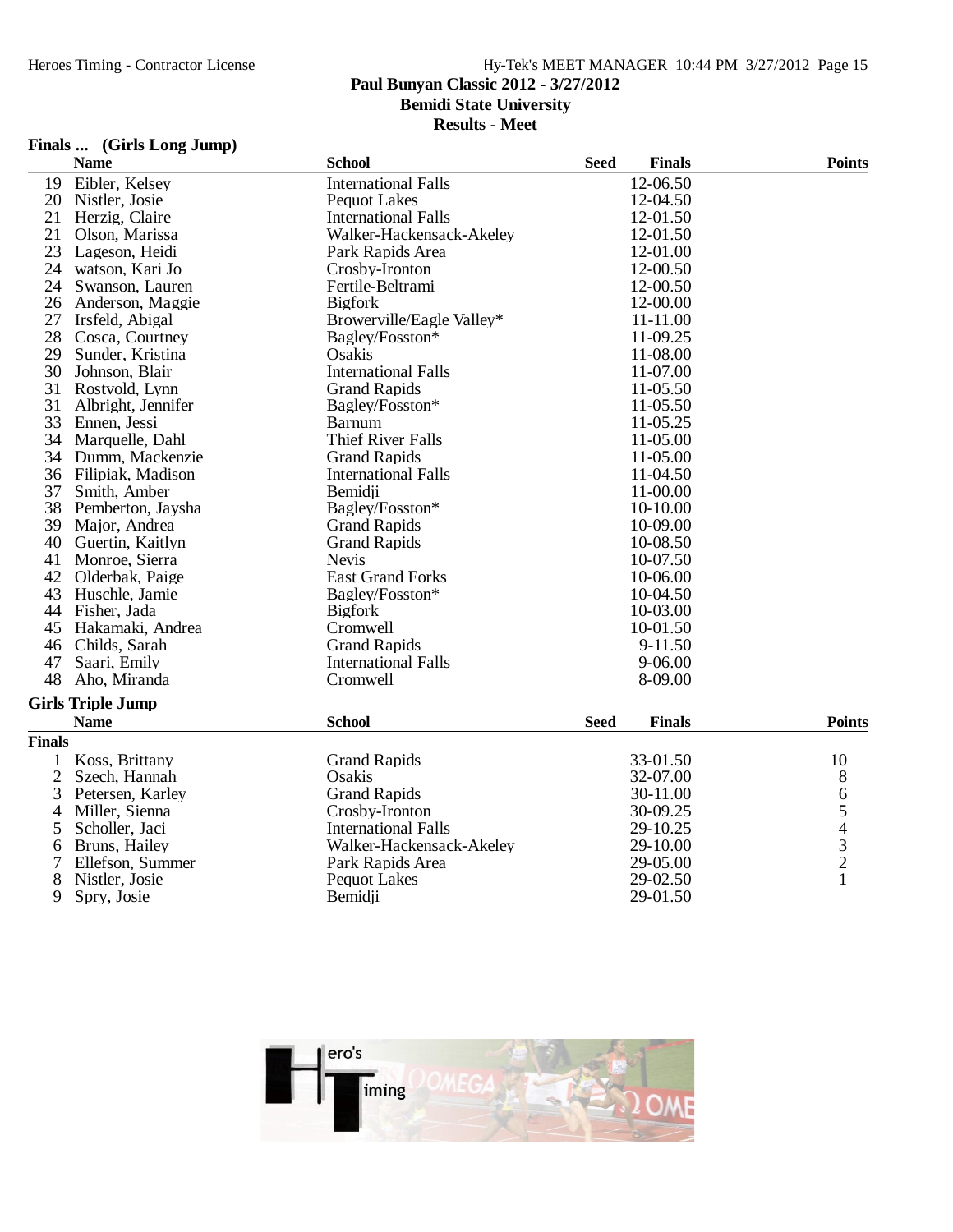## **Paul Bunyan Classic 2012 - 3/27/2012**

**Bemidi State University**

**Results - Meet**

## **Finals ... (Girls Triple Jump)**

|                | <b>Name</b>           | <b>School</b>              | <b>Seed</b> | <b>Finals</b> | <b>Points</b> |
|----------------|-----------------------|----------------------------|-------------|---------------|---------------|
| 10             | Stansberry, Ashley    | Crosby-Ironton             |             | 28-08.25      |               |
| 11             | Shelby, Norlin        | Thief River Falls          |             | 28-04.25      |               |
| 12             | Mueller, Abby         | Park Rapids Area           |             | 27-10.50      |               |
| 13             | Kennedy, Brenna       | Walker-Hackensack-Akeley   |             | 27-10.25      |               |
| 14             | Widman, Emily         | Walker-Hackensack-Akeley   |             | 27-09.00      |               |
| 15             | Eibler, Kelsey        | <b>International Falls</b> |             | 27-08.50      |               |
| 16             | Geislinger, Abbie     | <b>Grand Rapids</b>        |             | 27-07.00      |               |
| 17             | Scherr, Allison       | Osakis                     |             | 27-04.50      |               |
|                | 18 Kolstad, Brooke    | Browerville/Eagle Valley*  |             | 27-02.50      |               |
| 19             | Molitor, Hannah       | Bagley/Fosston*            |             | 26-08.00      |               |
| 20             | Anderson, Kiiera      | Cromwell                   |             | 26-06.00      |               |
| 21             | Rostvold, Lynn        | <b>Grand Rapids</b>        |             | 26-02.00      |               |
| 22             | Nelson, Megan         | Barnum                     |             | 25-11.50      |               |
| 23             | Panzer, Maggie        | <b>East Grand Forks</b>    |             | 25-11.00      |               |
| $---$          | Gronner, Bailey       | Cromwell                   |             | <b>ND</b>     |               |
|                | Filipiak, Madison     | <b>International Falls</b> |             | <b>ND</b>     |               |
|                | Hutar, Rachel         | Cromwell                   |             | <b>ND</b>     |               |
| $---$          | watson, Kari Jo       | Crosby-Ironton             |             | <b>ND</b>     |               |
| $---$          | Hill, Paige           | Park Rapids Area           |             | <b>ND</b>     |               |
|                | Fentem, Hailey        | <b>International Falls</b> |             | <b>ND</b>     |               |
|                | Bowe, Kalpana         | Walker-Hackensack-Akeley   |             | <b>ND</b>     |               |
| $---$          | Schatz, Katelynne     | <b>Barnum</b>              |             | <b>ND</b>     |               |
|                | <b>Girls Shot Put</b> |                            |             |               |               |
|                | <b>Name</b>           | <b>School</b>              | <b>Seed</b> | <b>Finals</b> | <b>Points</b> |
| <b>Finals</b>  |                       |                            |             |               |               |
| 1              | Solheim, Hayley       | Crookston                  |             | 37-01.00      | 10            |
| $\overline{2}$ | Olson, Savanah        | <b>International Falls</b> |             | 36-08.00      | 8             |
| 3              | Heifort, Alli         | Bemidii                    |             | 36-04.50      |               |
| 4              | Johnson, Callie       | Bemidji                    |             | 33-04.50      | 65432         |
| 5              | Megan, Koestner       | Thief River Falls          |             | 31-00.50      |               |
| 6              | Vezina, Jordan        | <b>Bigfork</b>             |             | 30-11.00      |               |
| 7              | Eidelbes, Erinn       | <b>Grand Rapids</b>        |             | 30-10.50      |               |
| 8              | Argueta, Rosa         | Crookston                  |             | 30-05.00      |               |
| 9              | Hudrlik, Vanessa      | Crosby-Ironton             |             | 30-02.00      |               |
| 10             | Nelson, Karly         | <b>East Grand Forks</b>    |             | 29-11.00      |               |
| 11             | Hendricks, Lexie      | Bemidji                    |             | 29-06.00      |               |
| 11             | Suhonen, Samantha     | Cromwell                   |             | 29-06.00      |               |
| 11             | Deutsch, Diana        | <b>Grand Rapids</b>        |             | 29-06.00      |               |
| 14             | Sadlemyer, Becka      | Osakis                     |             | 29-03.00      |               |
| 15             | Sadlemyer, Brittney   | Osakis                     |             | 28-02.00      |               |
| 15             | Mainville, Daron      | <b>Barnum</b>              |             | 28-02.00      |               |
| 17             | MacMillan, Rachel     | Cloquet                    |             | 28-00.00      |               |

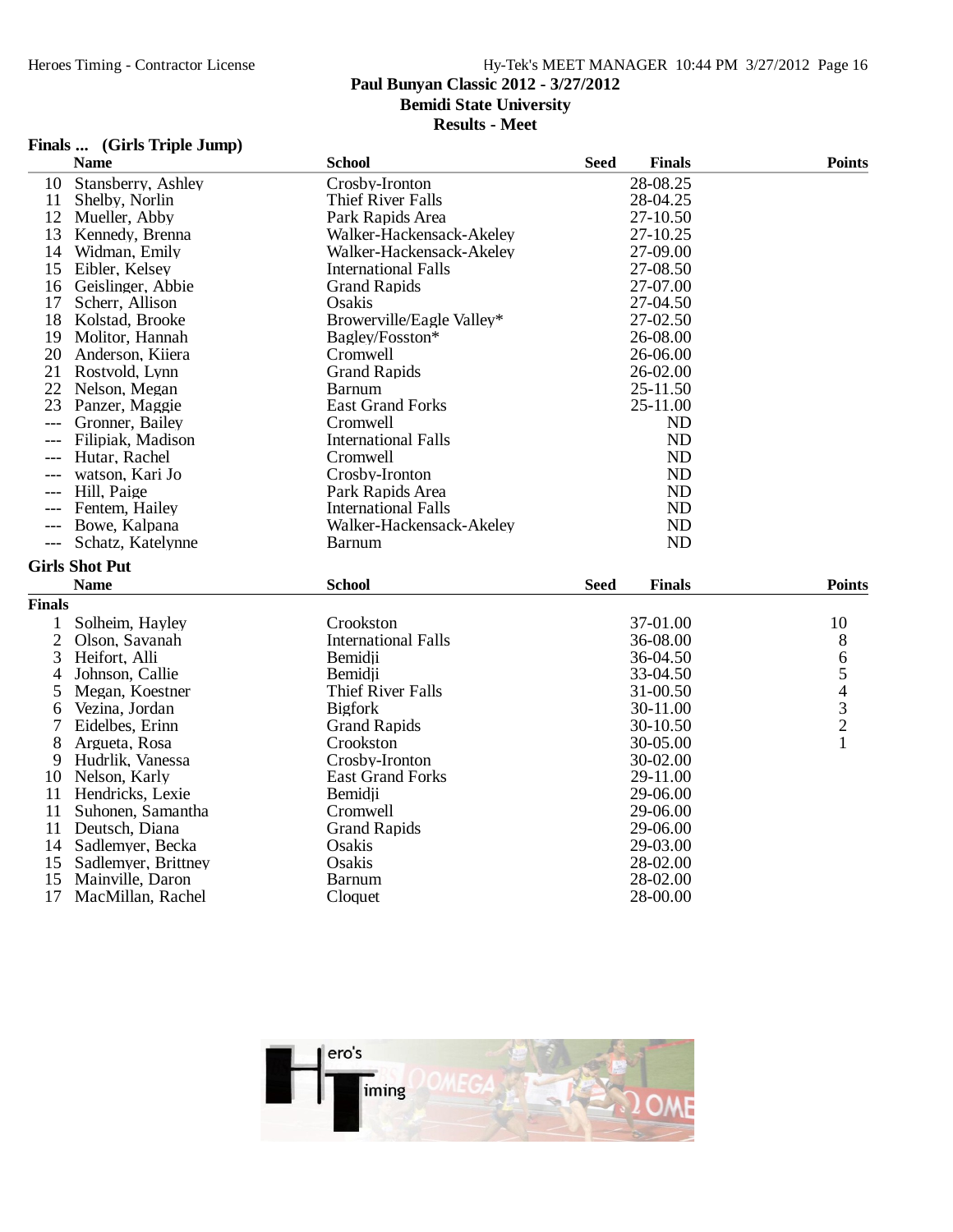## **Paul Bunyan Classic 2012 - 3/27/2012**

**Bemidi State University**

**Results - Meet**

## **Finals ... (Girls Shot Put)**

|    | <b>Name</b>           | <b>School</b>              | <b>Seed</b> | <b>Finals</b> | <b>Points</b> |
|----|-----------------------|----------------------------|-------------|---------------|---------------|
| 18 | Hunsaker, Amber       | Thompson ND High School    |             | 27-08.00      |               |
| 19 | Mitchell, Rosie       | <b>Pequot Lakes</b>        |             | 27-06.00      |               |
| 19 | Anderson, Tara        | Walker-Hackensack-Akeley   |             | 27-06.00      |               |
| 21 | Iverson, Alyson       | <b>East Grand Forks</b>    |             | 27-04.00      |               |
| 22 | Hindsley, Namiah      | Cloquet                    |             | 27-03.00      |               |
| 22 | Keute, Ally           | <b>Grand Rapids</b>        |             | 27-03.00      |               |
|    | 24 Loiland, Alicia    | Thompson ND High School    |             | 27-01.50      |               |
| 25 | Swenson, Bailey       | Crosby-Ironton             |             | 26-09.50      |               |
| 26 | Erholtz, Elanor       | <b>Pequot Lakes</b>        |             | 26-03.00      |               |
| 27 | Porter, Kendra        | <b>Bigfork</b>             |             | 26-02.00      |               |
|    | 28 Line, Chasline     | Browerville/Eagle Valley*  |             | 26-00.00      |               |
|    | 28 Loiland, Johanna   | Thompson ND High School    |             | 26-00.00      |               |
|    | 30 Ludwig, Dominique  | Browerville/Eagle Valley*  |             | 25-09.00      |               |
|    | 31 Hanson, Liz        | <b>International Falls</b> |             | 25-04.00      |               |
| 31 | Swenson, Emily        | <b>East Grand Forks</b>    |             | 25-04.00      |               |
| 33 | Host, Tarissa         | Browerville/Eagle Valley*  |             | 25-03.00      |               |
|    | 34 Hudrlik, Gabrelle  | Crosby-Ironton             |             | 25-02.00      |               |
|    | 35 Loken, Kaylee      | Roseau                     |             | 25-01.00      |               |
|    | 36 Erin, Wayne        | <b>Thief River Falls</b>   |             | 24-05.00      |               |
| 37 | Stewart, Heather      | <b>Bigfork</b>             |             | 24-03.00      |               |
| 38 | Scharnberg, Sara      | Floodwood                  |             | 24-01.00      |               |
| 39 | Kircher, Ana          | Fertile-Beltrami           |             | 23-11.00      |               |
| 40 | Trotterchaude, Emily  | <b>Barnum</b>              |             | 23-08.00      |               |
| 41 | Kirckof, Elizabeth    | Osakis                     |             | 23-03.50      |               |
| 42 | Ratio, Lauren         | <b>International Falls</b> |             | 23-03.00      |               |
| 43 | Dufault, Emma         | Crookston                  |             | 23-02.00      |               |
| 44 | Littlewolf, Amayah    | Bemidji                    |             | 23-00.00      |               |
| 45 | Ziska, Kassandra      | Roseau                     |             | 22-10.00      |               |
| 46 | Gindorff, Abby        | Crosby-Ironton             |             | 22-04.00      |               |
| 47 | Hemp, Sara            | Roseau                     |             | 22-02.00      |               |
| 48 | Egeland, Erryn        | Thompson ND High School    |             | 22-01.50      |               |
| 49 | Cahoon, Amber         | Cromwell                   |             | 22-01.00      |               |
| 50 | Hill, Danielle        | Park Rapids Area           |             | 21-08.00      |               |
| 51 | Argall, McKenzie      | Thompson ND High School    |             | 21-05.00      |               |
| 52 | Christianson, Kaitlyn | Roseau                     |             | 21-02.00      |               |
| 53 | Arfman, Haley         | Floodwood                  |             | 21-01.00      |               |
|    | 54 Hanson, Jessica    | <b>East Grand Forks</b>    |             | 20-11.00      |               |
| 55 | Anderson, Emeilia     | Cloquet                    |             | 20-07.00      |               |
| 56 | Nistler, Kim          | Walker-Hackensack-Akeley   |             | 20-06.00      |               |
| 57 | Ahrendt, Cambria      | <b>Nevis</b>               |             | 20-03.50      |               |
| 58 | Tsuda, Yasuho         | <b>Grand Rapids</b>        |             | 19-10.00      |               |
| 58 | Stangel, Jade         | Crosby-Ironton             |             | 19-10.00      |               |
| 60 | Vande Wege, Lydia     | Roseau                     |             | 19-04.50      |               |

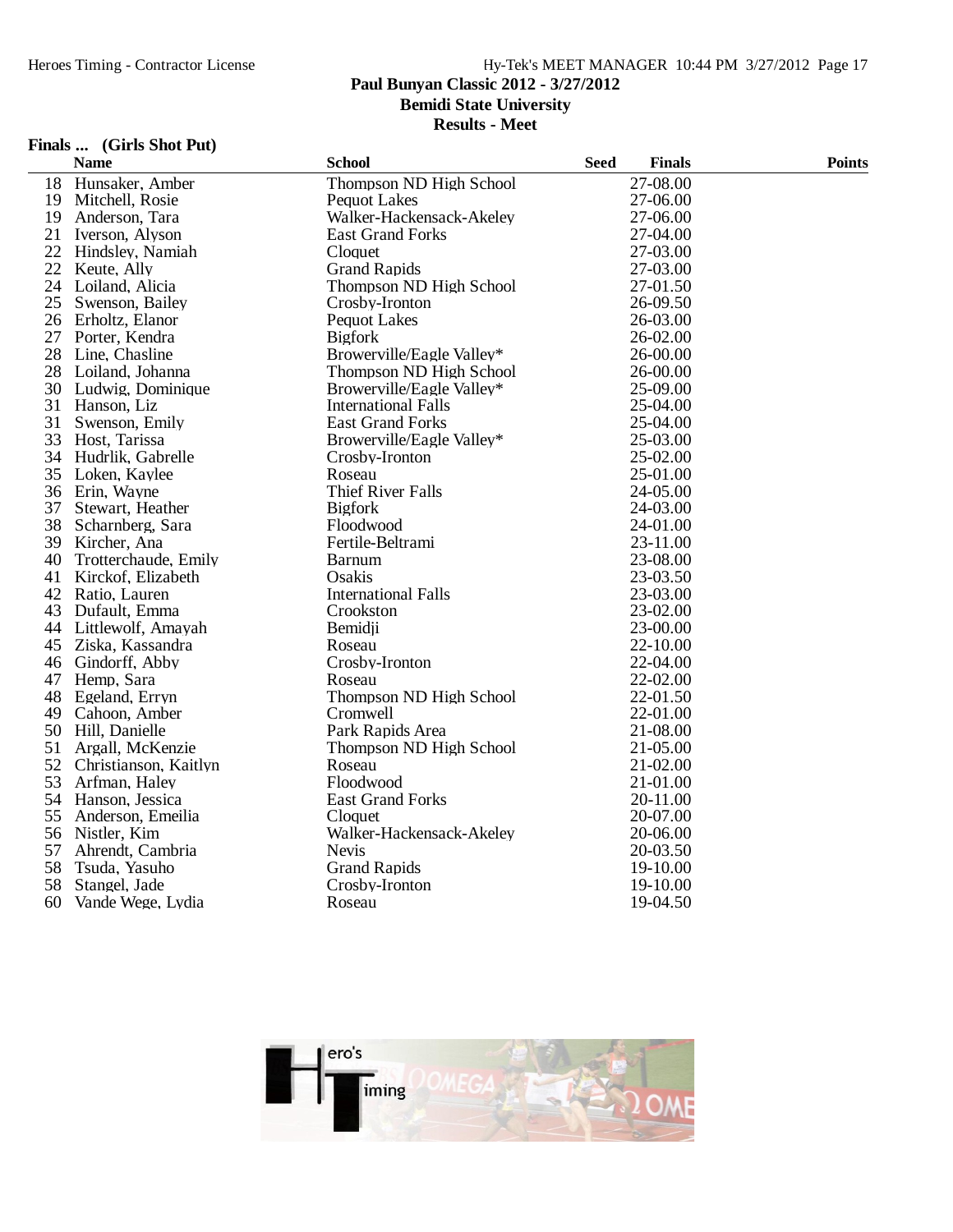## **Paul Bunyan Classic 2012 - 3/27/2012**

**Bemidi State University**

**Results - Meet**

## **Finals ... (Girls Shot Put)**

|                | <b>Name</b>               | <b>School</b>                 | <b>Seed</b> | <b>Finals</b> | <b>Points</b>                                   |  |
|----------------|---------------------------|-------------------------------|-------------|---------------|-------------------------------------------------|--|
| 61             | Pollak, Adrianna          | Cloquet                       |             | 19-03.00      |                                                 |  |
| 62             | Trammell, Kirsten         | Bemidii                       |             | 19-01.00      |                                                 |  |
| 63             | Melott, Tonya             | Park Rapids Area              |             | 19-00.00      |                                                 |  |
| 64             | Sipe, Janie               | Lake of the Woods/Rainy River |             | 18-05.00      |                                                 |  |
| 64             | Cassanova, Katie          | <b>Pequot Lakes</b>           |             | 18-05.00      |                                                 |  |
| 66             | Nelson, Whitney           | Lake of the Woods/Rainy River |             | 17-09.00      |                                                 |  |
| 67             | Palm, Clara               | <b>International Falls</b>    |             | 17-02.00      |                                                 |  |
| 68             | Anick, Renee              | <b>Pequot Lakes</b>           |             | 17-01.00      |                                                 |  |
| 69             | Frederickson, Kelsi       | Bemidji                       |             | 16-09.00      |                                                 |  |
| 70             | Fisher, Emily             | <b>Barnum</b>                 |             | 16-07.50      |                                                 |  |
| 71             | Bily, Katie               | <b>Grand Rapids</b>           |             | 16-06.00      |                                                 |  |
|                | <b>Girls Discus Throw</b> |                               |             |               |                                                 |  |
|                | <b>Name</b>               | <b>School</b>                 | <b>Seed</b> | <b>Finals</b> | <b>Points</b>                                   |  |
| <b>Finals</b>  |                           |                               |             |               |                                                 |  |
| 1              | Heifort, Alli             | Bemidji                       |             | 109-11.50     | 10                                              |  |
| $\overline{2}$ | Solheim, Hayley           | Crookston                     |             | 93-11.50      | 8                                               |  |
| 3              | Suhonen, Samantha         | Cromwell                      |             | 90-04         | 6                                               |  |
| 4              | Scharnberg, Sara          | Floodwood                     |             | 86-11         |                                                 |  |
| 5              | Johnson, Callie           | Bemidii                       |             | 83-04         |                                                 |  |
| 6              | Hendricks, Lexie          | Bemidji                       |             | 82-09.50      | $\begin{array}{c} 5 \\ 4 \\ 3 \\ 2 \end{array}$ |  |
| 7              | Eidelbes, Erinn           | <b>Grand Rapids</b>           |             | 81-09.50      |                                                 |  |
| 8              | Iverson, Alyson           | <b>East Grand Forks</b>       |             | 79-03.50      | $\mathbf{1}$                                    |  |
| 9              | Deutsch, Diana            | <b>Grand Rapids</b>           |             | 78-07.50      |                                                 |  |
| 10             | Harshman, Sarah           | Park Rapids Area              |             | 77-11.50      |                                                 |  |
| 11             | Vezina, Jordan            | <b>Bigfork</b>                |             | 77-09         |                                                 |  |
| 12             | Olson, Savanah            | <b>International Falls</b>    |             | 77-06.50      |                                                 |  |
| 13             | Megan, Koestner           | <b>Thief River Falls</b>      |             | 76-06.50      |                                                 |  |
| 14             | Pachan, emily             | Browerville/Eagle Valley*     |             | 73-02.50      |                                                 |  |
| 15             | Erin, Wayne               | Thief River Falls             |             | 71-05.50      |                                                 |  |
| 16             | Kruzel, Megan             | Browerville/Eagle Valley*     |             | 70-09         |                                                 |  |
| 17             | Swenson, Bailey           | Crosby-Ironton                |             | 69-08.50      |                                                 |  |
| 18             | MacMillan, Rachel         | Cloquet                       |             | 69-02         |                                                 |  |
| 19             | Mitchell, Rosie           | <b>Pequot Lakes</b>           |             | 67-09.50      |                                                 |  |
| 20             | Hudrlik, Vanessa          | Crosby-Ironton                |             | 66-00         |                                                 |  |
| 21             | Loken, Kaylee             | Roseau                        |             | $65-10$       |                                                 |  |
| 22             | Erholtz, Elanor           | <b>Pequot Lakes</b>           |             | 65-07         |                                                 |  |
| 23             | Hemp, Sara                | Roseau                        |             | 65-06         |                                                 |  |
| 24             | Argueta, Rosa             | Crookston                     |             | 63-06         |                                                 |  |
| 25             | Dufault, Emma             | Crookston                     |             | 62-00         |                                                 |  |
| 26             | Arfman, Haley             | Floodwood                     |             | 60-01.50      |                                                 |  |
| 26             | Littlewolf, Amayah        | Bemidji                       |             | 60-01.50      |                                                 |  |
| 28             | Hill, Danielle            | Park Rapids Area              |             | 58-07.50      |                                                 |  |

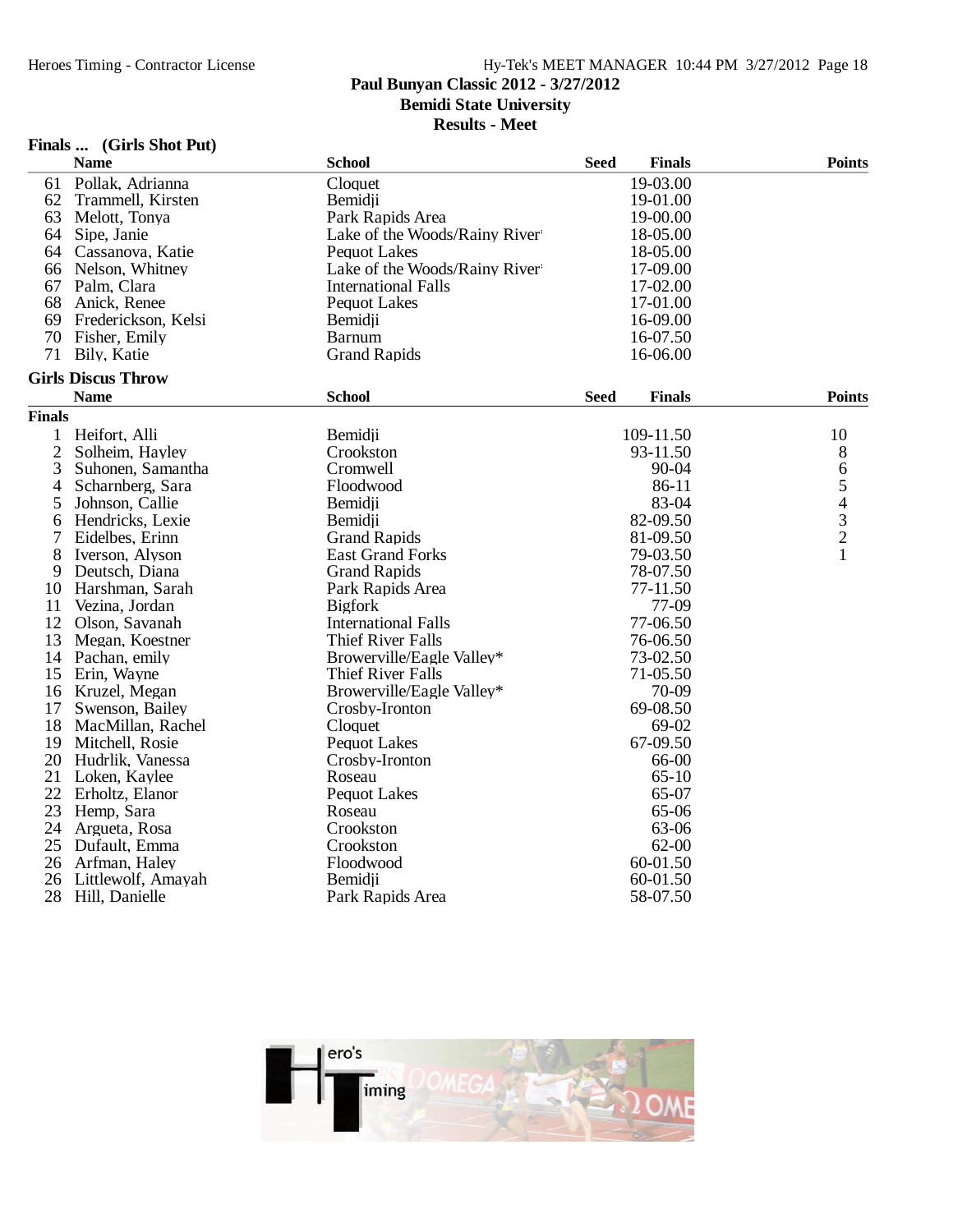### **Paul Bunyan Classic 2012 - 3/27/2012**

**Bemidi State University**

**Results - Meet**

### **Finals ... (Girls Discus Throw)**

|        | <b>Name</b>               | <b>School</b>                 | <b>Seed</b> | <b>Finals</b>  | <b>Points</b>  |
|--------|---------------------------|-------------------------------|-------------|----------------|----------------|
| 29     | Cassanova, Katie          | <b>Pequot Lakes</b>           |             | 57-08          |                |
| 30     | Pollak, Adrianna          | Cloquet                       |             | 57-07.50       |                |
| 31     | Gindorff, Abby            | Crosby-Ironton                |             | 57-04          |                |
| 32     | Mainville, Daron          | <b>Barnum</b>                 |             | 57-01.50       |                |
| 33     | Anderson, Tara            | Walker-Hackensack-Akeley      |             | 56-06.50       |                |
| 34     | Hanson, Liz               | <b>International Falls</b>    |             | 56-00          |                |
| 34     | Ashman, Myria             | <b>United North Central</b>   |             | 56-00          |                |
|        | 36 Hindsley, Namiah       | Cloquet                       |             | 55-07.50       |                |
| 37     | Hanson, Jessica           | <b>East Grand Forks</b>       |             | 55-06          |                |
| 38     | Earls, Alyssa             | Cloquet                       |             | 55-00          |                |
|        | 39 Ziska, Kassandra       | Roseau                        |             | $54-10$        |                |
| 40     | Christianson, Kaitlyn     | Roseau                        |             | 53-04.50       |                |
| 41     | Poolman, Allyssa          | Lake of the Woods/Rainy River |             | 53-00          |                |
| 41     | Host, Tarissa             | Browerville/Eagle Valley*     |             | 53-00          |                |
| 43     | Stewart, Heather          | <b>Bigfork</b>                |             | 52-04          |                |
| 44     | Melott, Tonya             | Park Rapids Area              |             | 51-06.50       |                |
| 45     | Nistler, Kim              | Walker-Hackensack-Akeley      |             | 50-08.50       |                |
| 45     | Hammitt, Annika           | Cloquet                       |             | 50-08.50       |                |
| 47     | Porter, Kendra            | <b>Bigfork</b>                |             | 49-10.50       |                |
| 48     | Stifter, Jen              | <b>United North Central</b>   |             | $49-10$        |                |
| 49     | Trammell, Kirsten         | Bemidji                       |             | 49-07          |                |
|        | 50 Fisher, Emily          | <b>Barnum</b>                 |             | 48-04.50       |                |
| 51     | Wright, Alissa            | <b>United North Central</b>   |             | 47-10.50       |                |
| 52     | Vande Wege, Lydia         | Roseau                        |             | 47-08          |                |
| 53     | Siltanen, Katelyn         | <b>Barnum</b>                 |             | 47-04          |                |
| 54     | Cahoon, Amber             | Cromwell                      |             | $47 - 02$      |                |
| 55     | Anick, Renee              | <b>Pequot Lakes</b>           |             | 47-01          |                |
|        | 56 Bily, Katie            | <b>Grand Rapids</b>           |             | 46-08.50       |                |
| 57     | Frederickson, Kelsi       | Bemidii                       |             | 46-08          |                |
| 58     | Keute, Ally               | <b>Grand Rapids</b>           |             | $43 - 06$      |                |
| 59     | Davey, Cassie             | <b>United North Central</b>   |             | 39-05          |                |
| 60     | Harshman, Samantha        | Park Rapids Area              |             | 38-05          |                |
|        | <b>Boys 60 Meter Dash</b> |                               |             |                |                |
|        | <b>Name</b>               | <b>School</b>                 | <b>Seed</b> | <b>Prelims</b> | H#             |
|        | <b>Preliminaries</b>      |                               |             |                |                |
| 1      | Schmidt, Brady            | Bemidji                       |             | 7.32 $q$       | $\overline{c}$ |
| 2      | Michaelson, Nolan         | <b>Pequot Lakes</b>           |             | 7.44 $q$       | 7              |
|        | Ryan, Hutton              | <b>Thief River Falls</b>      |             | $7.46$ q       | $\mathbf{1}$   |
| 3      | Gjovik, Dylan             | Roseau                        |             | 7.52q          | $\mathbf{1}$   |
| 4      | Wall, Seth                | Bemidii                       |             | $7.56$ q       | 4              |
| 5<br>6 | Betsinger, Dylan          | Browerville/Eagle Valley*     |             | $7.57$ q       | $\overline{3}$ |
| 7      | Johnson, Trevor           | Roseau                        |             | 7.58q          | $\overline{2}$ |
|        |                           |                               |             |                |                |

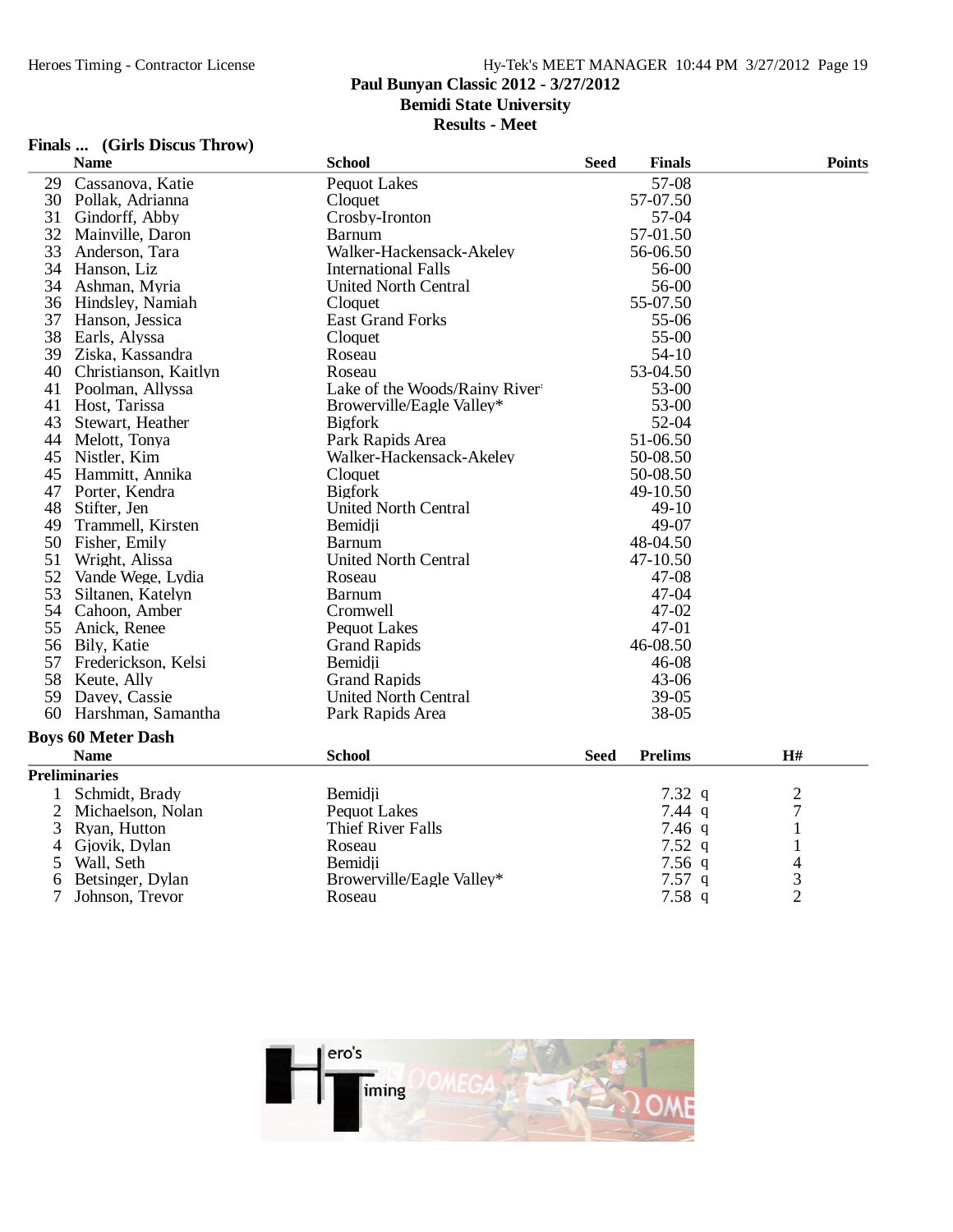## **Paul Bunyan Classic 2012 - 3/27/2012**

**Bemidi State University**

### **Results - Meet**

## **Preliminaries ... (Boys 60 Meter Dash)**

|    | <b>Name</b>         | <b>School</b>               | <b>Seed</b> | <b>Prelims</b> | H#             |
|----|---------------------|-----------------------------|-------------|----------------|----------------|
| 8  | Moore, Isaiah       | Bemidji                     |             | 7.62 $q$       | 5              |
| 9  | Butcher, Brad       | Cloquet                     |             | 7.62 $q$       | 19             |
| 10 | Kent, Tylor         | Browerville/Eagle Valley*   |             | 7.63q          | $\mathbf{1}$   |
| 11 | Alex, Finseth       | <b>Thief River Falls</b>    |             | 7.65 $q$       | 3              |
|    | 12 Dickinson, Dylan | Bemidji                     |             | $7.67$ q       | 6              |
| 13 | Peterson, Brandon   | <b>Grand Rapids</b>         |             | 7.71q          | 4              |
| 14 | McGuire, Daniel     | <b>Grand Rapids</b>         |             | 7.73q          |                |
|    | 15 Harris, Joe      | <b>Grand Rapids</b>         |             | 7.77q          | $\frac{2}{5}$  |
| 16 | Moore, Wakinyan     | Bemidji                     |             | 7.78q          | 8              |
| 17 | Robideaux, Tanner   | Cloquet                     |             | 7.79           | 20             |
| 18 | Thorson, Logan      | Bagley/Fosston*             |             | 7.80           | $\mathbf{1}$   |
| 19 | Wiberg, Austin      | <b>Grand Rapids</b>         |             | 7.81           | 5              |
| 20 | Garcia, Max         | Cromwell                    |             | 7.83           | 12             |
| 21 | Beyer, Taylor       | Dilworth-Glyndon-Felton     |             | 7.86           | $\mathbf{1}$   |
| 22 | McCray, Chance      | Bemidii                     |             | 7.86           | 10             |
| 23 | Franek, Marcel      | Browerville/Eagle Valley*   |             | 7.89           | $\overline{4}$ |
| 24 | Olson, Jordan       | Roseau                      |             | 7.89           | $\overline{2}$ |
| 25 | Hudrlik, Daniel     | Crosby-Ironton              |             | 7.90           | $\overline{7}$ |
| 26 | Maas, Devyn         | <b>East Grand Forks</b>     |             | 7.92           | 15             |
| 27 | Feder, Jordan       | <b>Nevis</b>                |             | 7.93           | 15             |
| 28 | Annette, Will       | Bemidji                     |             | 7.93           | 7              |
| 29 | Steward, Chris      | Wadena-Deer Creek           |             | 7.93           | 6              |
| 30 | Brett, Kosel        | <b>Thief River Falls</b>    |             | 7.94           | 4              |
| 31 | Hooper, Tyler       | Cloquet                     |             | 7.95           | 19             |
| 32 | Solie, Lucas        | Fertile-Beltrami            |             | 7.98           | 12             |
| 33 | Schulke, Christian  | Bemidii                     |             | 7.99           | 9              |
| 34 | Anderson, Jesse     | Fertile-Beltrami            |             | 8.01           | $\tau$         |
|    | 35 Buchanen, Cole   | <b>Barnum</b>               |             | 8.02           | 11             |
| 36 | Drury, Forrest      | Park Rapids Area            |             | 8.03           | 11             |
| 37 | Yliniemi, Jordan    | <b>United North Central</b> |             | 8.03           | 12             |
| 38 | Hallin, Cody        | <b>International Falls</b>  |             | 8.03           | 15             |
| 38 | Thorstad, Brian     | Osakis                      |             | 8.03           | 8              |
| 40 | Shimer, Dylan       | Walker-Hackensack-Akeley    |             | 8.04           | 5              |
| 41 | Craig, John         | <b>Pequot Lakes</b>         |             | 8.06           | 5              |
| 42 | Newman, Seth        | Osakis                      |             | 8.09           | 8              |
| 43 | Steffes, Andrew     | Bemidii                     |             | 8.10           | 15             |
| 44 | Janttie, Nick       | <b>International Falls</b>  |             | 8.11           | 15             |
| 45 | Henningsen, Alex    | <b>International Falls</b>  |             | 8.12           | 14             |
| 45 | Goudy, Dakotah      | <b>Bigfork</b>              |             | 8.12           | 18             |
| 47 | Ettestad, Jakob     | <b>International Falls</b>  |             | 8.12           | 16             |
| 48 | Wayne, Brandon      | Dilworth-Glyndon-Felton     |             | 8.17           | $\overline{2}$ |
| 49 | Gorder, Caleb       | Park Rapids Area            |             | 8.19           | 11             |
| 50 | Schultz, Joey       | Greenway Nashwauk Keewatin  |             | 8.20           | 18             |

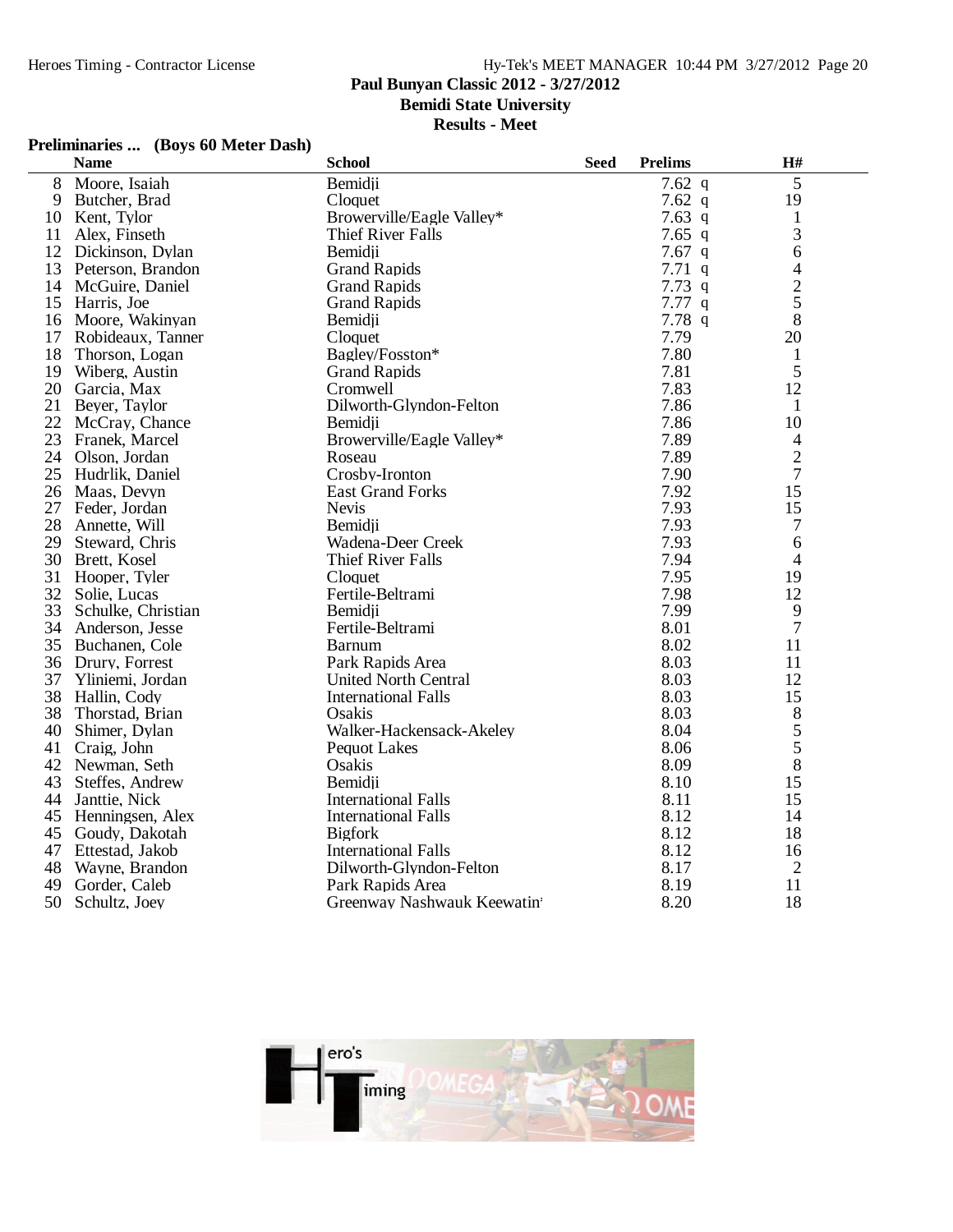## **Paul Bunyan Classic 2012 - 3/27/2012**

**Bemidi State University**

### **Results - Meet**

## **Preliminaries ... (Boys 60 Meter Dash)**

| 8.20<br>4<br>51<br>Otto, Mark<br>Roseau<br>Osakis<br>8.25<br>9<br>52<br>Johnson, Hunter<br>3<br>53<br>8.25<br>Bagley/Fosston*<br>Gabrelcik, Jared<br>54<br>8.26<br>18<br>Cormican, Kyle<br><b>Bigfork</b><br>8.27<br>55<br>Johnston, Chris<br>Floodwood<br>1<br>8.28<br>20<br>56<br>Cromwell<br>Martins, Luiz<br>57<br>8.32<br>8<br>Duong, Phuong<br>Lake of the Woods/Rainy River<br>58<br>8.33<br>13<br>Couture, Joe<br>Cromwell<br>59<br>8.33<br>Westerland, Isacc<br><b>Grand Rapids</b><br>10<br>8.34<br>Bagley/Fosston*<br>60<br>Peterson, Landon<br>16<br>8.35<br>13<br>61<br>Gisvold, Gunnar<br>Fertile-Beltrami<br>8.35<br>62<br>11<br>Peterson, Zach<br><b>Barnum</b><br>8.37<br>63<br><b>Thief River Falls</b><br>Tyran, Jones<br>14<br>8.39<br>8<br>64<br>Cage, Walker<br>Bagley/Fosston*<br>8.39<br><b>Nevis</b><br>20<br>64<br>Bennett, Reed<br>8.42<br>66<br>Olson, Preston<br>Bagley/Fosston*<br>16<br>8.45<br>67<br>Couch, Chase<br><b>Nevis</b><br>17<br>5<br>68<br>Crandall, Truman<br>Walker-Hackensack-Akeley<br>8.46<br>69<br>8.48<br>10<br>Schmitt, Jacob<br>Bemidji<br>70<br>Teff, Sam<br><b>Grand Rapids</b><br>8.49<br>6<br>8.50<br>8<br>71<br>Lake of the Woods/Rainy River<br>Hanson, Kyle<br>9<br>72<br>8.51<br>Gale, Nieko<br>Bemidji<br>3<br>72<br>Browerville/Eagle Valley*<br>8.51<br>Vigil, Eliezer<br>74<br>8.53<br>17<br>Anderson, Spencer<br><b>Nevis</b><br>8.57<br>75<br>Roseau<br>19<br>Miller, Mark<br>Cromwell<br>8.59<br>13<br>76<br>Hakamaki, Tyler<br>77<br>8.59<br>Dezeil, Eli<br><b>East Grand Forks</b><br>16<br>78<br>8.61<br>12<br>Timonen, Skylar<br><b>Barnum</b><br>79<br>8.64<br>20<br>Peterson, Jeshua<br>Cloquet<br>80<br><b>Bigfork</b><br>8.65<br>19<br>Olson, Eli<br>8.70<br>12<br>81<br>Cover, Trenton<br>Osakis<br>Lake of the Woods/Rainy River<br>8.71<br>82<br>9<br>Davidson, Tre<br>8.72<br>83<br>17<br><b>East Grand Forks</b><br>Austin, Logan<br>8.72<br>84<br>Cromwell<br>14<br>Warpula, Eli |    | <b>Name</b>    | <b>School</b> | <b>Seed</b> | <b>Prelims</b> | H# |
|-------------------------------------------------------------------------------------------------------------------------------------------------------------------------------------------------------------------------------------------------------------------------------------------------------------------------------------------------------------------------------------------------------------------------------------------------------------------------------------------------------------------------------------------------------------------------------------------------------------------------------------------------------------------------------------------------------------------------------------------------------------------------------------------------------------------------------------------------------------------------------------------------------------------------------------------------------------------------------------------------------------------------------------------------------------------------------------------------------------------------------------------------------------------------------------------------------------------------------------------------------------------------------------------------------------------------------------------------------------------------------------------------------------------------------------------------------------------------------------------------------------------------------------------------------------------------------------------------------------------------------------------------------------------------------------------------------------------------------------------------------------------------------------------------------------------------------------------------------------------------------------------------------------------------------------------------------------------|----|----------------|---------------|-------------|----------------|----|
|                                                                                                                                                                                                                                                                                                                                                                                                                                                                                                                                                                                                                                                                                                                                                                                                                                                                                                                                                                                                                                                                                                                                                                                                                                                                                                                                                                                                                                                                                                                                                                                                                                                                                                                                                                                                                                                                                                                                                                   |    |                |               |             |                |    |
|                                                                                                                                                                                                                                                                                                                                                                                                                                                                                                                                                                                                                                                                                                                                                                                                                                                                                                                                                                                                                                                                                                                                                                                                                                                                                                                                                                                                                                                                                                                                                                                                                                                                                                                                                                                                                                                                                                                                                                   |    |                |               |             |                |    |
|                                                                                                                                                                                                                                                                                                                                                                                                                                                                                                                                                                                                                                                                                                                                                                                                                                                                                                                                                                                                                                                                                                                                                                                                                                                                                                                                                                                                                                                                                                                                                                                                                                                                                                                                                                                                                                                                                                                                                                   |    |                |               |             |                |    |
|                                                                                                                                                                                                                                                                                                                                                                                                                                                                                                                                                                                                                                                                                                                                                                                                                                                                                                                                                                                                                                                                                                                                                                                                                                                                                                                                                                                                                                                                                                                                                                                                                                                                                                                                                                                                                                                                                                                                                                   |    |                |               |             |                |    |
|                                                                                                                                                                                                                                                                                                                                                                                                                                                                                                                                                                                                                                                                                                                                                                                                                                                                                                                                                                                                                                                                                                                                                                                                                                                                                                                                                                                                                                                                                                                                                                                                                                                                                                                                                                                                                                                                                                                                                                   |    |                |               |             |                |    |
|                                                                                                                                                                                                                                                                                                                                                                                                                                                                                                                                                                                                                                                                                                                                                                                                                                                                                                                                                                                                                                                                                                                                                                                                                                                                                                                                                                                                                                                                                                                                                                                                                                                                                                                                                                                                                                                                                                                                                                   |    |                |               |             |                |    |
|                                                                                                                                                                                                                                                                                                                                                                                                                                                                                                                                                                                                                                                                                                                                                                                                                                                                                                                                                                                                                                                                                                                                                                                                                                                                                                                                                                                                                                                                                                                                                                                                                                                                                                                                                                                                                                                                                                                                                                   |    |                |               |             |                |    |
|                                                                                                                                                                                                                                                                                                                                                                                                                                                                                                                                                                                                                                                                                                                                                                                                                                                                                                                                                                                                                                                                                                                                                                                                                                                                                                                                                                                                                                                                                                                                                                                                                                                                                                                                                                                                                                                                                                                                                                   |    |                |               |             |                |    |
|                                                                                                                                                                                                                                                                                                                                                                                                                                                                                                                                                                                                                                                                                                                                                                                                                                                                                                                                                                                                                                                                                                                                                                                                                                                                                                                                                                                                                                                                                                                                                                                                                                                                                                                                                                                                                                                                                                                                                                   |    |                |               |             |                |    |
|                                                                                                                                                                                                                                                                                                                                                                                                                                                                                                                                                                                                                                                                                                                                                                                                                                                                                                                                                                                                                                                                                                                                                                                                                                                                                                                                                                                                                                                                                                                                                                                                                                                                                                                                                                                                                                                                                                                                                                   |    |                |               |             |                |    |
|                                                                                                                                                                                                                                                                                                                                                                                                                                                                                                                                                                                                                                                                                                                                                                                                                                                                                                                                                                                                                                                                                                                                                                                                                                                                                                                                                                                                                                                                                                                                                                                                                                                                                                                                                                                                                                                                                                                                                                   |    |                |               |             |                |    |
|                                                                                                                                                                                                                                                                                                                                                                                                                                                                                                                                                                                                                                                                                                                                                                                                                                                                                                                                                                                                                                                                                                                                                                                                                                                                                                                                                                                                                                                                                                                                                                                                                                                                                                                                                                                                                                                                                                                                                                   |    |                |               |             |                |    |
|                                                                                                                                                                                                                                                                                                                                                                                                                                                                                                                                                                                                                                                                                                                                                                                                                                                                                                                                                                                                                                                                                                                                                                                                                                                                                                                                                                                                                                                                                                                                                                                                                                                                                                                                                                                                                                                                                                                                                                   |    |                |               |             |                |    |
|                                                                                                                                                                                                                                                                                                                                                                                                                                                                                                                                                                                                                                                                                                                                                                                                                                                                                                                                                                                                                                                                                                                                                                                                                                                                                                                                                                                                                                                                                                                                                                                                                                                                                                                                                                                                                                                                                                                                                                   |    |                |               |             |                |    |
|                                                                                                                                                                                                                                                                                                                                                                                                                                                                                                                                                                                                                                                                                                                                                                                                                                                                                                                                                                                                                                                                                                                                                                                                                                                                                                                                                                                                                                                                                                                                                                                                                                                                                                                                                                                                                                                                                                                                                                   |    |                |               |             |                |    |
|                                                                                                                                                                                                                                                                                                                                                                                                                                                                                                                                                                                                                                                                                                                                                                                                                                                                                                                                                                                                                                                                                                                                                                                                                                                                                                                                                                                                                                                                                                                                                                                                                                                                                                                                                                                                                                                                                                                                                                   |    |                |               |             |                |    |
|                                                                                                                                                                                                                                                                                                                                                                                                                                                                                                                                                                                                                                                                                                                                                                                                                                                                                                                                                                                                                                                                                                                                                                                                                                                                                                                                                                                                                                                                                                                                                                                                                                                                                                                                                                                                                                                                                                                                                                   |    |                |               |             |                |    |
|                                                                                                                                                                                                                                                                                                                                                                                                                                                                                                                                                                                                                                                                                                                                                                                                                                                                                                                                                                                                                                                                                                                                                                                                                                                                                                                                                                                                                                                                                                                                                                                                                                                                                                                                                                                                                                                                                                                                                                   |    |                |               |             |                |    |
|                                                                                                                                                                                                                                                                                                                                                                                                                                                                                                                                                                                                                                                                                                                                                                                                                                                                                                                                                                                                                                                                                                                                                                                                                                                                                                                                                                                                                                                                                                                                                                                                                                                                                                                                                                                                                                                                                                                                                                   |    |                |               |             |                |    |
|                                                                                                                                                                                                                                                                                                                                                                                                                                                                                                                                                                                                                                                                                                                                                                                                                                                                                                                                                                                                                                                                                                                                                                                                                                                                                                                                                                                                                                                                                                                                                                                                                                                                                                                                                                                                                                                                                                                                                                   |    |                |               |             |                |    |
|                                                                                                                                                                                                                                                                                                                                                                                                                                                                                                                                                                                                                                                                                                                                                                                                                                                                                                                                                                                                                                                                                                                                                                                                                                                                                                                                                                                                                                                                                                                                                                                                                                                                                                                                                                                                                                                                                                                                                                   |    |                |               |             |                |    |
|                                                                                                                                                                                                                                                                                                                                                                                                                                                                                                                                                                                                                                                                                                                                                                                                                                                                                                                                                                                                                                                                                                                                                                                                                                                                                                                                                                                                                                                                                                                                                                                                                                                                                                                                                                                                                                                                                                                                                                   |    |                |               |             |                |    |
|                                                                                                                                                                                                                                                                                                                                                                                                                                                                                                                                                                                                                                                                                                                                                                                                                                                                                                                                                                                                                                                                                                                                                                                                                                                                                                                                                                                                                                                                                                                                                                                                                                                                                                                                                                                                                                                                                                                                                                   |    |                |               |             |                |    |
|                                                                                                                                                                                                                                                                                                                                                                                                                                                                                                                                                                                                                                                                                                                                                                                                                                                                                                                                                                                                                                                                                                                                                                                                                                                                                                                                                                                                                                                                                                                                                                                                                                                                                                                                                                                                                                                                                                                                                                   |    |                |               |             |                |    |
|                                                                                                                                                                                                                                                                                                                                                                                                                                                                                                                                                                                                                                                                                                                                                                                                                                                                                                                                                                                                                                                                                                                                                                                                                                                                                                                                                                                                                                                                                                                                                                                                                                                                                                                                                                                                                                                                                                                                                                   |    |                |               |             |                |    |
|                                                                                                                                                                                                                                                                                                                                                                                                                                                                                                                                                                                                                                                                                                                                                                                                                                                                                                                                                                                                                                                                                                                                                                                                                                                                                                                                                                                                                                                                                                                                                                                                                                                                                                                                                                                                                                                                                                                                                                   |    |                |               |             |                |    |
|                                                                                                                                                                                                                                                                                                                                                                                                                                                                                                                                                                                                                                                                                                                                                                                                                                                                                                                                                                                                                                                                                                                                                                                                                                                                                                                                                                                                                                                                                                                                                                                                                                                                                                                                                                                                                                                                                                                                                                   |    |                |               |             |                |    |
|                                                                                                                                                                                                                                                                                                                                                                                                                                                                                                                                                                                                                                                                                                                                                                                                                                                                                                                                                                                                                                                                                                                                                                                                                                                                                                                                                                                                                                                                                                                                                                                                                                                                                                                                                                                                                                                                                                                                                                   |    |                |               |             |                |    |
|                                                                                                                                                                                                                                                                                                                                                                                                                                                                                                                                                                                                                                                                                                                                                                                                                                                                                                                                                                                                                                                                                                                                                                                                                                                                                                                                                                                                                                                                                                                                                                                                                                                                                                                                                                                                                                                                                                                                                                   |    |                |               |             |                |    |
|                                                                                                                                                                                                                                                                                                                                                                                                                                                                                                                                                                                                                                                                                                                                                                                                                                                                                                                                                                                                                                                                                                                                                                                                                                                                                                                                                                                                                                                                                                                                                                                                                                                                                                                                                                                                                                                                                                                                                                   |    |                |               |             |                |    |
|                                                                                                                                                                                                                                                                                                                                                                                                                                                                                                                                                                                                                                                                                                                                                                                                                                                                                                                                                                                                                                                                                                                                                                                                                                                                                                                                                                                                                                                                                                                                                                                                                                                                                                                                                                                                                                                                                                                                                                   |    |                |               |             |                |    |
|                                                                                                                                                                                                                                                                                                                                                                                                                                                                                                                                                                                                                                                                                                                                                                                                                                                                                                                                                                                                                                                                                                                                                                                                                                                                                                                                                                                                                                                                                                                                                                                                                                                                                                                                                                                                                                                                                                                                                                   |    |                |               |             |                |    |
|                                                                                                                                                                                                                                                                                                                                                                                                                                                                                                                                                                                                                                                                                                                                                                                                                                                                                                                                                                                                                                                                                                                                                                                                                                                                                                                                                                                                                                                                                                                                                                                                                                                                                                                                                                                                                                                                                                                                                                   |    |                |               |             |                |    |
|                                                                                                                                                                                                                                                                                                                                                                                                                                                                                                                                                                                                                                                                                                                                                                                                                                                                                                                                                                                                                                                                                                                                                                                                                                                                                                                                                                                                                                                                                                                                                                                                                                                                                                                                                                                                                                                                                                                                                                   |    |                |               |             |                |    |
|                                                                                                                                                                                                                                                                                                                                                                                                                                                                                                                                                                                                                                                                                                                                                                                                                                                                                                                                                                                                                                                                                                                                                                                                                                                                                                                                                                                                                                                                                                                                                                                                                                                                                                                                                                                                                                                                                                                                                                   | 85 | Miller, Kiefer | <b>Nevis</b>  |             | 8.73           | 17 |
| 8.73<br>86<br>Thompson ND High School<br>10<br>Thurston, Stephen                                                                                                                                                                                                                                                                                                                                                                                                                                                                                                                                                                                                                                                                                                                                                                                                                                                                                                                                                                                                                                                                                                                                                                                                                                                                                                                                                                                                                                                                                                                                                                                                                                                                                                                                                                                                                                                                                                  |    |                |               |             |                |    |
| 87<br>8.76<br>Galendez, Ruel<br><b>Bigfork</b><br>19                                                                                                                                                                                                                                                                                                                                                                                                                                                                                                                                                                                                                                                                                                                                                                                                                                                                                                                                                                                                                                                                                                                                                                                                                                                                                                                                                                                                                                                                                                                                                                                                                                                                                                                                                                                                                                                                                                              |    |                |               |             |                |    |
| 88<br>8.79<br>Freeman, Miguel<br>Walker-Hackensack-Akeley<br>6                                                                                                                                                                                                                                                                                                                                                                                                                                                                                                                                                                                                                                                                                                                                                                                                                                                                                                                                                                                                                                                                                                                                                                                                                                                                                                                                                                                                                                                                                                                                                                                                                                                                                                                                                                                                                                                                                                    |    |                |               |             |                |    |
| 8.81<br>89<br>Tatsak, Cody<br><b>International Falls</b><br>16                                                                                                                                                                                                                                                                                                                                                                                                                                                                                                                                                                                                                                                                                                                                                                                                                                                                                                                                                                                                                                                                                                                                                                                                                                                                                                                                                                                                                                                                                                                                                                                                                                                                                                                                                                                                                                                                                                    |    |                |               |             |                |    |
| 90<br>8.83<br>Crabb, Sterling<br><b>United North Central</b><br>13                                                                                                                                                                                                                                                                                                                                                                                                                                                                                                                                                                                                                                                                                                                                                                                                                                                                                                                                                                                                                                                                                                                                                                                                                                                                                                                                                                                                                                                                                                                                                                                                                                                                                                                                                                                                                                                                                                |    |                |               |             |                |    |
| 8.86<br>91<br>Sutherland, Austin<br>18<br>Wadena-Deer Creek                                                                                                                                                                                                                                                                                                                                                                                                                                                                                                                                                                                                                                                                                                                                                                                                                                                                                                                                                                                                                                                                                                                                                                                                                                                                                                                                                                                                                                                                                                                                                                                                                                                                                                                                                                                                                                                                                                       |    |                |               |             |                |    |
| 8.89<br>17<br>92<br><b>Nevis</b><br>DeWulf, Clayton                                                                                                                                                                                                                                                                                                                                                                                                                                                                                                                                                                                                                                                                                                                                                                                                                                                                                                                                                                                                                                                                                                                                                                                                                                                                                                                                                                                                                                                                                                                                                                                                                                                                                                                                                                                                                                                                                                               |    |                |               |             |                |    |
| 8.91<br>10<br>93<br>Lake of the Woods/Rainy River<br>Myers, Cody                                                                                                                                                                                                                                                                                                                                                                                                                                                                                                                                                                                                                                                                                                                                                                                                                                                                                                                                                                                                                                                                                                                                                                                                                                                                                                                                                                                                                                                                                                                                                                                                                                                                                                                                                                                                                                                                                                  |    |                |               |             |                |    |

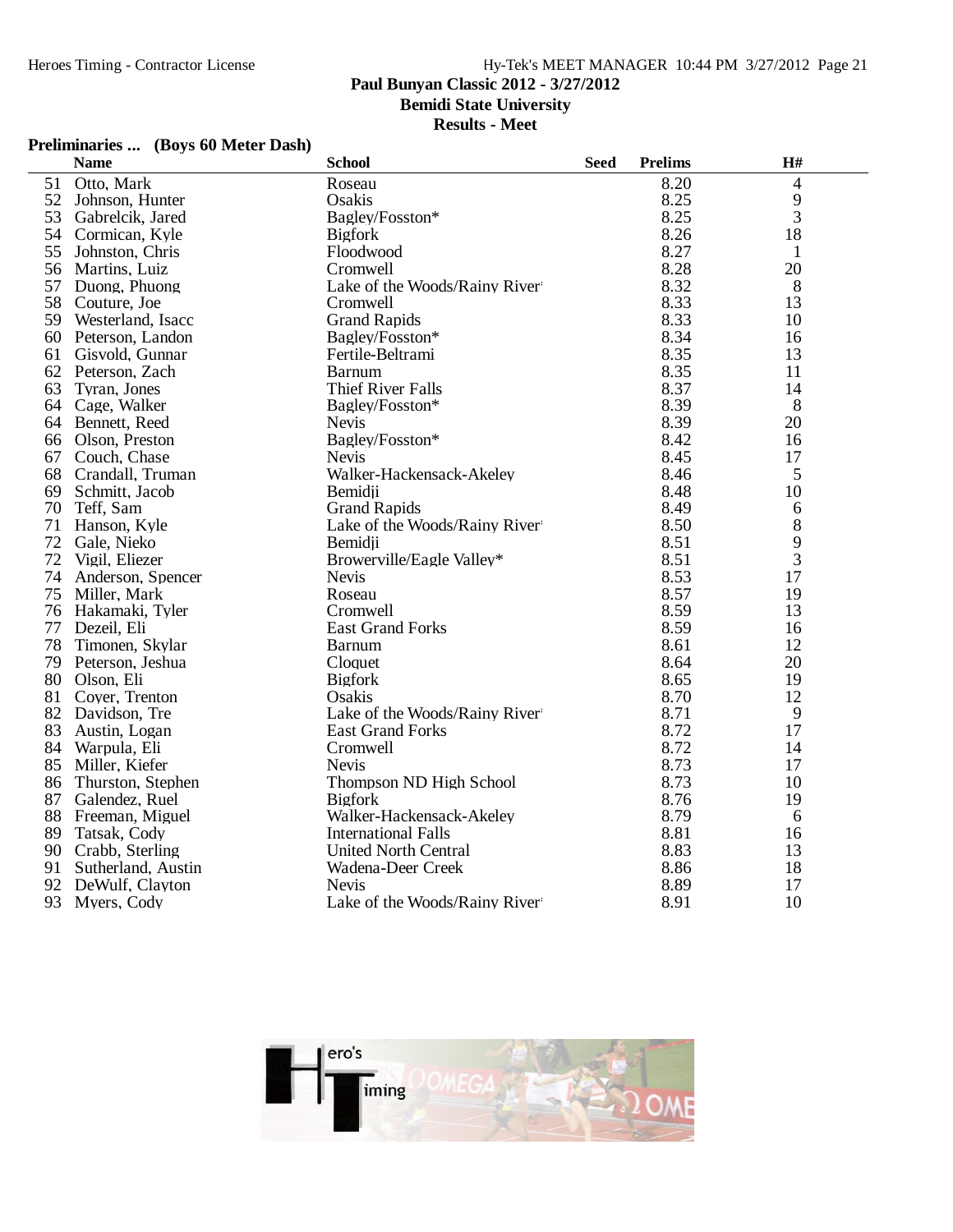## **Paul Bunyan Classic 2012 - 3/27/2012**

**Bemidi State University**

### **Results - Meet**

## **Preliminaries ... (Boys 60 Meter Dash)**

|                | <b>Name</b>               | <b>School</b>               | <b>Seed</b>    | <b>Prelims</b> | H#                                         |                                            |
|----------------|---------------------------|-----------------------------|----------------|----------------|--------------------------------------------|--------------------------------------------|
| 94             | Busta, Andrew             | Dilworth-Glyndon-Felton     |                | 8.92           | $\mathfrak{Z}$                             |                                            |
| 95             | Staley, Matt              | Crosby-Ironton              |                | 8.93           | 3                                          |                                            |
|                | 96 Paulson, Erik          | Bagley/Fosston*             |                | 8.95           | 9                                          |                                            |
| 97             | Hamblin, Aaron            | Park Rapids Area            |                | 8.97           | 11                                         |                                            |
| 98             | Rogers, Josh              | Bemidji                     |                | 8.97           | 10                                         |                                            |
| 99             | Severson, Jude            | Crosby-Ironton              |                | 9.01           | 6                                          |                                            |
|                | 100 Lau, Brandon          | <b>United North Central</b> |                | 9.03           | 13                                         |                                            |
| 101            | Serfling, Joey            | Crosby-Ironton              |                | 9.03           | 6                                          |                                            |
|                | 102 Aune, Spencer         | <b>East Grand Forks</b>     |                | 9.07           | 19                                         |                                            |
| 103            | Gibeau, Sam               | <b>Grand Rapids</b>         |                | 9.16           | $\tau$                                     |                                            |
|                | 104 LaVigne, Jared        | <b>International Falls</b>  |                | 9.16           | 20                                         |                                            |
| 105            | Smith, Sam                | Walker-Hackensack-Akeley    |                | 9.17           | 7                                          |                                            |
|                | 106 Rockensock, Andrew    | <b>United North Central</b> |                | 9.17           | 14                                         |                                            |
| 107            | Torok, Chris              | Thompson ND High School     |                | 9.23           | 11                                         |                                            |
|                | 108 Lohsakul, Phuntaneth  | <b>United North Central</b> |                | 9.23           | 14                                         |                                            |
| 109            | Guajardo, Edger           | Park Rapids Area            |                | 9.32           | 12                                         |                                            |
|                | 110 Johnson, Blake        | <b>East Grand Forks</b>     |                | 9.53           | 17                                         |                                            |
| 111            | Hoff, Dillon              | Cromwell                    |                | 9.55           | 14                                         |                                            |
|                | 112 Aune, Kyle            | <b>East Grand Forks</b>     |                | 9.62           | 16                                         |                                            |
| 113            | Wright, Lenny             | <b>United North Central</b> |                | 9.70           | 15                                         |                                            |
|                | 114 Eliason, Josh         | Cromwell                    |                | 9.93           | 13                                         |                                            |
| 115            | Owings, Jackson           | Dilworth-Glyndon-Felton     |                | 9.96           | $\overline{\mathcal{A}}$                   |                                            |
|                | 116 Halvorson, Joshua     | <b>Thief River Falls</b>    |                | 10.10          | 9                                          |                                            |
| 117            | Stepaniak, Tanner         | Browerville/Eagle Valley*   |                | 11.14          | $\overline{2}$                             |                                            |
|                | <b>Boys 60 Meter Dash</b> |                             |                |                |                                            |                                            |
|                | <b>Name</b>               | <b>School</b>               | <b>Prelims</b> | <b>Finals</b>  | H#                                         | <b>Points</b>                              |
| <b>Finals</b>  |                           |                             |                |                |                                            |                                            |
| 1              | Schmidt, Brady            | Bemidii                     | 7.32           | 7.36           | 1                                          | 10                                         |
| $\overline{2}$ | Ryan, Hutton              | <b>Thief River Falls</b>    | 7.46           | 7.38           | $\mathbf{1}$                               | 8                                          |
| 3              | Michaelson, Nolan         | <b>Pequot Lakes</b>         | 7.44           | 7.50           | $\mathbf{1}$                               | 6                                          |
| 4              | Betsinger, Dylan          | Browerville/Eagle Valley*   | 7.57           | 7.54           | $\mathbf{1}$                               | 5                                          |
| 5              | Butcher, Brad             | Cloquet                     | 7.62           | 7.55           | $\overline{c}$                             | 4                                          |
| 6              | Wall, Seth                | Bemidii                     | 7.56           | 7.56           | $\mathbf{1}$                               |                                            |
| 7              | Dickinson, Dylan          | Bemidii                     | 7.67           | 7.58           | $\overline{c}$                             |                                            |
| 8              | Gjovik, Dylan             | Roseau                      | 7.52           | 7.58           | $\mathbf{1}$                               | $\begin{array}{c} 3 \\ 2 \\ 1 \end{array}$ |
| 9              | Alex, Finseth             | <b>Thief River Falls</b>    | 7.65           | 7.61           |                                            |                                            |
| 10             | Kent, Tylor               | Browerville/Eagle Valley*   | 7.63           | 7.63           |                                            |                                            |
| 11             | Moore, Isaiah             | Bemidji                     | 7.62           | 7.71           |                                            |                                            |
| 12             | Johnson, Trevor           | Roseau                      | 7.58           | 7.77           | $\begin{array}{c} 2 \\ 2 \\ 2 \end{array}$ |                                            |
|                |                           |                             |                |                |                                            |                                            |

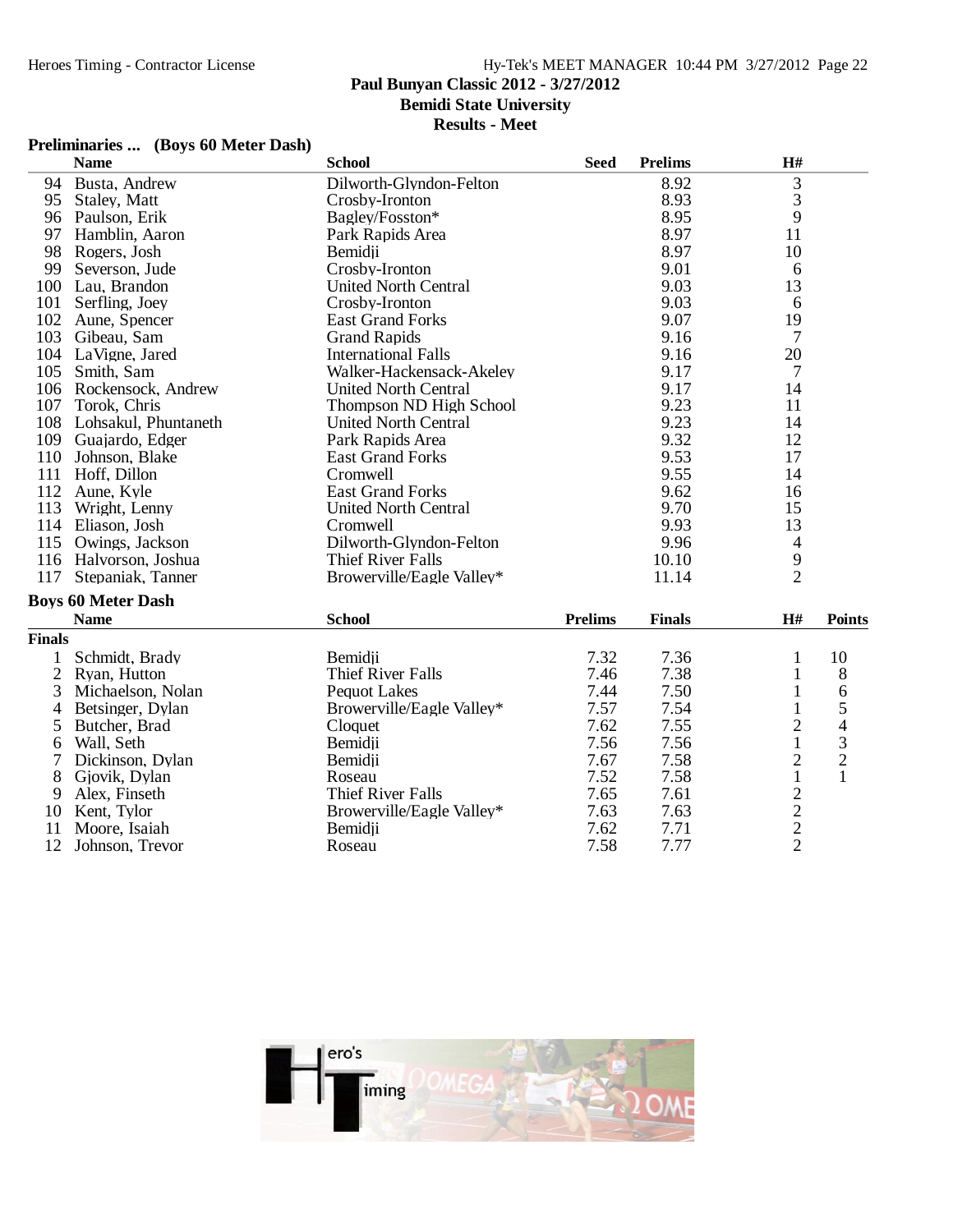## **Paul Bunyan Classic 2012 - 3/27/2012**

**Bemidi State University**

**Results - Meet**

## **Boys 200 Meter Dash**

|               | <b>Name</b>           | <b>School</b>               | <b>Seed</b> | <b>Finals</b> | H#                             | <b>Points</b>  |
|---------------|-----------------------|-----------------------------|-------------|---------------|--------------------------------|----------------|
| <b>Finals</b> |                       |                             |             |               |                                |                |
| $\mathbf{1}$  | Ryan, Hutton          | <b>Thief River Falls</b>    |             | 23.60         | $\mathbf{1}$                   | 10             |
| $\mathbf{2}$  | Wall, Seth            | Bemidji                     |             | 24.64         |                                | 8              |
| 3             | Pahlen, Jared         | Roseau                      |             | 24.82         | $rac{2}{5}$                    | $\sqrt{6}$     |
| 4             | Kallock, Jake         | <b>East Grand Forks</b>     |             | 24.83         | 1                              | 5              |
| 5             | Johnson, Ryan         | <b>United North Central</b> |             | 24.86         | 1                              | $\overline{4}$ |
| 6             | Tappe, Tyler          | <b>Pequot Lakes</b>         |             | 25.03         | $\mathbf{1}$                   | 3              |
| 7             | Ovitt, Dustin         | Walker-Hackensack-Akeley    |             | 25.05         | $\overline{c}$                 | $\sqrt{2}$     |
| 8             | Feder, Jordan         | <b>Nevis</b>                |             | 25.28         | 4                              | 1              |
| 9             | Nelson, Gunnar        | Bemidii                     |             | 25.30         |                                |                |
| 10            | Jacobs, Riley         | Crosby-Ironton              |             | 25.35         | $rac{2}{3}$                    |                |
| 11            | Wiberg, Austin        | <b>Grand Rapids</b>         |             | 25.38         | 3                              |                |
|               | 12 Butcher, Brad      | Cloquet                     |             | 25.39         | 17                             |                |
| 13            | Harris, Joe           | <b>Grand Rapids</b>         |             | 25.40         | 3                              |                |
| 14            | Thorson, Logan        | Bagley/Fosston*             |             | 25.47         | $\mathbf 1$                    |                |
| 15            | Drury, Forrest        | Park Rapids Area            |             | 25.66         |                                |                |
|               | 16 Peterson, Jonathon | Walker-Hackensack-Akeley    |             | 25.75         |                                |                |
| 17            | Hawkinson, Greg       | <b>Grand Rapids</b>         |             | 25.80         |                                |                |
| 18            | Gast, Lucas           | Bemidji                     |             | 25.85         | $\frac{9}{2}$<br>$\frac{2}{5}$ |                |
| 19            | Jordan, Kazmierczak   | <b>Thief River Falls</b>    |             | 26.03         | 5                              |                |
| 20            | Burt, John            | <b>Grand Rapids</b>         |             | 26.10         | 18                             |                |
| 21            | Allen, Isaac          | <b>Pequot Lakes</b>         |             | 26.15         | 3                              |                |
| 22            | Sunde, Jordan         | Dilworth-Glyndon-Felton     |             | 26.17         | 4                              |                |
| 23            | Newman, Seth          | Osakis                      |             | 26.23         | 8                              |                |
| 24            | Yliniemi, Jordan      | <b>United North Central</b> |             | 26.27         | 13                             |                |
| 25            | Hallin, Cody          | <b>International Falls</b>  |             | 26.28         | 9                              |                |
| 26            | Annette, Will         | Bemidji                     |             | 26.31         | 4                              |                |
| 27            | Steward, Chris        | Wadena-Deer Creek           |             | 26.38         | 3                              |                |
| 28            | Belich, Travis        | <b>Grand Rapids</b>         |             | 26.45         | 8                              |                |
| 29            | Schulke, Christian    | Bemidii                     |             | 26.45         | 6                              |                |
| 30            | Nordeen, Kory         | Walker-Hackensack-Akeley    |             | 26.51         | 4                              |                |
| 31            | Schussman, Alex       | Bemidji                     |             | 26.60         | 8                              |                |
| 32            | Vuicich, Benjamin     | Cloquet                     |             | 26.65         | 17                             |                |
| 33            | Belich, Torey         | <b>Grand Rapids</b>         |             | 26.81         | 7                              |                |
| 34            | Vandewege, Micah      | Roseau                      |             | 26.82         | 4                              |                |
| 35            | Boerst, Austin        | Osakis                      |             | 26.85         | 14                             |                |
| 36            | Arntz, Seth           | Thompson ND High School     |             | 26.90         | 5                              |                |
| 37            | Wayne, Brandon        | Dilworth-Glyndon-Felton     |             | 26.98         | 4                              |                |
|               | 38 Pickar, Jayde      | <b>United North Central</b> |             | 27.00         | 3                              |                |
| 39            | Shelgren, Cody        | <b>Barnum</b>               |             | 27.06         | 6                              |                |
| 40            | Johnson, Hunter       | Osakis                      |             | 27.09         | 14                             |                |
| 41            | Johnston, Chris       | Floodwood                   |             | 27.15         | 7                              |                |
|               |                       |                             |             |               |                                |                |

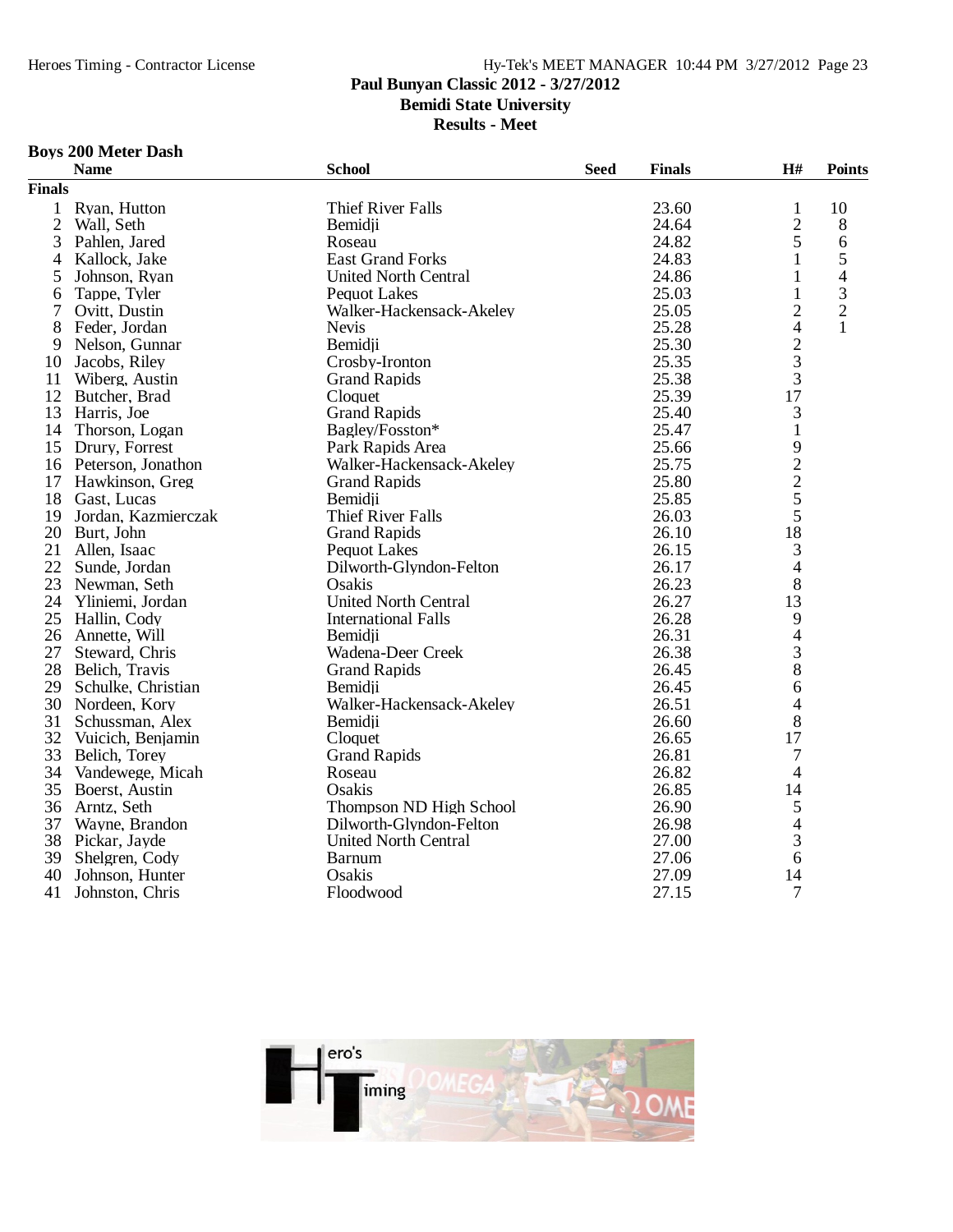## **Paul Bunyan Classic 2012 - 3/27/2012**

**Bemidi State University**

**Results - Meet**

### **Finals ... (Boys 200 Meter Dash)**

|    | <b>Name</b>         | <b>School</b>                 | <b>Seed</b> | <b>Finals</b> | H#             | <b>Points</b> |
|----|---------------------|-------------------------------|-------------|---------------|----------------|---------------|
| 42 | Lewis, Cole         | <b>Grand Rapids</b>           |             | 27.27         | 7              |               |
| 43 | Skoglund, Paul      | <b>International Falls</b>    |             | 27.27         | 9              |               |
| 44 | Olson, Preston      | Bagley/Fosston*               |             | 27.44         | 16             |               |
| 45 | Berquist, Jordan    | Park Rapids Area              |             | 27.49         | 11             |               |
| 46 | Farrell, Cody       | Floodwood                     |             | 27.49         | 6              |               |
| 47 | Erie, Trey          | Osakis                        |             | 27.50         | 8              |               |
| 48 | Hanson, Kyle        | Lake of the Woods/Rainy River |             | 27.54         | 16             |               |
| 49 | Teff, Sam           | <b>Grand Rapids</b>           |             | 27.54         | 8              |               |
| 50 | Audette, Hunter     | Roseau                        |             | 27.62         | 8              |               |
| 51 | Cage, Walker        | Bagley/Fosston*               |             | 27.71         | 14             |               |
| 52 | Anderson, Spencer   | <b>Nevis</b>                  |             | 27.74         | 12             |               |
| 53 | Wangsness, Brody    | Wadena-Deer Creek             |             | 27.77         | 6              |               |
| 54 | Bennett, Reed       | <b>Nevis</b>                  |             | 27.84         | 12             |               |
| 55 | Brown, Derrick      | Crosby-Ironton                |             | 27.85         | 6              |               |
| 56 | Kempenich, Darian   | Lake of the Woods/Rainy River |             | 27.86         | 9              |               |
| 57 | Crandall, Truman    | Walker-Hackensack-Akeley      |             | 27.97         | 10             |               |
| 58 | Snyder, Jacob       | Thompson ND High School       |             | 28.04         | 5              |               |
| 59 | Duong, Phuong       | Lake of the Woods/Rainy River |             | 28.07         | 9              |               |
| 60 | Cottingham, Colin   | <b>Grand Rapids</b>           |             | 28.10         | 18             |               |
| 61 | Nesvold, Austin     | Dilworth-Glyndon-Felton       |             | 28.14         | 7              |               |
| 62 | Gorder, Caleb       | Park Rapids Area              |             | 28.14         | 13             |               |
| 63 | Oliver, Josh        | Cromwell                      |             | 28.19         | 7              |               |
|    | 64 Peterson, Landon | Bagley/Fosston*               |             | 28.30         | 13             |               |
| 65 | Buchanen, Cory      | <b>Barnum</b>                 |             | 28.31         | 7              |               |
| 66 | Westerland, Isacc   | <b>Grand Rapids</b>           |             | 28.46         | 15             |               |
| 67 | Davidson, Tre       | Lake of the Woods/Rainy River |             | 28.49         | 14             |               |
| 68 | Hagen, Peter        | Osakis                        |             | 28.59         | 10             |               |
| 69 | Gale, Nieko         | Bemidii                       |             | 28.62         | 10             |               |
| 70 | Rud, Christopher    | Osakis                        |             | 28.65         | 11             |               |
| 71 | Utecht, Dylan       | Floodwood                     |             | 28.66         | 15             |               |
| 72 | Ward, Joseph        | Cloquet                       |             | 29.00         | $\overline{2}$ |               |
| 73 | Cover, Trenton      | Osakis                        |             | 29.00         | 14             |               |
| 74 | Baumgartner, Ben    | Park Rapids Area              |             | 29.05         | 12             |               |
| 75 | Gustafson, Derrick  | Fertile-Beltrami              |             | 29.13         | 11             |               |
| 76 | Timonen, Skylar     | <b>Barnum</b>                 |             | 29.14         | 5              |               |
| 77 | Sharpe, Sam         | Bemidii                       |             | 29.20         | 13             |               |
| 78 | Lavalle, Tyler      | <b>Grand Rapids</b>           |             | 29.28         | 6              |               |
| 79 | Miller, Kiefer      | <b>Nevis</b>                  |             | 29.31         | 16             |               |
| 80 | Sogge, Cole         | Dilworth-Glyndon-Felton       |             | 29.38         | 10             |               |
| 81 | Remund, Mason       | Dilworth-Glyndon-Felton       |             | 29.38         | 11             |               |
| 82 | Sutherland, Austin  | Wadena-Deer Creek             |             | 29.38         | 14             |               |
| 83 | Thurston, Stephen   | Thompson ND High School       |             | 29.62         | 10             |               |
| 84 | Georges, Hunter     | <b>Pequot Lakes</b>           |             | 29.81         | 13             |               |

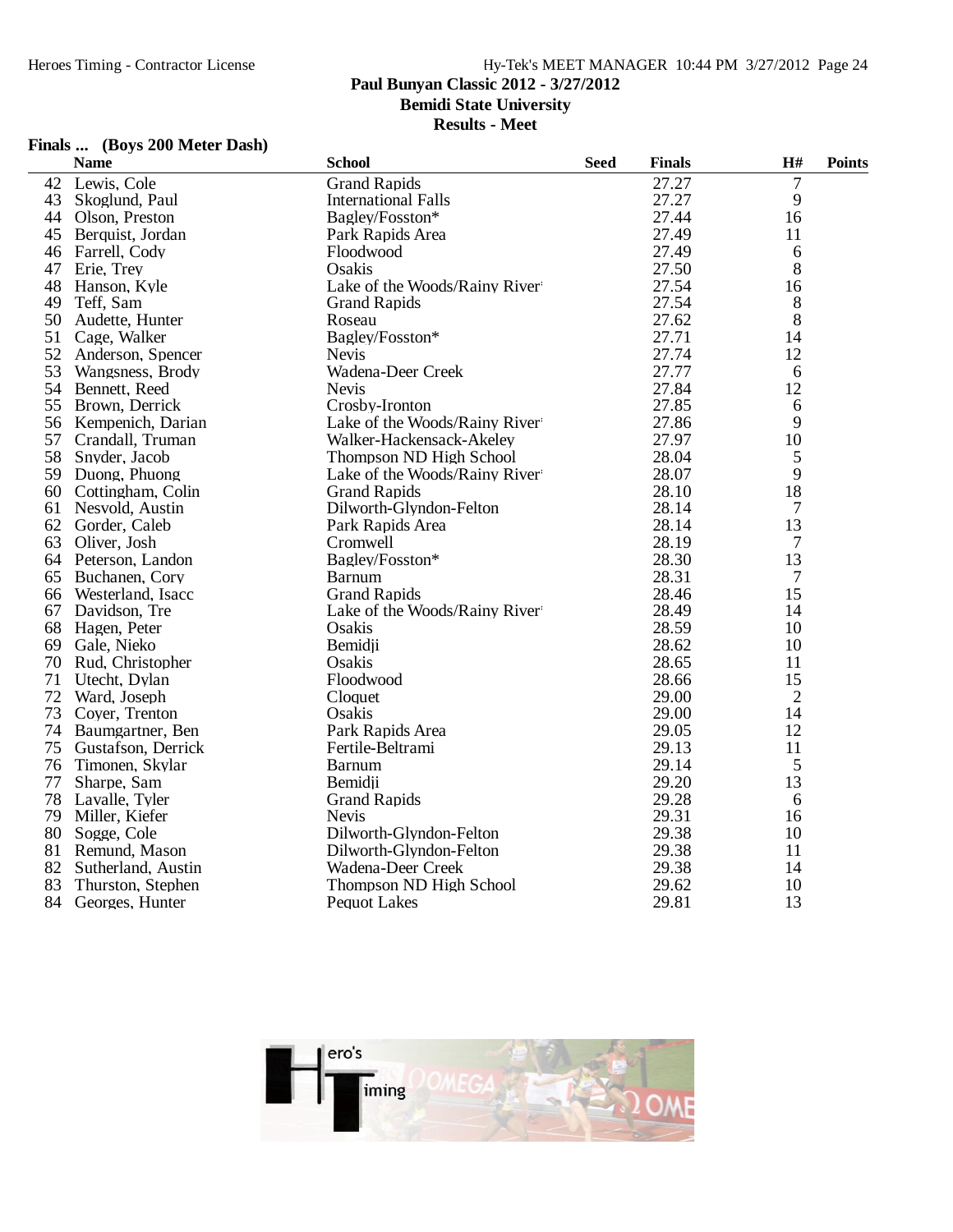### **Paul Bunyan Classic 2012 - 3/27/2012**

**Bemidi State University**

**Results - Meet**

### **Finals ... (Boys 200 Meter Dash)**

|                | <b>Name</b>                | <b>School</b>               | <b>Seed</b> | <b>Finals</b> | H#                                               | <b>Points</b>  |
|----------------|----------------------------|-----------------------------|-------------|---------------|--------------------------------------------------|----------------|
| 85             | Seela, Glenn               | Osakis                      |             | 29.84         | 16                                               |                |
| 86             | Hodny, Steven              | <b>Thief River Falls</b>    |             | 29.93         | 12                                               |                |
| 87             | Rogers, Josh               | Bemidji                     |             | 29.95         | 12                                               |                |
| 88             | Serfling, Joey             | Crosby-Ironton              |             | 30.01         | 9                                                |                |
| 89             | DeWulf, Clayton            | <b>Nevis</b>                |             | 30.17         | 15                                               |                |
| 90             | Askey, Kyle                | <b>International Falls</b>  |             | 30.24         | 17                                               |                |
| 91             | Rockensock, Andrew         | <b>United North Central</b> |             | 30.45         | 15                                               |                |
| 92             | Gibeau, Sam                | <b>Grand Rapids</b>         |             | 30.62         | 10                                               |                |
| 93             | Lau, Brandon               | <b>United North Central</b> |             | 31.06         | 13                                               |                |
|                | 94 Lam, Michael            | <b>Thief River Falls</b>    |             | 31.40         | 11                                               |                |
| 95             | Hurner, Josiah             | Dilworth-Glyndon-Felton     |             | 31.52         | 18                                               |                |
| 96             | Torok, Chris               | Thompson ND High School     |             | 32.24         | 11                                               |                |
| 97             | Skogstad, Jesse            | <b>International Falls</b>  |             | 32.77         | 16                                               |                |
| 98             | Wright, Lenny              | <b>United North Central</b> |             | 32.79         | 15                                               |                |
| 99             | Johnson, Blake             | <b>East Grand Forks</b>     |             | 33.26         | 18                                               |                |
| 100            | Brokaw, Billy              | <b>International Falls</b>  |             | 33.51         | 18                                               |                |
| 101            | Martindale, Patric         | Cloquet                     |             | 33.67         | 12                                               |                |
|                | 102 Aune, Kyle             | <b>East Grand Forks</b>     |             | 34.00         | 17                                               |                |
|                | 103 Eliason, Josh          | Cromwell                    |             | 34.13         | 15                                               |                |
|                | 104 Halvorson, Joshua      | <b>Thief River Falls</b>    |             | 34.51         | $\mathbf{1}$                                     |                |
|                | 105 Evje, Bryce            | Bagley/Fosston*             |             | 44.37         | 16                                               |                |
|                | <b>Boys 400 Meter Dash</b> |                             |             |               |                                                  |                |
|                | <b>Name</b>                | <b>School</b>               | <b>Seed</b> | <b>Finals</b> | H#                                               | <b>Points</b>  |
| <b>Finals</b>  |                            |                             |             |               |                                                  |                |
| 1              | Eastman, Jesse             | Roseau                      |             | 54.92         | $\overline{2}$                                   | 10             |
| $\overline{2}$ | McGuire, Daniel            | <b>Grand Rapids</b>         |             | 54.96         | $\mathbf{1}$                                     | 8              |
| 3              | Johnson, Trevor            | Roseau                      |             | 55.48         | 1                                                | 6              |
| 4              | Johnson, Ryan              | <b>United North Central</b> |             | 55.51         | 1                                                | 5              |
| 5              | Tingelstad, Zachary        | <b>East Grand Forks</b>     |             | 55.73         | 4                                                | 4              |
| 6              | Skjeveland, Mitch          | Crosby-Ironton              |             | 56.11         | $\mathbf{1}$                                     | 3              |
| 7              | Goodwin, Will              | Crosby-Ironton              |             | 56.78         | 3                                                | $\overline{c}$ |
| 8              | Hawkinson, Greg            | <b>Grand Rapids</b>         |             | 57.03         | $\mathbf{1}$                                     | $\mathbf{1}$   |
| 9              | Hennen, Tanner             | Dilworth-Glyndon-Felton     |             | 57.36         | $\overline{c}$                                   |                |
| 10             | Janson, Neil               | Wadena-Deer Creek           |             | 57.84         | $\mathbf{1}$                                     |                |
| 11             | Bibeau, Jason              | <b>Grand Rapids</b>         |             | 58.10         |                                                  |                |
| 12             | Narveson, Kyle             | <b>Pequot Lakes</b>         |             | 58.10         | $\frac{2}{3}$                                    |                |
| 13             | Larson, Cody               | <b>East Grand Forks</b>     |             | 58.13         | $\overline{4}$                                   |                |
| 14             | Wokasch, Nathan            | Roseau                      |             | 58.56         | 8                                                |                |
| 15             | Talley, Mitch              | Cromwell                    |             | 58.81         |                                                  |                |
| 16             | Griffith, Marco            | <b>International Falls</b>  |             | 59.51         |                                                  |                |
| 17             | Mann, Cody                 | <b>Grand Rapids</b>         |             | 59.62         | $\begin{array}{c} 2 \\ 12 \\ 2 \\ 5 \end{array}$ |                |
| 18             | Gast, Lucas                | Bemidji                     |             | 59.93         |                                                  |                |

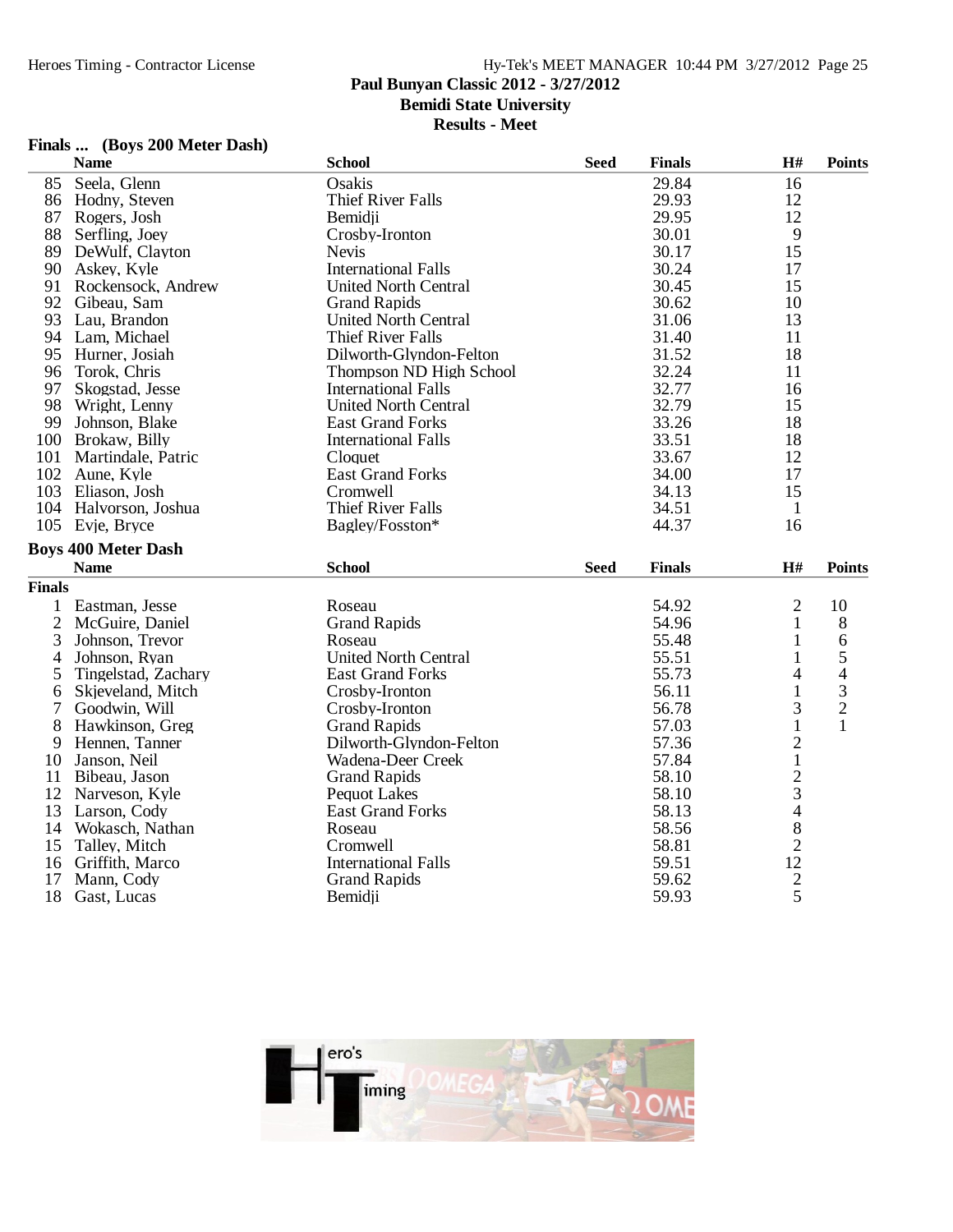### **Paul Bunyan Classic 2012 - 3/27/2012**

**Bemidi State University**

**Results - Meet**

### **Finals ... (Boys 400 Meter Dash)**

|    | <b>Name</b>        | <b>School</b>                 | <b>Seed</b> | <b>Finals</b> | H#             | <b>Points</b> |
|----|--------------------|-------------------------------|-------------|---------------|----------------|---------------|
| 19 | Allen, Isaac       | <b>Pequot Lakes</b>           |             | 1:00.01       | 6              |               |
| 20 | Nygaard, Kole      | Dilworth-Glyndon-Felton       |             | 1:00.01       | $\frac{2}{3}$  |               |
| 21 | Vandewege, Micah   | Roseau                        |             | 1:00.08       |                |               |
| 22 | Graham, Preston    | Osakis                        |             | 1:00.68       | 9              |               |
| 23 | How, Levi          | <b>Grand Rapids</b>           |             | 1:01.01       | 4              |               |
| 24 | Farrell, Cody      | Floodwood                     |             | 1:01.34       | 6              |               |
| 25 | Lankton, Paul      | Walker-Hackensack-Akeley      |             | 1:01.41       | 3              |               |
|    | 26 Dreher, Billy   | Browerville/Eagle Valley*     |             | 1:01.63       | 11             |               |
| 27 | Sivertson, Zach    | Thompson ND High School       |             | 1:01.73       | 3              |               |
| 28 | Miller, Ben        | <b>East Grand Forks</b>       |             | 1:01.89       | 12             |               |
| 29 | Joslyn, Corey      | Park Rapids Area              |             | 1:02.32       | 11             |               |
| 30 | Erie, Trey         | Osakis                        |             | 1:02.39       | 10             |               |
| 31 | Webb, Jeff         | Wadena-Deer Creek             |             | 1:02.62       | $\overline{4}$ |               |
| 32 | Freyholtz, Cody    | Bemidji                       |             | 1:02.74       | 5              |               |
| 33 | Gordon, Charlie    | <b>International Falls</b>    |             | 1:02.77       | 13             |               |
| 34 | Schussman, Alex    | Bemidji                       |             | 1:02.90       | 9              |               |
| 35 | Berquist, Jordan   | Park Rapids Area              |             | 1:03.36       | 12             |               |
|    | 36 Piekarski, Jake | <b>International Falls</b>    |             | 1:03.43       | 13             |               |
| 37 | Denman, Conner     | Cloquet                       |             | 1:03.56       | 8              |               |
| 38 | Ubel, Cale         | Lake of the Woods/Rainy River |             | 1:03.59       | 6              |               |
| 39 | Mangni, Eli        | <b>Grand Rapids</b>           |             | 1:03.60       | 7              |               |
| 40 | Baumgartner, Ben   | Park Rapids Area              |             | 1:03.73       | 11             |               |
| 41 | Engfer, Ryan       | Osakis                        |             | 1:04.01       | 11             |               |
| 42 | Pajari, John       | <b>United North Central</b>   |             | 1:04.17       | 3              |               |
| 43 | Myllymaa, Cody     | Cloquet                       |             | 1:04.21       | 6              |               |
| 44 | Hakamaki, Tyler    | Cromwell                      |             | 1:04.68       | 6              |               |
| 45 | Rud, Christopher   | Osakis                        |             | 1:04.71       | 8              |               |
| 46 | Snyder, Jacob      | Thompson ND High School       |             | 1:05.19       | 7              |               |
| 47 | Yaklich, Shaye     | Bemidji                       |             | 1:05.46       | 9              |               |
| 48 | Buchanen, Cory     | <b>Barnum</b>                 |             | 1:05.51       | 9              |               |
|    | 49 Pickar, Jayde   | <b>United North Central</b>   |             | 1:05.61       | 4              |               |
| 50 | Britton, Justin    | Cromwell                      |             | 1:05.62       | 6              |               |
| 51 | Austin, Logan      | <b>East Grand Forks</b>       |             | 1:05.89       | 13             |               |
| 52 | Lavalle, Tyler     | <b>Grand Rapids</b>           |             | 1:06.22       | 5              |               |
| 53 | Seela, Glenn       | Osakis                        |             | 1:06.31       | 10             |               |
| 54 | Warpula, Eli       | Cromwell                      |             | 1:06.53       | $\tau$         |               |
| 55 | P. Johnson, Jason  | <b>Barnum</b>                 |             | 1:06.71       | 8              |               |
| 56 | Reed, Logan        | Lake of the Woods/Rainy River |             | 1:06.78       | 13             |               |
| 57 | Crabb, Sterling    | <b>United North Central</b>   |             | 1:06.97       | 10             |               |
| 58 | Washburn, Ben      | Lake of the Woods/Rainy River |             | 1:07.04       | 5              |               |
| 59 | Hodny, Steven      | <b>Thief River Falls</b>      |             | 1:07.32       | 7              |               |
| 60 | Sutherland, Austin | Wadena-Deer Creek             |             | 1:07.50       | 10             |               |
| 61 | Stokman, Phil      | Crosby-Ironton                |             | 1:07.70       | 5              |               |

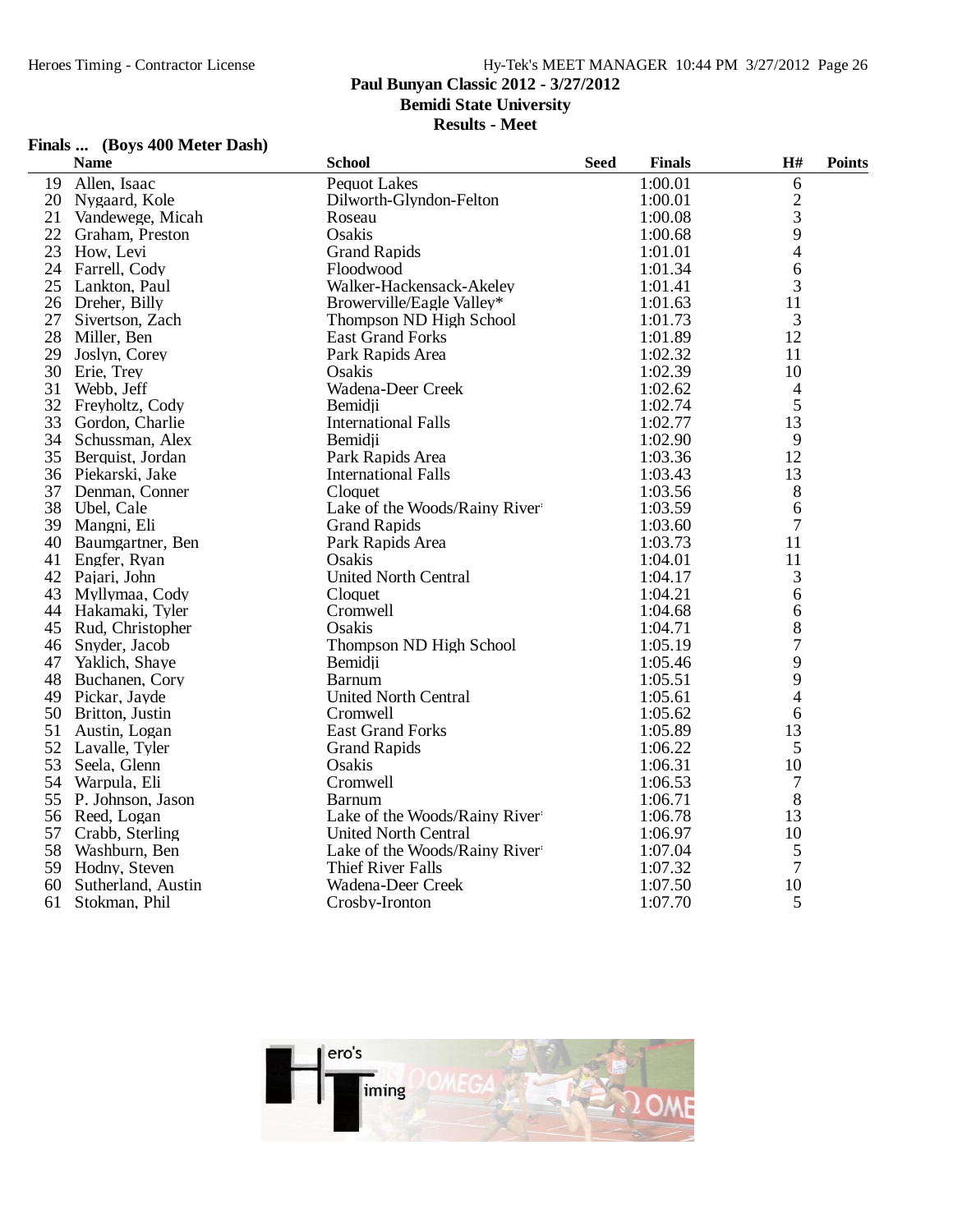### **Paul Bunyan Classic 2012 - 3/27/2012**

**Bemidi State University**

**Results - Meet**

### **Finals ... (Boys 400 Meter Dash)**

|               | <b>Name</b>               | <b>School</b>                 | <b>Seed</b> | <b>Finals</b> | H#             | <b>Points</b> |
|---------------|---------------------------|-------------------------------|-------------|---------------|----------------|---------------|
| 62            | Statema, Jordan           | Browerville/Eagle Valley*     |             | 1:08.20       | 10             |               |
| 63            | Dahl, Dyson               | Lake of the Woods/Rainy River |             | 1:09.32       | 11             |               |
| 64            | Gibeau, Sam               | <b>Grand Rapids</b>           |             | 1:09.63       | $\overline{4}$ |               |
| 65            | Mann, Jace                | <b>Grand Rapids</b>           |             | 1:11.07       | $\frac{5}{8}$  |               |
| 66            | Lam, Michael              | <b>Thief River Falls</b>      |             | 1:11.27       |                |               |
| 67            | Christianson, Charles     | Fertile-Beltrami              |             | 1:11.94       | 9              |               |
| 68            | Anderson, Max             | <b>Thief River Falls</b>      |             | 1:13.19       | $\overline{7}$ |               |
| 69            | Hurner, Josiah            | Dilworth-Glyndon-Felton       |             | 1:13.64       | 8              |               |
| 70            | Rien, Zachary             | Osakis                        |             | 1:14.40       | 9              |               |
| 71            | Vogt, Paul                | <b>Barnum</b>                 |             | 1:15.18       | 10             |               |
| 72            | Eliason, Josh             | Cromwell                      |             | 1:15.33       | 7              |               |
| 73            | Stull, Shawn              | Lake of the Woods/Rainy River |             | 1:15.46       | 11             |               |
| 74            | Brokaw, Billy             | <b>International Falls</b>    |             | 1:15.82       | 12             |               |
| 75            | Aune, Kyle                | <b>East Grand Forks</b>       |             | 1:19.35       | 12             |               |
| 76            | Johnson, Blake            | <b>East Grand Forks</b>       |             | 1:22.35       | 12             |               |
| 77            | Najjar, Joey              | Wadena-Deer Creek             |             | 1:29.73       | 13             |               |
|               | <b>Boys 800 Meter Run</b> |                               |             |               |                |               |
|               | <b>Name</b>               | <b>School</b>                 | <b>Seed</b> | <b>Finals</b> |                | <b>Points</b> |
| <b>Finals</b> |                           |                               |             |               |                |               |
| 1             | Hennen, Tyler             | Dilworth-Glyndon-Felton       |             | 2:10.42       |                | 10            |
| 2             | Neubeck, Seth             | Bemidji                       |             | 2:10.66       |                | 8             |
| 3             | Hendrickson, Elias        | Bemidji                       |             | 2:11.53       |                |               |
| 4             | Patrick, Riley            | Crosby-Ironton                |             | 2:16.45       |                |               |
| 5             | Hasbargen, Bryan          | Lake of the Woods/Rainy River |             | 2:17.10       |                | 65432         |
| 6             | Avenson, Jake             | <b>Grand Rapids</b>           |             | 2:17.60       |                |               |
| 7             | Janson, Neil              | Wadena-Deer Creek             |             | 2:17.99       |                |               |
| 8             | Stokman, John             | Crosby-Ironton                |             | 2:18.39       |                | $\mathbf{1}$  |
| 9             | Schultz, Austin           | Dilworth-Glyndon-Felton       |             | 2:18.40       |                |               |
| 10            | Headlee, Sam              | Pequot Lakes                  |             | 2:19.26       |                |               |
| 11            | Davies, Wesley            | Bagley/Fosston*               |             | 2:19.39       |                |               |
| 12            | Joslyn, Corey             | Park Rapids Area              |             | 2:22.24       |                |               |
| 13            | Logan, Johnson            | <b>Thief River Falls</b>      |             | 2:22.28       |                |               |
| 14            | Sivertson, Zach           | Thompson ND High School       |             | 2:23.94       |                |               |
| 15            | Perez, Miguel             | <b>East Grand Forks</b>       |             | 2:24.84       |                |               |
| 16            | Krueger, Nate             | <b>East Grand Forks</b>       |             | 2:25.13       |                |               |
| 17            | Washburn, Kurtis          | <b>Grand Rapids</b>           |             | 2:25.55       |                |               |
| 18            | Freyholtz, Billy          | Bemidji                       |             | 2:27.93       |                |               |
| 19            | Freyholtz, Cody           | Bemidii                       |             | 2:29.36       |                |               |
| 20            | Webb, Jeff                | Wadena-Deer Creek             |             | 2:30.12       |                |               |
| 21            | Smith, Gabe               | Crosby-Ironton                |             | 2:31.42       |                |               |
| 22            | Logan, Alten              | <b>Thief River Falls</b>      |             | 2:31.52       |                |               |
| 23            | Murray, Sean              | <b>Pequot Lakes</b>           |             | 2:31.57       |                |               |
|               |                           |                               |             |               |                |               |

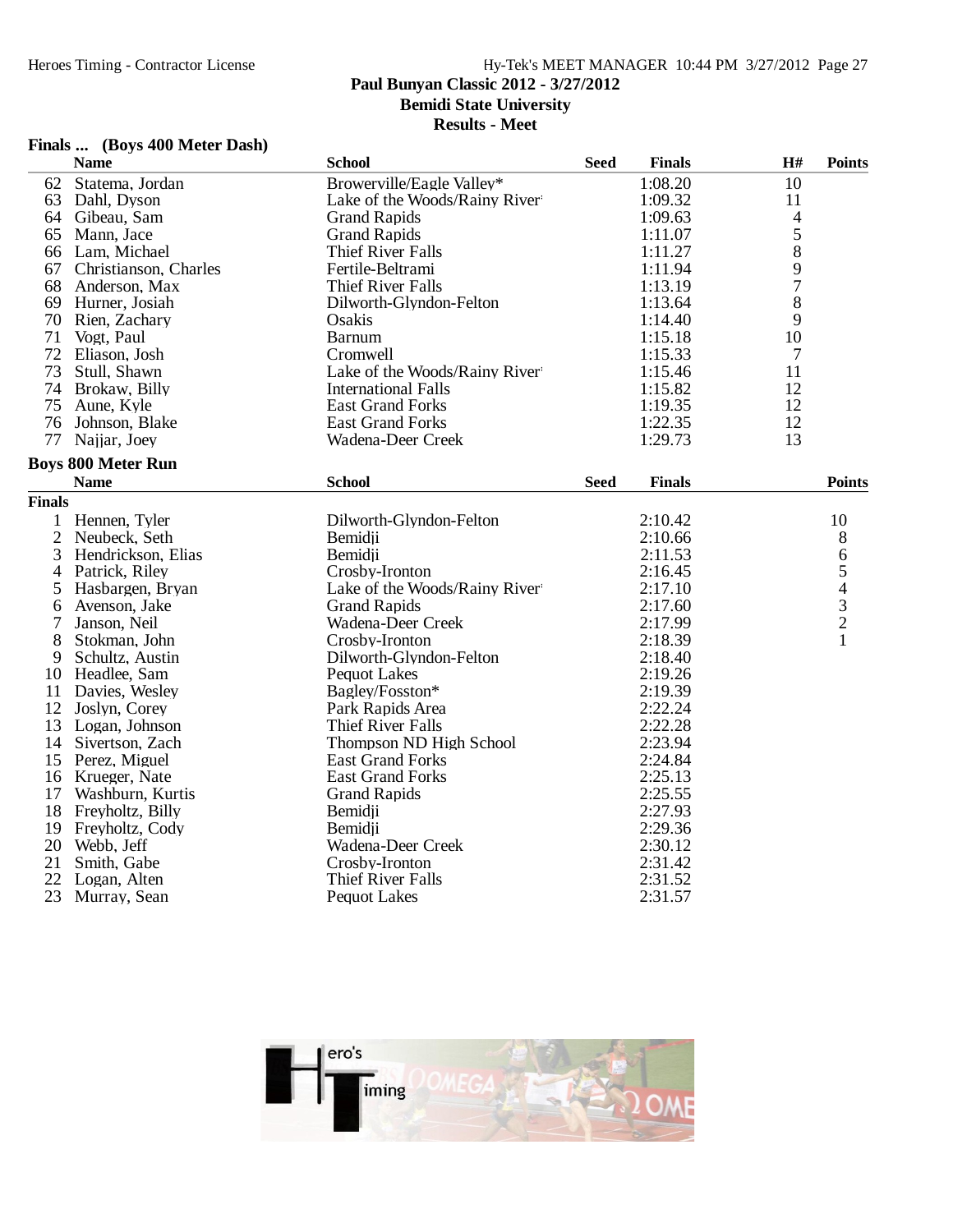### **Paul Bunyan Classic 2012 - 3/27/2012**

**Bemidi State University**

**Results - Meet**

### **Finals ... (Boys 800 Meter Run)**

|                | <b>Name</b>                | <b>School</b>                 | <b>Seed</b> | <b>Finals</b> | <b>Points</b>                                   |
|----------------|----------------------------|-------------------------------|-------------|---------------|-------------------------------------------------|
| 24             | Bissonette, Kaleb          | <b>Grand Rapids</b>           |             | 2:31.61       |                                                 |
| 25             | Graham, Luke               | <b>United North Central</b>   |             | 2:32.49       |                                                 |
| 26             | Ubel, Cale                 | Lake of the Woods/Rainy River |             | 2:33.87       |                                                 |
| 27             | Miller, Mark               | Roseau                        |             | 2:35.01       |                                                 |
| 28             | Wood, Toby                 | Wadena-Deer Creek             |             | 2:35.08       |                                                 |
| 29             | Britton, Justin            | Cromwell                      |             | 2:35.38       |                                                 |
| 30             | Shay, Erickson             | <b>Thief River Falls</b>      |             | 2:35.77       |                                                 |
| 31             | Wilson, Evan               | Walker-Hackensack-Akeley      |             | 2:37.12       |                                                 |
| 32             | Godwin, Landon             | <b>Nevis</b>                  |             | 2:37.29       |                                                 |
| 33             | Muller, Sam                | <b>Grand Rapids</b>           |             | 2:38.53       |                                                 |
| 34             | Howard, Anthony            | Dilworth-Glyndon-Felton       |             | 2:39.43       |                                                 |
| 35             | Troidl, Konstantin         | <b>Barnum</b>                 |             | 2:39.55       |                                                 |
| 36             | Cease, Eddie               | <b>Grand Rapids</b>           |             | 2:39.79       |                                                 |
| 37             | Mangni, Eli                | <b>Grand Rapids</b>           |             | 2:40.73       |                                                 |
| 38             | Wenger, Corin              | <b>International Falls</b>    |             | 2:40.83       |                                                 |
| 39             | P. Johnson, Jason          | <b>Barnum</b>                 |             | 2:41.08       |                                                 |
| 40             | Wagner, Jack               | Bemidji                       |             | 2:41.69       |                                                 |
| 41             | Grunke, Wes                | <b>Grand Rapids</b>           |             | 2:43.23       |                                                 |
| 42             | Washburn, Ben              | Lake of the Woods/Rainy River |             | 2:45.98       |                                                 |
| 43             | Letson, Donnie             | Bemidji                       |             | 2:48.75       |                                                 |
| 44             | Strelnieks, Sawyer         | Cromwell                      |             | 2:50.69       |                                                 |
| 45             | Willour, Jerry             | <b>Barnum</b>                 |             | 2:59.72       |                                                 |
| 46             | Anderson, Max              | <b>Thief River Falls</b>      |             | 3:03.54       |                                                 |
| 47             | Brokaw, Billy              | <b>International Falls</b>    |             | 3:04.87       |                                                 |
| 48             | Syverson, Hunter           | Bagley/Fosston*               |             | 3:05.07       |                                                 |
| 49             | Jones, Drew                | Cloquet                       |             | 3:06.05       |                                                 |
|                | 50 Peterson, Brett         | <b>East Grand Forks</b>       |             | 3:07.42       |                                                 |
|                | <b>Boys 1600 Meter Run</b> |                               |             |               |                                                 |
|                | <b>Name</b>                | <b>School</b>                 | <b>Seed</b> | <b>Finals</b> | <b>Points</b>                                   |
| <b>Finals</b>  |                            |                               |             |               |                                                 |
| $\mathbf{1}$   | Cottingham, Colin          | <b>Grand Rapids</b>           |             | 4:46.15       | 10                                              |
| $\overline{c}$ | Hennen, Tyler              | Dilworth-Glyndon-Felton       |             | 4:50.54       | 8                                               |
| 3              | Overmeier, Isaac           | Park Rapids Area              |             | 4:55.19       | $\overline{6}$                                  |
| 4              | Clemenson, Dan             | Bemidii                       |             | 4:58.40       | $\begin{array}{c} 5 \\ 4 \\ 3 \\ 2 \end{array}$ |
| 5              | Avenson, Jake              | <b>Grand Rapids</b>           |             | 4:59.76       |                                                 |
| 6              | Trosen, Josh               | <b>Nevis</b>                  |             | 5:05.31       |                                                 |
| 7              | Hutar, Jared               | Cromwell                      |             | 5:06.00       |                                                 |
| 8              | Jorgenson, Tyler           | <b>Pequot Lakes</b>           |             | 5:09.57       | $\mathbf{1}$                                    |
| 9              | Freyholtz, Billy           | Bemidii                       |             | 5:09.68       |                                                 |
| 10             | Pfisthner, Austin          | Cromwell                      |             | 5:14.33       |                                                 |
| 11             | Koenig, Nick               | Cromwell                      |             | 5:14.54       |                                                 |



 Koenig, Nick Cromwell 5:14.54 12 Belich, Torey Grand Rapids 5:14.54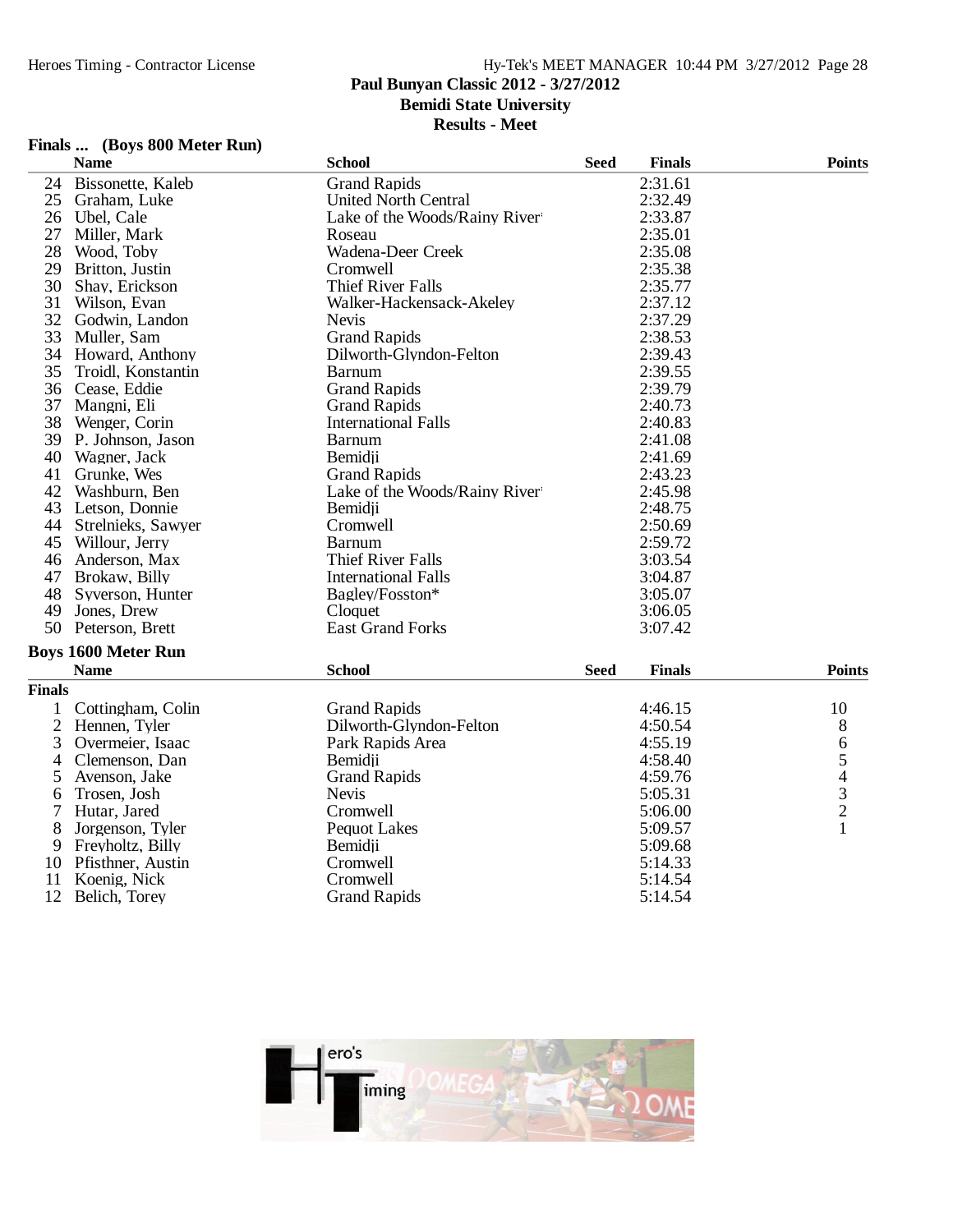### **Paul Bunyan Classic 2012 - 3/27/2012**

**Bemidi State University**

**Results - Meet**

## **Finals ... (Boys 1600 Meter Run)**

|    | <b>Name</b>           | <b>School</b>                 | <b>Seed</b> | <b>Finals</b> | <b>Points</b> |
|----|-----------------------|-------------------------------|-------------|---------------|---------------|
| 13 | Widman, Josh          | Walker-Hackensack-Akeley      |             | 5:15.39       |               |
|    | 14 Serfling, Joey     | Crosby-Ironton                |             | 5:18.53       |               |
| 15 | Francois-King, Keenan | <b>Grand Rapids</b>           |             | 5:19.41       |               |
|    | 16 Leach, Ryan        | Dilworth-Glyndon-Felton       |             | 5:20.18       |               |
|    | 17 Eliason, Will      | Wadena-Deer Creek             |             | 5:22.32       |               |
| 18 | Fuchs, Alex           | Dilworth-Glyndon-Felton       |             | 5:22.48       |               |
| 19 | Letson, Jake          | Bemidii                       |             | 5:27.52       |               |
|    | 20 Carlton, Isaac     | Crosby-Ironton                |             | 5:28.81       |               |
| 21 | Larson, Cam           | Crosby-Ironton                |             | 5:29.50       |               |
| 22 | Gilchrist, Isaac      | Cloquet                       |             | 5:29.91       |               |
| 23 | Logan, Alten          | <b>Thief River Falls</b>      |             | 5:30.12       |               |
| 24 | McDonald, Nathan      | <b>Pequot Lakes</b>           |             | 5:31.04       |               |
| 25 | Rassler, Eli          | Bemidii                       |             | 5:32.87       |               |
|    | 26 Skyles, Jake       | <b>Grand Rapids</b>           |             | 5:37.36       |               |
| 27 | MacKay, Cade          | <b>International Falls</b>    |             | 5:37.45       |               |
| 28 | Grunke, Wes           | <b>Grand Rapids</b>           |             | 5:39.64       |               |
| 29 | Irsfeld, Preston      | Browerville/Eagle Valley*     |             | 5:42.33       |               |
|    | 30 Lee, Eric          | Cloquet                       |             | 5:44.95       |               |
| 31 | Cease, Eddie          | <b>Grand Rapids</b>           |             | 5:45.43       |               |
| 32 | Murray, Sean          | Pequot Lakes                  |             | 5:46.74       |               |
| 33 | Troidl, Konstantin    | <b>Barnum</b>                 |             | 5:47.42       |               |
|    | 34 Day, Lucas         | <b>Grand Rapids</b>           |             | 5:48.14       |               |
|    | 35 Strelnieks, Sawyer | Cromwell                      |             | 5:48.54       |               |
|    | 36 Bissonette, Kaleb  | <b>Grand Rapids</b>           |             | 5:49.39       |               |
| 37 | Krondtedt, Noah       | <b>Pequot Lakes</b>           |             | 5:50.49       |               |
|    | 38 Lowes, Dylan       | Lake of the Woods/Rainy River |             | 5:52.19       |               |
|    | 39 Muller, Sam        | <b>Grand Rapids</b>           |             | 5:55.54       |               |
| 40 | Cervenka, Vasek       | <b>Grand Rapids</b>           |             | 5:55.81       |               |
| 41 | Goodman, Jack         | Thompson ND High School       |             | 5:57.34       |               |
| 42 | Graham, Luke          | <b>United North Central</b>   |             | 5:58.86       |               |
| 43 | Walters, Craig        | Walker-Hackensack-Akeley      |             | 6:00.39       |               |
| 44 | Collens, Christian    | <b>Pequot Lakes</b>           |             | 6:05.84       |               |
| 45 | Crowser, Logan        | Cloquet                       |             | 6:09.17       |               |
| 46 | Fisher, Tristen       | <b>Bigfork</b>                |             | 6:10.38       |               |
| 47 | Wilton, Justin        | Floodwood                     |             | 6:11.84       |               |
| 48 | Salber, Jordan        | Browerville/Eagle Valley*     |             | 6:14.78       |               |
| 49 | Cowdery, Brett        | Osakis                        |             | 6:17.54       |               |
| 50 | Olson, Eric           | <b>Pequot Lakes</b>           |             | 6:20.09       |               |
| 51 | Espree, Andrew        | Browerville/Eagle Valley*     |             | 6:26.69       |               |
| 52 | Rok Kim, Young        | <b>Barnum</b>                 |             | 6:48.80       |               |
| 53 | Peterson, Brett       | <b>East Grand Forks</b>       |             | 6:51.37       |               |
| 54 | Utecht, Drake         | Floodwood                     |             | 7:01.92       |               |
| 55 | Owings, Jackson       | Dilworth-Glyndon-Felton       |             | 7:54.71       |               |

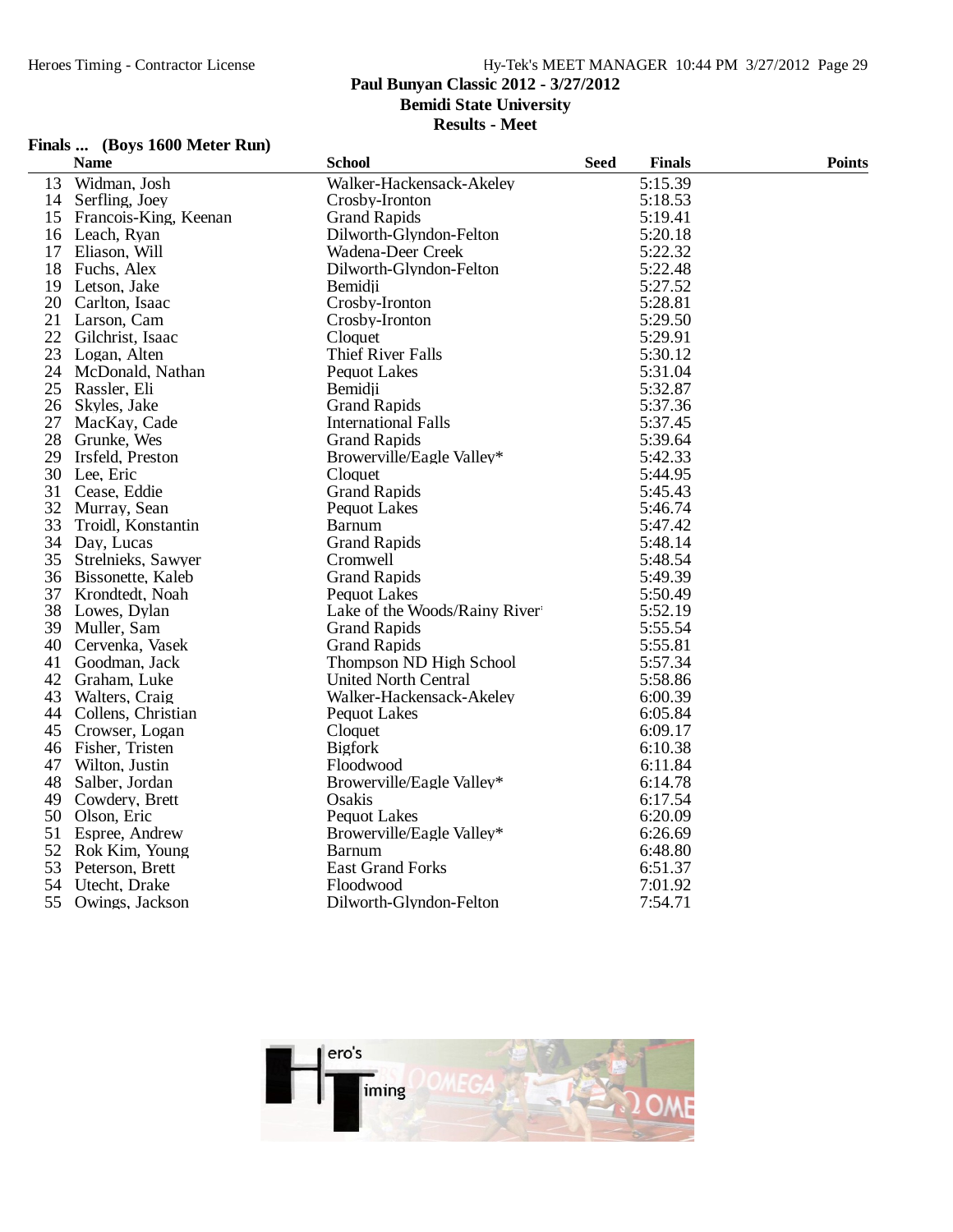## Hy-Tek's MEET MANAGER 10:44 PM 3/27/2012 Page 30 **Paul Bunyan Classic 2012 - 3/27/2012 Bemidi State University**

**Results - Meet**

## **Finals ... (Boys 1600 Meter Run)**

|                | <b>Name</b>                  | <b>School</b>               | <b>Seed</b> | <b>Finals</b>  |                                            | <b>Points</b>                                   |
|----------------|------------------------------|-----------------------------|-------------|----------------|--------------------------------------------|-------------------------------------------------|
|                | 56 Lohsakul, Phuntaneth      | <b>United North Central</b> |             | 8:04.35        |                                            |                                                 |
|                | <b>Boys 3200 Meter Run</b>   |                             |             |                |                                            |                                                 |
|                | <b>Name</b>                  | <b>School</b>               | <b>Seed</b> | <b>Finals</b>  |                                            | <b>Points</b>                                   |
| <b>Finals</b>  |                              |                             |             |                |                                            |                                                 |
| 1              | Overmeier, Isaac             | Park Rapids Area            |             | 10:39.38       |                                            | 10                                              |
| $\overline{2}$ | Horvath-Nelson, Devon        | Osakis                      |             | 10:58.54       |                                            | 8                                               |
| 3              | Severson, Jude               | Crosby-Ironton              |             | 10:58.78       |                                            | 6                                               |
| 4              | Backes, Grant                | Osakis                      |             | 11:01.59       |                                            |                                                 |
| 5              | Goodwin, Jacob               | Crosby-Ironton              |             | 11:05.13       |                                            | $\begin{array}{c} 5 \\ 4 \\ 3 \\ 2 \end{array}$ |
| 6              | Koenig, Nick                 | Cromwell                    |             | 11:09.43       |                                            |                                                 |
| 7              | Cody, Pahlen                 | <b>Thief River Falls</b>    |             | 11:14.01       |                                            |                                                 |
| 8              | Veillieux, Logan             | <b>International Falls</b>  |             | 11:38.49       |                                            | $\mathbf{1}$                                    |
| 9              | Santos, Tony                 | Dilworth-Glyndon-Felton     |             | 11:39.02       |                                            |                                                 |
| 10             | Hennen, Tanner               | Dilworth-Glyndon-Felton     |             | 12:04.92       |                                            |                                                 |
| 11             | Olsen, Derek                 | Roseau                      |             | 12:05.14       |                                            |                                                 |
| 12             | Goodman, Jack                | Thompson ND High School     |             | 12:17.27       |                                            |                                                 |
| 13             | Pumper, Jason                | <b>International Falls</b>  |             | 12:24.88       |                                            |                                                 |
| 14             | Wenger, Corin                | <b>International Falls</b>  |             | 12:30.52       |                                            |                                                 |
| 15             | Fuchs, Alex                  | Dilworth-Glyndon-Felton     |             | 13:48.23       |                                            |                                                 |
|                | 16 Denton, Dan               | Cromwell                    |             | 14:00.47       |                                            |                                                 |
|                | <b>Boys 60 Meter Hurdles</b> |                             |             |                |                                            |                                                 |
|                | <b>Name</b>                  | <b>School</b>               | <b>Seed</b> | <b>Prelims</b> | H#                                         |                                                 |
|                | <b>Preliminaries</b>         |                             |             |                |                                            |                                                 |
| 1              | Ferrell, Sean                | Cloquet                     |             | 9.43 $q$       | $\overline{c}$                             |                                                 |
| $\overline{2}$ | Gubbels, Nick                | Bemidji                     |             | 9.45 q         | $\mathbf{1}$                               |                                                 |
| 3              | Schettler, Matthew           | Browerville/Eagle Valley*   |             | 9.47 $q$       | $\mathbf 1$                                |                                                 |
| 4              | Eastman, Jesse               | Roseau                      |             | $9.51$ q       |                                            |                                                 |
| 5              | Vandewege, Micah             | Roseau                      |             | 9.75 $q$       | $\frac{2}{3}$                              |                                                 |
| 6              | Skoglund, Paul               | <b>International Falls</b>  |             | $9.77$ q       | $\overline{3}$                             |                                                 |
| 7              | Arntz, Seth                  | Thompson ND High School     |             | 9.84 $q$       | $\mathbf 1$                                |                                                 |
| 8              | Phillips, Tanner             | Bemidji                     |             | $10.01$ q      | $\begin{array}{c} 2 \\ 2 \\ 5 \end{array}$ |                                                 |
| 9              | Lewis, Cole                  | <b>Grand Rapids</b>         |             | $10.23$ q      |                                            |                                                 |
| 10             | Gilchrist, Isaac             | Cloquet                     |             | $10.47$ q      |                                            |                                                 |
| 11             | Butler, Austin               | Browerville/Eagle Valley*   |             | $10.49$ q      | 3                                          |                                                 |
|                | 12 LeBoeuf, Payden           | Cloquet                     |             | $10.52$ q      | 1                                          |                                                 |
| 13             | Wolff, Scott                 | Park Rapids Area            |             | $10.76$ q      | $\mathbf{1}$                               |                                                 |
| 14             | Wangsness, Brody             | Wadena-Deer Creek           |             | $10.79$ q      | 5                                          |                                                 |
| 15             | Sunde, Jordan                | Dilworth-Glyndon-Felton     |             | $10.96$ q      | 5                                          |                                                 |
| 16             | Wurdman, Kale                | <b>Pequot Lakes</b>         |             | 11.09 $q$      | 6                                          |                                                 |
| 17             | Baker, Caleb                 | Crosby-Ironton              |             | 11.28          | $\overline{4}$                             |                                                 |
| 18             | Johannesson, Jaeden          | Roseau                      |             | 11.33          | 3                                          |                                                 |

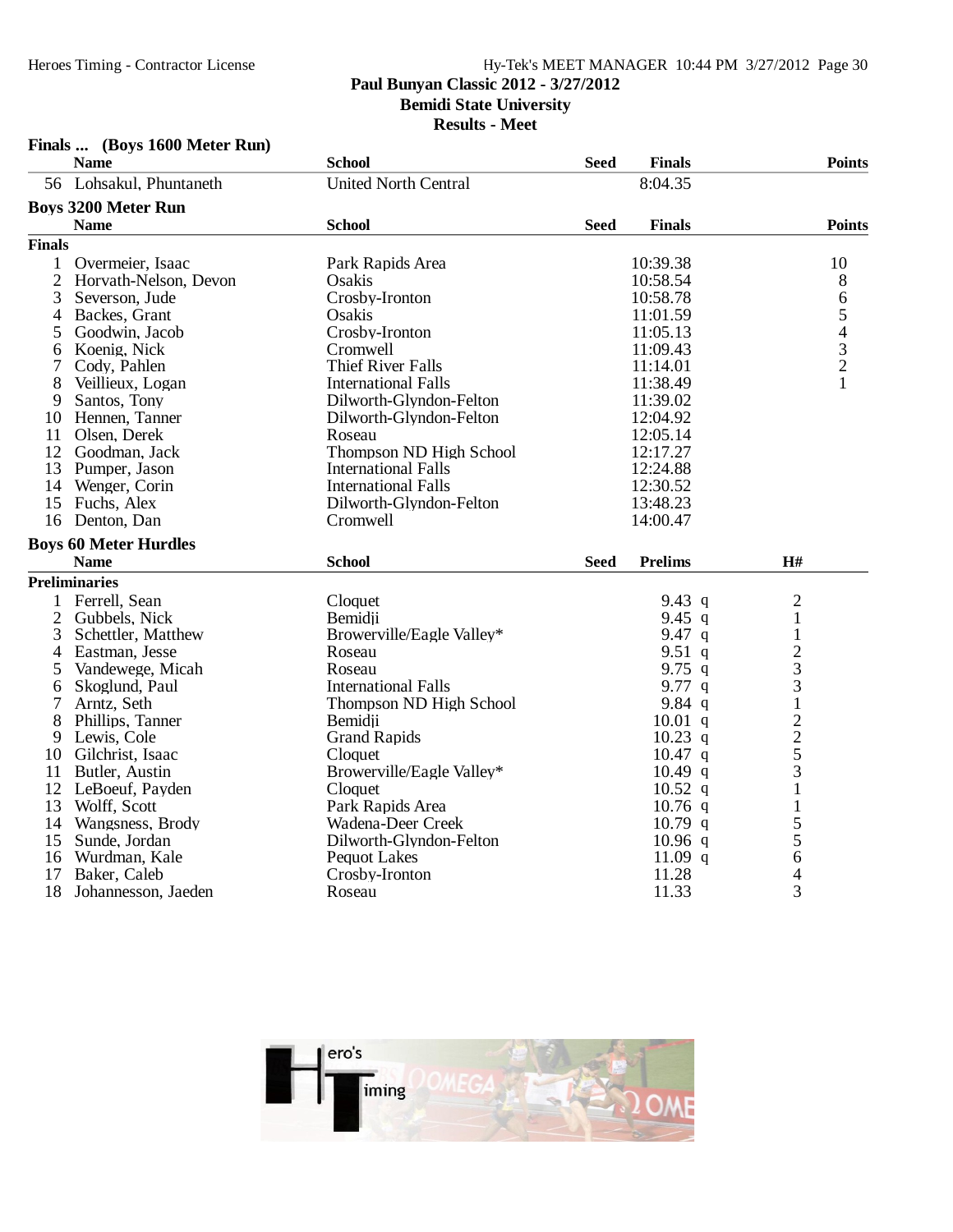## **Paul Bunyan Classic 2012 - 3/27/2012**

**Bemidi State University**

### **Results - Meet**

|  | Preliminaries  (Boys 60 Meter Hurdles) |  |
|--|----------------------------------------|--|
|--|----------------------------------------|--|

|                | <b>Name</b>                   | <b>School</b>                 | <b>Seed</b>    | <b>Prelims</b> | H#                                         |                          |
|----------------|-------------------------------|-------------------------------|----------------|----------------|--------------------------------------------|--------------------------|
| 19             | Cormican, Kyle                | <b>Bigfork</b>                |                | 11.43          | $\overline{2}$                             |                          |
| 20             | Jacobson, Seth                | Dilworth-Glyndon-Felton       |                | 11.48          | 4                                          |                          |
| 21             | Blaeser, Chase                | <b>Pequot Lakes</b>           |                | 11.62          | 6                                          |                          |
|                | 22 Nesvold, Austin            | Dilworth-Glyndon-Felton       |                | 11.67          | 5                                          |                          |
| 23             | Tollefson, Michael            | Dilworth-Glyndon-Felton       |                | 11.74          |                                            |                          |
| 24             | Utecht, Dylan                 | Floodwood                     |                | 11.77          | $rac{4}{3}$                                |                          |
| 25             | Kempenich, Darian             | Lake of the Woods/Rainy River |                | 12.36          | $\overline{6}$                             |                          |
| 26             | Staley, Matt                  | Crosby-Ironton                |                | 12.39          | $\frac{3}{4}$                              |                          |
|                | 27 Busta, Andrew              | Dilworth-Glyndon-Felton       |                | 12.52          |                                            |                          |
| 28             | Juthatungcharoen, Junior      | <b>Pequot Lakes</b>           |                | 12.68          | $\begin{array}{c} 6 \\ 2 \\ 5 \end{array}$ |                          |
|                | 29 Krezowski, Jake            | Cromwell                      |                | 12.68          |                                            |                          |
|                | 30 Howard, Anthony            | Dilworth-Glyndon-Felton       |                | 12.72          |                                            |                          |
| 31             | Widrig, Jacobi                | Fertile-Beltrami              |                | 12.83          | $\overline{4}$                             |                          |
|                | 32 LaValla, Chris             | Lake of the Woods/Rainy River |                | 13.37          | $\mathbf{1}$                               |                          |
| 33             | Serfling, Joey                | Crosby-Ironton                |                | 13.81          | 4                                          |                          |
|                | <b>Boys 60 Meter Hurdles</b>  |                               |                |                |                                            |                          |
|                | <b>Name</b>                   | <b>School</b>                 | <b>Prelims</b> | <b>Finals</b>  | H#                                         | <b>Points</b>            |
| <b>Finals</b>  |                               |                               |                |                |                                            |                          |
| 1              | Ferrell, Sean                 | Cloquet                       | 9.43           | 9.24           | $\mathbf{1}$                               | 10                       |
| $\overline{2}$ | Gubbels, Nick                 | Bemidii                       | 9.45           | 9.38           | 1                                          | 8                        |
| 3              | Schettler, Matthew            | Browerville/Eagle Valley*     | 9.47           | 9.56           | 1                                          | 6                        |
| 4              | Eastman, Jesse                | Roseau                        | 9.51           | 9.69           | 1                                          | 5                        |
| 5              | Vandewege, Micah              | Roseau                        | 9.75           | 9.72           | $\mathbf{1}$                               | 4                        |
| 6              | Skoglund, Paul                | <b>International Falls</b>    | 9.77           | 9.86           | $\mathbf{1}$                               | 3                        |
| 7              | Phillips, Tanner              | Bemidii                       | 10.01          | 9.99           | $\overline{c}$                             | $\overline{c}$           |
| 8              | Lewis, Cole                   | <b>Grand Rapids</b>           | 10.23          | 10.10          |                                            | $\mathbf{1}$             |
| 9              | Gilchrist, Isaac              | Cloquet                       | 10.47          | 10.22          | $\begin{array}{c} 2 \\ 2 \\ 2 \end{array}$ |                          |
| 10             | Arntz, Seth                   | Thompson ND High School       | 9.84           | 10.24          |                                            |                          |
| 11             | Butler, Austin                | Browerville/Eagle Valley*     | 10.49          | 10.75          |                                            |                          |
|                | 12 LeBoeuf, Payden            | Cloquet                       | 10.52          | 10.92          | $\overline{2}$                             |                          |
|                |                               |                               |                |                |                                            |                          |
|                | <b>Boys 4x200 Meter Relay</b> |                               |                |                |                                            |                          |
|                | <b>Team</b>                   | Relay                         | <b>Seed</b>    | <b>Finals</b>  | H#                                         | <b>Points</b>            |
| <b>Finals</b>  |                               |                               |                |                |                                            |                          |
| 1              | Bemidji                       | A                             |                | 1:38.71        | $\mathbf{1}$                               | 10                       |
| $\overline{2}$ | Thief River Falls             | A                             |                | 1:40.22        | $\frac{2}{3}$                              | 8                        |
| 3              | <b>East Grand Forks</b>       | A                             |                | 1:40.60        |                                            | 6                        |
| 4              | Browerville/Eagle Valley*     | A                             |                | 1:41.32        | $\overline{c}$                             | 5                        |
| 5              | <b>Pequot Lakes</b>           | A                             |                | 1:41.36        | $\mathbf{1}$                               | $\overline{\mathcal{A}}$ |
| 6              | Cloquet                       | $\mathbf{A}$                  |                | 1:41.83        | $\overline{c}$                             | $\frac{3}{2}$            |
| 7              | Dilworth-Glyndon-Felton       | A                             |                | 1:42.88        | $\mathbf{1}$                               |                          |
| 8              | Bemidii                       | B                             |                | 1:43.90        | $\overline{4}$                             |                          |

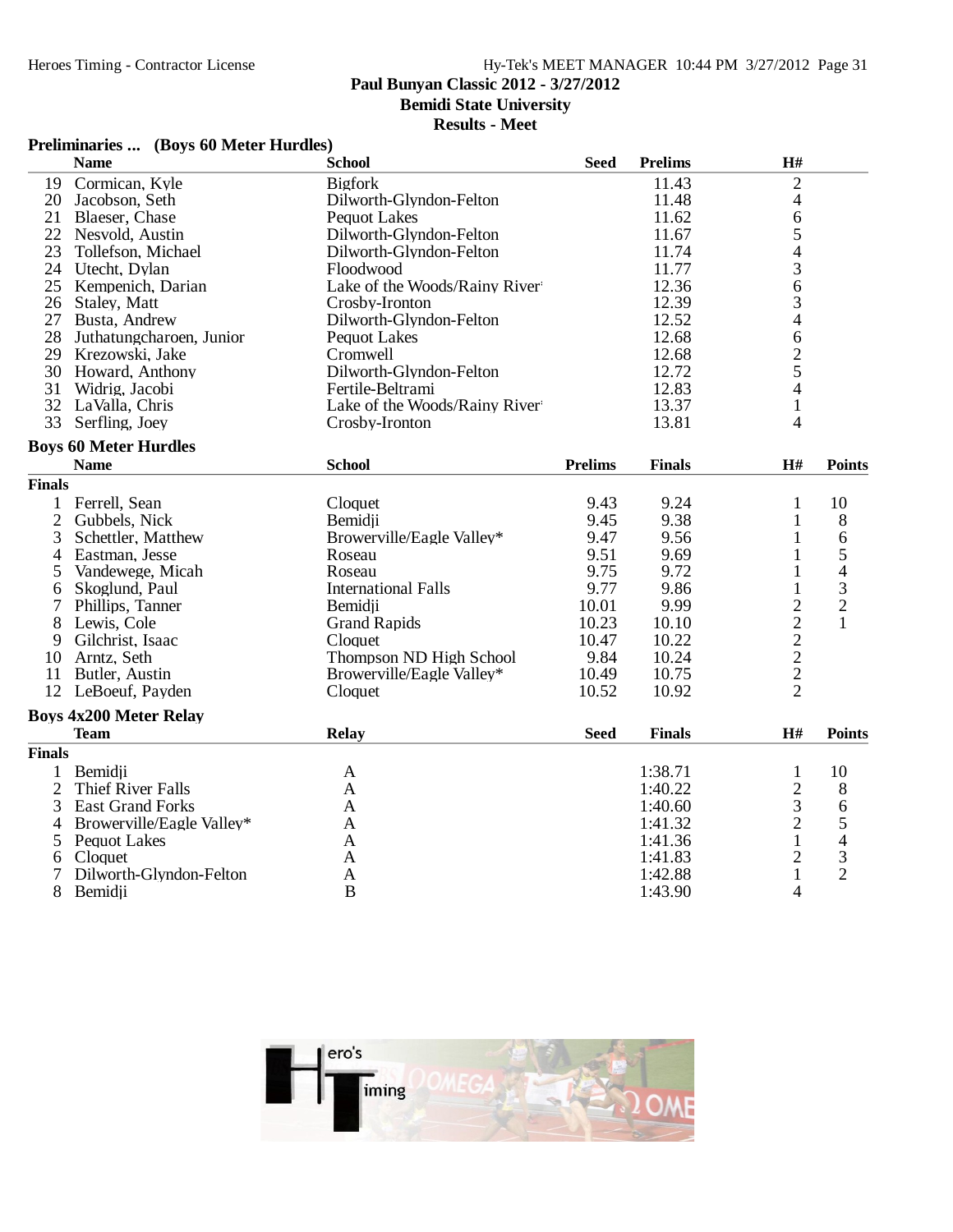### Hy-Tek's MEET MANAGER 10:44 PM 3/27/2012 Page 32 **Paul Bunyan Classic 2012 - 3/27/2012**

**Bemidi State University**

**Results - Meet**

### **Finals ... (Boys 4x200 Meter Relay)**

| <b>Team</b>                | <b>Relay</b>                                                                                                                                                                                                           | <b>Seed</b>                                                                                                                                              | <b>Finals</b> | H#                                                                                                                                                | <b>Points</b>                                                                                                                                                                                         |
|----------------------------|------------------------------------------------------------------------------------------------------------------------------------------------------------------------------------------------------------------------|----------------------------------------------------------------------------------------------------------------------------------------------------------|---------------|---------------------------------------------------------------------------------------------------------------------------------------------------|-------------------------------------------------------------------------------------------------------------------------------------------------------------------------------------------------------|
| Browerville/Eagle Valley*  | $\bf{B}$                                                                                                                                                                                                               |                                                                                                                                                          | 1:45.05       | 5                                                                                                                                                 |                                                                                                                                                                                                       |
| Bemidji                    | D                                                                                                                                                                                                                      |                                                                                                                                                          | 1:45.72       | 6                                                                                                                                                 |                                                                                                                                                                                                       |
| Walker-Hackensack-Akeley   | A                                                                                                                                                                                                                      |                                                                                                                                                          | 1:45.96       |                                                                                                                                                   | 1                                                                                                                                                                                                     |
| Cromwell                   | A                                                                                                                                                                                                                      |                                                                                                                                                          | 1:46.08       |                                                                                                                                                   |                                                                                                                                                                                                       |
| Osakis                     | A                                                                                                                                                                                                                      |                                                                                                                                                          | 1:46.67       |                                                                                                                                                   |                                                                                                                                                                                                       |
| <b>East Grand Forks</b>    |                                                                                                                                                                                                                        |                                                                                                                                                          | 1:47.00       |                                                                                                                                                   |                                                                                                                                                                                                       |
| Fertile-Beltrami           | A                                                                                                                                                                                                                      |                                                                                                                                                          | 1:48.01       |                                                                                                                                                   |                                                                                                                                                                                                       |
| <b>Grand Rapids</b>        | A                                                                                                                                                                                                                      |                                                                                                                                                          | 1:48.19       |                                                                                                                                                   |                                                                                                                                                                                                       |
| Cloquet                    |                                                                                                                                                                                                                        |                                                                                                                                                          | 1:48.33       | 6                                                                                                                                                 |                                                                                                                                                                                                       |
| <b>International Falls</b> | A                                                                                                                                                                                                                      |                                                                                                                                                          | 1:48.36       |                                                                                                                                                   |                                                                                                                                                                                                       |
| Crosby-Ironton             | A                                                                                                                                                                                                                      |                                                                                                                                                          |               |                                                                                                                                                   |                                                                                                                                                                                                       |
| Wadena-Deer Creek          |                                                                                                                                                                                                                        |                                                                                                                                                          |               |                                                                                                                                                   |                                                                                                                                                                                                       |
|                            |                                                                                                                                                                                                                        |                                                                                                                                                          | 1:51.50       |                                                                                                                                                   |                                                                                                                                                                                                       |
| Fertile-Beltrami           |                                                                                                                                                                                                                        |                                                                                                                                                          | 1:51.77       |                                                                                                                                                   |                                                                                                                                                                                                       |
|                            | A                                                                                                                                                                                                                      |                                                                                                                                                          |               |                                                                                                                                                   |                                                                                                                                                                                                       |
|                            | A                                                                                                                                                                                                                      |                                                                                                                                                          |               |                                                                                                                                                   |                                                                                                                                                                                                       |
|                            |                                                                                                                                                                                                                        |                                                                                                                                                          |               |                                                                                                                                                   |                                                                                                                                                                                                       |
|                            | A                                                                                                                                                                                                                      |                                                                                                                                                          |               |                                                                                                                                                   |                                                                                                                                                                                                       |
| <b>East Grand Forks</b>    |                                                                                                                                                                                                                        |                                                                                                                                                          | 1:54.95       |                                                                                                                                                   |                                                                                                                                                                                                       |
| Cromwell                   |                                                                                                                                                                                                                        |                                                                                                                                                          |               |                                                                                                                                                   |                                                                                                                                                                                                       |
|                            | A                                                                                                                                                                                                                      |                                                                                                                                                          | 1:55.93       |                                                                                                                                                   |                                                                                                                                                                                                       |
|                            |                                                                                                                                                                                                                        |                                                                                                                                                          |               |                                                                                                                                                   |                                                                                                                                                                                                       |
|                            |                                                                                                                                                                                                                        |                                                                                                                                                          |               |                                                                                                                                                   |                                                                                                                                                                                                       |
| Cloquet                    |                                                                                                                                                                                                                        |                                                                                                                                                          |               |                                                                                                                                                   |                                                                                                                                                                                                       |
| Bemidii                    |                                                                                                                                                                                                                        |                                                                                                                                                          |               |                                                                                                                                                   |                                                                                                                                                                                                       |
|                            |                                                                                                                                                                                                                        |                                                                                                                                                          |               |                                                                                                                                                   |                                                                                                                                                                                                       |
| Barnum                     |                                                                                                                                                                                                                        |                                                                                                                                                          |               |                                                                                                                                                   |                                                                                                                                                                                                       |
|                            |                                                                                                                                                                                                                        |                                                                                                                                                          |               |                                                                                                                                                   |                                                                                                                                                                                                       |
|                            |                                                                                                                                                                                                                        |                                                                                                                                                          |               |                                                                                                                                                   |                                                                                                                                                                                                       |
| <b>Team</b>                | <b>Relay</b>                                                                                                                                                                                                           | <b>Seed</b>                                                                                                                                              | <b>Finals</b> | H#                                                                                                                                                | <b>Points</b>                                                                                                                                                                                         |
|                            | Dilworth-Glyndon-Felton<br>Roseau<br><b>Bigfork</b><br>Bagley/Fosston*<br>Bagley/Fosston*<br>Lake of the Woods/Rainy Rive<br>Park Rapids Area<br>Cloquet<br>Cromwell<br><b>Barnum</b><br><b>Boys 4x400 Meter Relay</b> | B<br>D<br>A<br>$\mathbf B$<br>$\bf{B}$<br>$\bf{B}$<br>$\mathcal{C}$<br>B<br>A<br>$\mathbf B$<br>E<br>$\overline{C}$<br>D<br>$\, {\bf B}$<br>$\mathbf{A}$ |               | 1:50.27<br>1:50.79<br>1:53.08<br>1:53.41<br>1:53.48<br>1:54.71<br>1:55.80<br>1:56.23<br>1:58.36<br>2:00.02<br>2:00.28<br>2:04.59<br>2:12.14<br>DQ | 3<br>$\overline{2}$<br>$\overline{\mathcal{L}}$<br>$\frac{3}{3}$<br>$\overline{\mathcal{L}}$<br>$\frac{2}{2}$<br>$\overline{4}$<br>5<br>4<br>5<br>3<br>6<br>5<br>6<br>5<br>6<br>4<br>6<br>$rac{5}{3}$ |

|               | теат                       | <i><b>AVARD</b></i> | viiv<br>т пинэ | --- | т опте |
|---------------|----------------------------|---------------------|----------------|-----|--------|
| <b>Finals</b> |                            |                     |                |     |        |
|               | Roseau                     | Α                   | 3:44.90        |     | 10     |
|               | Bemidji                    | Α                   | 3:44.94        |     | 8      |
|               | 3 Dilworth-Glyndon-Felton  | Α                   | 3:51.21        | ⌒   |        |
| 4             | <b>East Grand Forks</b>    | A                   | 3:51.73        |     |        |
|               | 5 Crosby-Ironton           | Α                   | 3:52.11        |     |        |
| 6.            | Cromwell                   | Α                   | 3:59.02        |     | 2      |
|               | Pequot Lakes               | А                   | 3:59.16        |     | റ      |
| 8             | <b>International Falls</b> | Α                   | 4:03.31        |     |        |
| 9             | <b>East Grand Forks</b>    | В                   | 4:08.86        | ⌒   |        |
| 10            | Cromwell                   | B                   | 4:09.83        | ⌒   |        |
|               |                            |                     |                |     |        |

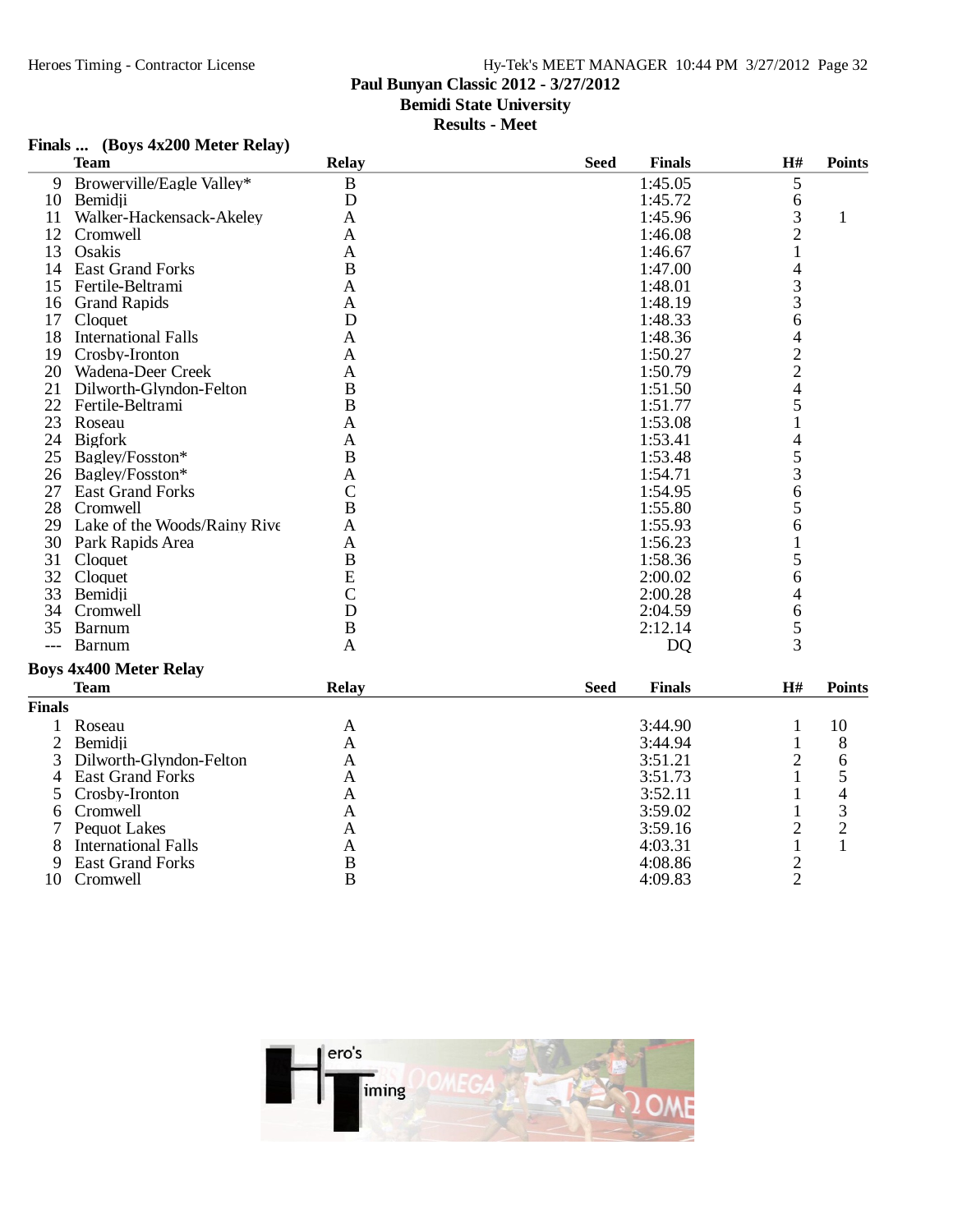### Hy-Tek's MEET MANAGER 10:44 PM 3/27/2012 Page 33 **Paul Bunyan Classic 2012 - 3/27/2012**

## **Bemidi State University**

**Results - Meet**

## **Boys 4x800 Meter Relay**

|                     | <b>Team</b>                         | <b>Relay</b>                              | <b>Finals</b><br><b>Seed</b> | <b>Points</b>                                   |
|---------------------|-------------------------------------|-------------------------------------------|------------------------------|-------------------------------------------------|
| <b>Finals</b>       |                                     |                                           |                              |                                                 |
| $\mathbf{1}$        | Bemidji                             | $\mathbf{A}$                              | 8:49.50                      | 10                                              |
| $\mathbf{2}$        | Crosby-Ironton                      | A                                         | 9:14.07                      | 8                                               |
| 3                   | Dilworth-Glyndon-Felton             | $\mathbf{A}$                              | 9:20.08                      | 6                                               |
| 4                   | <b>East Grand Forks</b>             | $\mathbf{A}$                              | 9:32.38                      |                                                 |
| 5                   | <b>Thief River Falls</b>            | A                                         | 9:33.29                      |                                                 |
| 6                   | Cromwell                            | A                                         | 9:33.76                      | $\begin{array}{c} 5 \\ 4 \\ 3 \\ 2 \end{array}$ |
| 7                   | Osakis                              | A                                         | 9:34.36                      |                                                 |
| 8                   | Cloquet                             | $\mathbf{A}$                              | 9:35.62                      | $\mathbf{1}$                                    |
| 9                   | Walker-Hackensack-Akeley            | $\mathbf{A}$                              | 9:45.17                      |                                                 |
| 10                  | Park Rapids Area                    | A                                         | 9:49.05                      |                                                 |
| 11                  | Browerville/Eagle Valley*           | $\mathbf{A}$                              | 9:49.80                      |                                                 |
|                     | 12 Fertile-Beltrami                 | $\mathbf{A}$                              | 9:53.09                      |                                                 |
| 13                  | <b>Pequot Lakes</b>                 | A                                         | 9:55.04                      |                                                 |
| 14                  | <b>International Falls</b>          | A                                         | 10:05.88                     |                                                 |
| 15                  | Lake of the Woods/Rainy Rive        | $\mathbf{A}$                              | 10:07.19                     |                                                 |
|                     | 16 Park Rapids Area                 | $\boldsymbol{B}$                          | 10:15.84                     |                                                 |
| 17                  | Roseau                              | A                                         | 10:25.96                     |                                                 |
| 18                  | Bagley/Fosston*                     | A                                         | 10:41.50                     |                                                 |
| 19                  | Cloquet                             | $\bf{B}$                                  | 11:15.20                     |                                                 |
| 20                  | Barnum                              | $\mathbf{A}$                              | 12:04.92                     |                                                 |
|                     | <b>Boys High Jump</b>               |                                           |                              |                                                 |
|                     | <b>Name</b>                         | <b>School</b>                             | <b>Seed</b><br><b>Finals</b> | <b>Points</b>                                   |
| <b>Finals</b>       |                                     |                                           |                              |                                                 |
|                     | Eastman, Jesse                      | Roseau                                    | $6 - 00.00$                  | 10                                              |
| 1<br>$\overline{2}$ | Dreher, Ben                         |                                           | 5-10.00                      |                                                 |
| 3                   | Feder, Jordan                       | Browerville/Eagle Valley*<br><b>Nevis</b> | $5 - 10.00$                  | 8                                               |
|                     |                                     | Browerville/Eagle Valley*                 | 5-08.00                      | 6                                               |
| 4<br>5              | Butler, Austin<br>Michaelson, Nolan | <b>Pequot Lakes</b>                       | 5-08.00                      | $\begin{array}{c} 5 \\ 4 \\ 3 \\ 2 \end{array}$ |
|                     | Pumper, Jason                       | <b>International Falls</b>                | 5-08.00                      |                                                 |
| 6<br>7              |                                     | Crosby-Ironton                            | 5-08.00                      |                                                 |
| 8                   | Hudrlik, Daniel<br>Phillips, Tanner | Bemidii                                   | 5-06.00                      | $\mathbf{1}$                                    |
| 9                   | Anderson, AJ                        | Bemidii                                   | 5-03.00                      |                                                 |
| 9                   | McCray, Chance                      | Bemidji                                   | 5-03.00                      |                                                 |
| 9                   | Henningsen, Alex                    | <b>International Falls</b>                | 5-03.00                      |                                                 |
| 9                   | Gilchrist, Isaac                    | Cloquet                                   | 5-03.00                      |                                                 |
| 9                   | Wurdman, Kale                       | <b>Pequot Lakes</b>                       | 5-03.00                      |                                                 |
| 9                   | Tyran, Jones                        | <b>Thief River Falls</b>                  | 5-03.00                      |                                                 |
| 9                   | Sunde, Jordan                       | Dilworth-Glyndon-Felton                   | 5-03.00                      |                                                 |
| 9                   | Wolff, Scott                        | Park Rapids Area                          | 5-03.00                      |                                                 |
| 9                   | Pickar, Jayde                       | United North Central                      | 5-03.00                      |                                                 |
|                     |                                     |                                           |                              |                                                 |

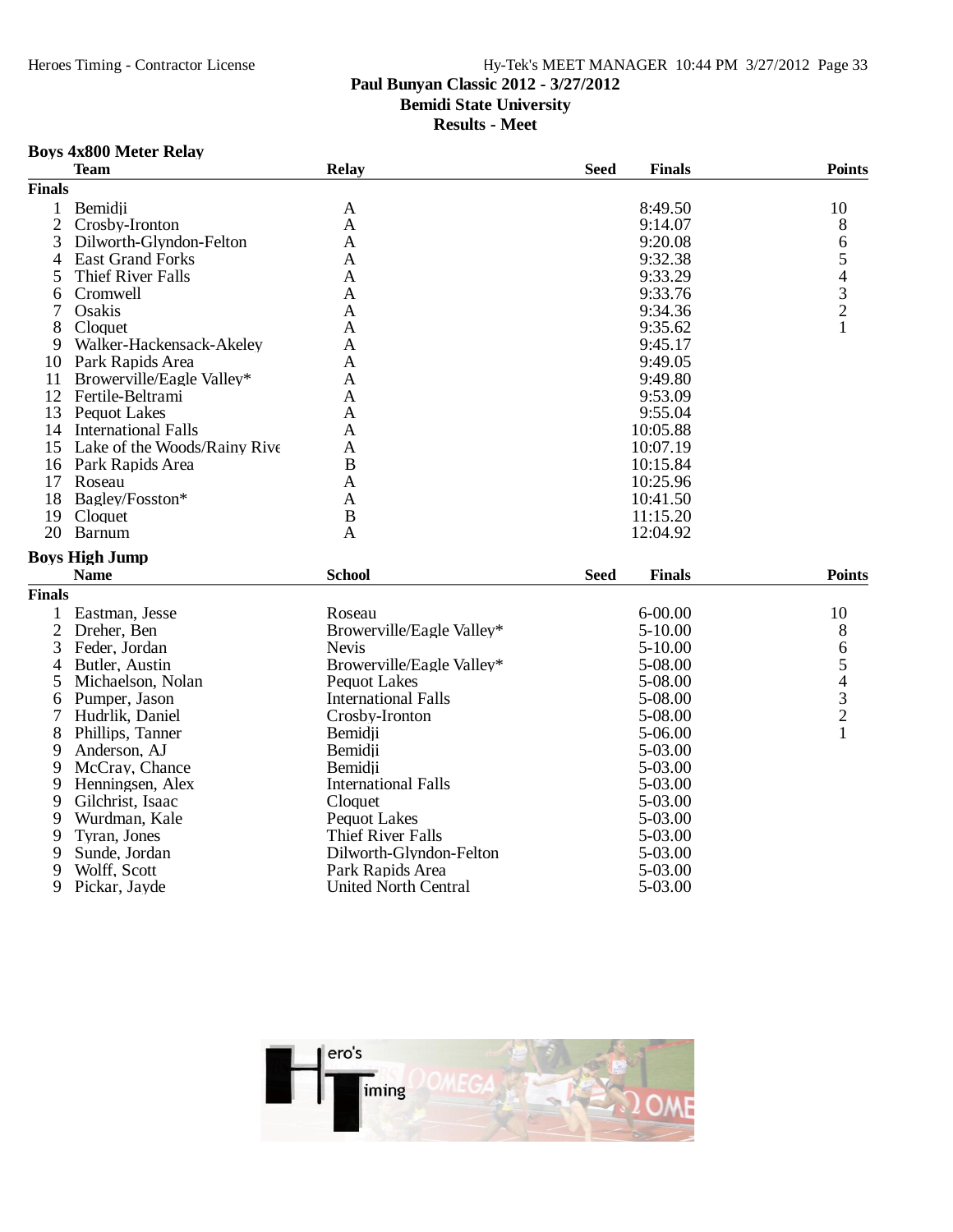## **Paul Bunyan Classic 2012 - 3/27/2012**

**Bemidi State University**

**Results - Meet**

## **Finals ... (Boys High Jump)**

|                | <b>Name</b>                      | <b>School</b>                           | <b>Seed</b> | <b>Finals</b>          | <b>Points</b>                                |
|----------------|----------------------------------|-----------------------------------------|-------------|------------------------|----------------------------------------------|
| 9              | Carlson, Elias                   | Roseau                                  |             | 5-03.00                |                                              |
| 9              | Tollefson, Michael               | Dilworth-Glyndon-Felton                 |             | 5-03.00                |                                              |
| 20             | Boerst, Austin                   | Osakis                                  |             | 5-00.00                |                                              |
| 20             | Pfisthner, Austin                | Cromwell                                |             | 5-00.00                |                                              |
| 20             | Erickson, Nick                   | <b>East Grand Forks</b>                 |             | 5-00.00                |                                              |
| 20             | Timonen, Skylar                  | Barnum                                  |             | 5-00.00                |                                              |
| ---            | Peterson, Zach                   | <b>Barnum</b>                           |             | <b>NH</b>              |                                              |
| ---            | Baker, Caleb                     | Crosby-Ironton                          |             | <b>NH</b>              |                                              |
| ---            | Georges, Hunter                  | <b>Pequot Lakes</b>                     |             | <b>NH</b>              |                                              |
|                | Anderson, Spencer                | <b>Nevis</b>                            |             | <b>NH</b>              |                                              |
| $---$          | Larson, Chris                    | Cloquet                                 |             | <b>NH</b>              |                                              |
| ---            | Jorgenson, Samuel                | Cloquet                                 |             | <b>NH</b>              |                                              |
| ---            | Borger, Robert                   | Park Rapids Area                        |             | <b>NH</b>              |                                              |
|                | Vogt, Paul                       | <b>Barnum</b>                           |             | <b>NH</b>              |                                              |
| $---$          | Wangsness, Brody                 | Wadena-Deer Creek                       |             | <b>NH</b>              |                                              |
|                | <b>Boys Pole Vault</b>           |                                         |             |                        |                                              |
|                | <b>Name</b>                      | <b>School</b>                           | Seed        | <b>Finals</b>          | <b>Points</b>                                |
| <b>Finals</b>  |                                  |                                         |             |                        |                                              |
| 1              |                                  |                                         |             | 13-06.00               |                                              |
|                | Tappe, Tyler                     | <b>Pequot Lakes</b>                     |             |                        | 10                                           |
| $\overline{2}$ | Engel, Josh                      | Greenway Nashwauk Keewatin              |             | 13-00.00               | 8                                            |
| 3              | Regorrah, Josh                   | <b>East Grand Forks</b>                 |             | 12-00.00               | 6                                            |
| 4              | Drury, Forrest                   | Park Rapids Area                        |             | 11-06.00               |                                              |
| 5              | Hallfrisch, Carter               | Cloquet                                 |             | 10-06.00               | $\begin{array}{c} 54 \\ 43 \\ 2 \end{array}$ |
| 6              | Askey, Kyle                      | <b>International Falls</b>              |             | 10-06.00               |                                              |
| 7              | Wurdman, Kale                    | <b>Pequot Lakes</b>                     |             | 10-00.00               |                                              |
| 8              | Schultz, Austin                  | Dilworth-Glyndon-Felton                 |             | 10-00.00               | $\mathbf{1}$                                 |
| 9              | Cole, Tom                        | Dilworth-Glyndon-Felton                 |             | 9-06.00                |                                              |
| 9              | Narveson, Kyle                   | <b>Pequot Lakes</b>                     |             | $9 - 06.00$<br>9-06.00 |                                              |
| 9<br>12        | Steffes, Andrew                  | Bemidji                                 |             | $9 - 00.00$            |                                              |
| 12             | Craig, John                      | <b>Pequot Lakes</b><br>Fertile-Beltrami |             | $9 - 00.00$            |                                              |
| 12             | Clark, Taylor                    | <b>International Falls</b>              |             | $9 - 00.00$            |                                              |
| 15             | Ettestad, Jakob<br>Stroot, Reily | Roseau                                  |             | 8-06.00                |                                              |
|                | Olson, Jordan                    | Roseau                                  |             | 8-06.00                |                                              |
| 15<br>15       | Nistler, Dylan                   | Walker-Hackensack-Akeley                |             | 8-06.00                |                                              |
| 15             |                                  | Dilworth-Glyndon-Felton                 |             | 8-06.00                |                                              |
| 19             | Jacobson, Seth<br>Sogge, Cole    | Dilworth-Glyndon-Felton                 |             | 7-06.00                |                                              |
| 19             |                                  |                                         |             | 7-06.00                |                                              |
|                | Shanda, Gaitz                    | Cloquet                                 |             |                        |                                              |
| 19<br>22       | Schier, Anthony                  | Cloquet                                 |             | 7-06.00                |                                              |
| 22             | Tatsak, Cody                     | <b>International Falls</b>              |             | 6-06.00                |                                              |
|                | Myllma, Dakota                   | Cloquet                                 |             | $6 - 06.00$            |                                              |
| 24             | Gilchrist, Isaac                 | Cloquet                                 |             | $6 - 00.00$            |                                              |

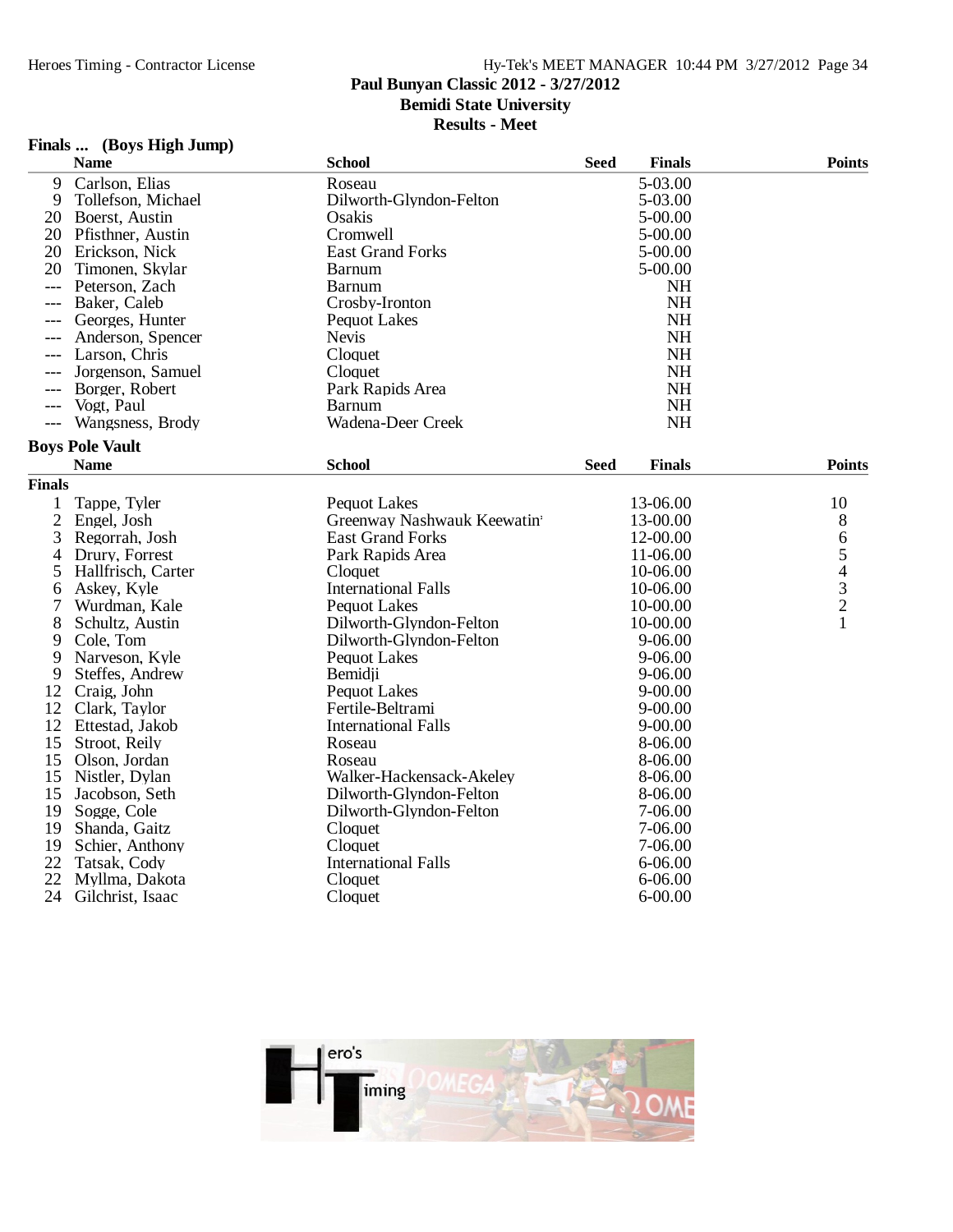## **Paul Bunyan Classic 2012 - 3/27/2012**

**Bemidi State University**

**Results - Meet**

|               | <b>Name</b>           | <b>School</b>                 | <b>Seed</b> | <b>Finals</b> | <b>Points</b> |
|---------------|-----------------------|-------------------------------|-------------|---------------|---------------|
|               | Smedshammer, Alex     | Cloquet                       |             | <b>NH</b>     |               |
|               | MacKay, Cade          | <b>International Falls</b>    |             | <b>NH</b>     |               |
| $---$         | Widrig, Jacobi        | Fertile-Beltrami              |             | <b>NH</b>     |               |
|               | <b>Boys Long Jump</b> |                               |             |               |               |
|               | <b>Name</b>           | <b>School</b>                 | <b>Seed</b> | <b>Finals</b> | <b>Points</b> |
| <b>Finals</b> |                       |                               |             |               |               |
| $\mathbf{1}$  | Michaelson, Nolan     | <b>Pequot Lakes</b>           |             | 19-11.50      | 10            |
| $\mathbf{2}$  | Dreher, Ben           | Browerville/Eagle Valley*     |             | 19-07.00      | 8             |
| 3             | Beyer, Taylor         | Dilworth-Glyndon-Felton       |             | 19-01.50      | 6             |
| 4             | Bibeau, Jason         | <b>Grand Rapids</b>           |             | 18-03.50      |               |
| 5             | Erickson, Nick        | <b>East Grand Forks</b>       |             | 18-02.50      | $\frac{5}{4}$ |
| 6             | Farrell, Cody         | Floodwood                     |             | 18-01.50      | $\frac{3}{2}$ |
| 7             | Annette, Will         | Bemidji                       |             | 18-01.25      |               |
| 8             | Schettler, Matthew    | Browerville/Eagle Valley*     |             | 17-10.50      | 1             |
| 9             | Hennen, Tyler         | Dilworth-Glyndon-Felton       |             | 17-10.00      |               |
|               | 10 Regorrah, Josh     | <b>East Grand Forks</b>       |             | 17-07.00      |               |
| 11            | Henningsen, Alex      | <b>International Falls</b>    |             | 17-04.00      |               |
| 11            | Cody, Pahlen          | <b>Thief River Falls</b>      |             | 17-04.00      |               |
| 13            | Johnson, Hunter       | Osakis                        |             | 17-03.00      |               |
| 14            | Erie, Trey            | Osakis                        |             | 17-00.50      |               |
| 15            | Wiberg, Austin        | <b>Grand Rapids</b>           |             | 17-00.00      |               |
|               | 16 Frydenlund, Grant  | <b>East Grand Forks</b>       |             | 16-11.00      |               |
| 17            | Hennen, Tanner        | Dilworth-Glyndon-Felton       |             | 16-10.00      |               |
| 18            | Peterson, Jonathon    | Walker-Hackensack-Akeley      |             | 16-08.50      |               |
| 19            | Harris, Joe           | <b>Grand Rapids</b>           |             | 16-05.00      |               |
| 20            | Moore, Mason          | Browerville/Eagle Valley*     |             | 16-04.00      |               |
|               | 20 Boerst, Austin     | Osakis                        |             | 16-04.00      |               |
| 22            | Newman, Seth          | Osakis                        |             | 16-03.00      |               |
| 22            | House, Tyler          | <b>International Falls</b>    |             | 16-03.00      |               |
| 24            | Olson, Preston        | Bagley/Fosston*               |             | 15-11.00      |               |
| 25            | LaValla, Chris        | Lake of the Woods/Rainy River |             | 15-09.50      |               |
| 26            | Garcia, Max           | Cromwell                      |             | 15-09.00      |               |
| 26            | Ovitt, Dustin         | Walker-Hackensack-Akeley      |             | 15-09.00      |               |
| 28            | Cage, Walker          | Bagley/Fosston*               |             | 15-07.50      |               |
| 29            | Sauer, Zach           | Bemidji                       |             | 15-06.00      |               |
| 30            | Unzeitig, Kyle        | Crosby-Ironton                |             | 15-05.50      |               |
| 31            | Goudy, Dakotah        | <b>Bigfork</b>                |             | 15-05.00      |               |
| 32            | Nesvold, Austin       | Dilworth-Glyndon-Felton       |             | 15-01.50      |               |
| 33            | Jacobson, Seth        | Dilworth-Glyndon-Felton       |             | 15-01.00      |               |
| 34            | Cormican, Kyle        | <b>Bigfork</b>                |             | 14-10.50      |               |
| 34            | Utecht, Dylan         | Floodwood                     |             | 14-10.50      |               |
| 36            | Skjeveland, Mitch     | Crosby-Ironton                |             | 14-10.00      |               |

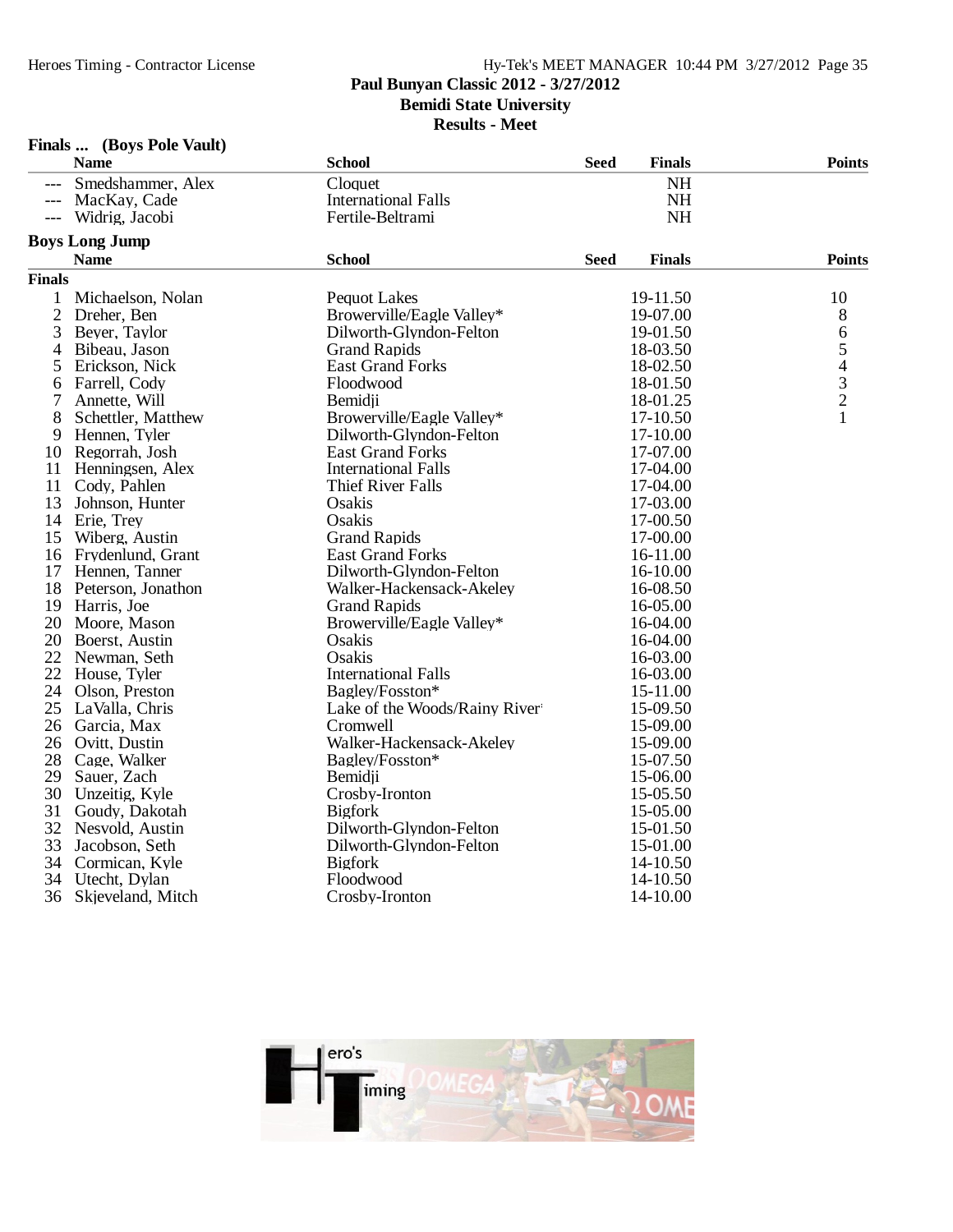### **Paul Bunyan Classic 2012 - 3/27/2012**

**Bemidi State University**

**Results - Meet**

## **Finals ... (Boys Long Jump)**

|        | <b>Name</b>              | <b>School</b>                 | <b>Seed</b> | <b>Finals</b> | <b>Points</b> |
|--------|--------------------------|-------------------------------|-------------|---------------|---------------|
| 36     | Paulson, Erik            | Bagley/Fosston*               |             | 14-10.00      |               |
| 38     | Laudon, Jack             | Bagley/Fosston*               |             | 14-07.00      |               |
| 39     | Baker, Caleb             | Crosby-Ironton                |             | 14-06.50      |               |
| 40     | Olson, Eli               | <b>Bigfork</b>                |             | 14-06.00      |               |
| 41     | Widrig, Jacobi           | Fertile-Beltrami              |             | 14-05.50      |               |
| 42     | Veillieux, Logan         | <b>International Falls</b>    |             | 14-05.00      |               |
| 43     | Lam, Michael             | <b>Thief River Falls</b>      |             | 14-03.00      |               |
| 44     | Wayne, Brandon           | Dilworth-Glyndon-Felton       |             | 14-01.00      |               |
| 45     | Fuchs, Alex              | Dilworth-Glyndon-Felton       |             | 14-00.50      |               |
| 46     | Busta, Andrew            | Dilworth-Glyndon-Felton       |             | 14-00.00      |               |
| 46     | Davidson, Tre            | Lake of the Woods/Rainy River |             | 14-00.00      |               |
| 48     | Larson, Levi             | Bagley/Fosston*               |             | 13-09.50      |               |
| 49     | Kempenich, Darian        | Lake of the Woods/Rainy River |             | 13-06.50      |               |
| 50     | Tatsak, Cody             | <b>International Falls</b>    |             | 13-04.00      |               |
| 51     | Lankton, Paul            | Walker-Hackensack-Akeley      |             | 13-02.50      |               |
| 52     | Rok Kim, Young           | Barnum                        |             | 12-11.50      |               |
| 53     | Skogstad, Jesse          | <b>International Falls</b>    |             | 12-08.00      |               |
| 54     | Warpula, Eli             | Cromwell                      |             | 12-06.00      |               |
| 54     | Berg, Gabriel            | Cloquet                       |             | 12-06.00      |               |
| 56     | Hutson, Triston          | Bagley/Fosston*               |             | 12-02.00      |               |
| 57     | Juthatungcharoen, Junior | <b>Pequot Lakes</b>           |             | 11-09.00      |               |
| 58     | Ward, Joseph             | Cloquet                       |             | 11-08.50      |               |
| 59     | Hoff, Dillon             | Cromwell                      |             | 11-04.00      |               |
| 60     | Syverson, Hunter         | Bagley/Fosston*               |             | 10-10.00      |               |
| 60     | Johnson, Blake           | <b>East Grand Forks</b>       |             | 10-10.00      |               |
| 62     | Hurner, Josiah           | Dilworth-Glyndon-Felton       |             | 9-11.00       |               |
|        | Rauvola, Hunter          | Cromwell                      |             | ND            |               |
| $---$  | Shimer, Dylan            | Walker-Hackensack-Akeley      |             | <b>ND</b>     |               |
|        | <b>Boys Triple Jump</b>  |                               |             |               |               |
|        | <b>Name</b>              | <b>School</b>                 | <b>Seed</b> | <b>Finals</b> | <b>Points</b> |
| Finals |                          |                               |             |               |               |
|        | Eastman, Jesse           | Roseau                        |             | 41-01.00      | 10            |

| Eastman, Jesse | Roseau                                                                                                                                                               | 41-01.00 | 10 |
|----------------|----------------------------------------------------------------------------------------------------------------------------------------------------------------------|----------|----|
|                | <b>East Grand Forks</b>                                                                                                                                              | 38-01.00 |    |
| Brett, Kosel   | Thief River Falls                                                                                                                                                    | 37-10.00 |    |
|                | Bemidii                                                                                                                                                              | 37-08.00 |    |
|                | Dilworth-Glyndon-Felton                                                                                                                                              | 37-03.00 |    |
|                | Roseau                                                                                                                                                               | 37-02.00 |    |
| Wolff, Scott   | Park Rapids Area                                                                                                                                                     | 35-09.50 |    |
|                | <b>Nevis</b>                                                                                                                                                         | 35-08.00 |    |
|                | International Falls                                                                                                                                                  | 34-04.00 |    |
|                | Dilworth-Glyndon-Felton                                                                                                                                              | 33-09.00 |    |
|                | Park Rapids Area                                                                                                                                                     | 33-08.00 |    |
|                | 2 Frydenlund, Grant<br>3<br>4 Loisel, Adam<br>5 Beyer, Taylor<br>6 Vandewege, Micah<br>7<br>8 Feder, Jordan<br>9 Pumper, Jason<br>10 Cole, Tom<br>11 Kantonen, Jared |          |    |

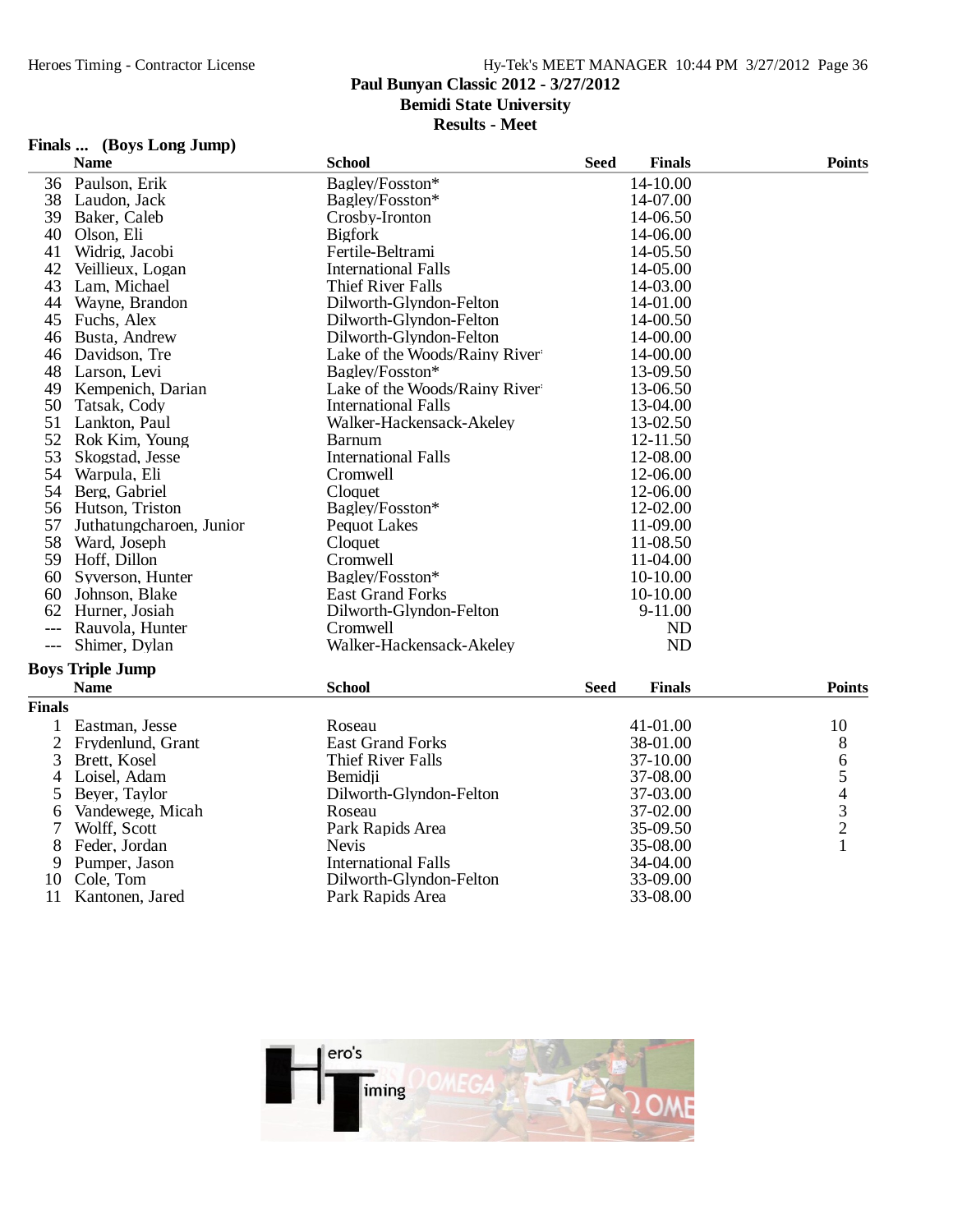## **Paul Bunyan Classic 2012 - 3/27/2012**

**Bemidi State University**

**Results - Meet**

## **Finals ... (Boys Triple Jump)**

|                | <b>Name</b>          | <b>School</b>              | <b>Seed</b> | <b>Finals</b> | <b>Points</b>                              |
|----------------|----------------------|----------------------------|-------------|---------------|--------------------------------------------|
| 12             | Tollefson, Michael   | Dilworth-Glyndon-Felton    |             | 33-05.50      |                                            |
| 13             | Anderson, AJ         | Bemidji                    |             | 33-04.25      |                                            |
| 14             | Georges, Hunter      | <b>Pequot Lakes</b>        |             | 32-07.75      |                                            |
| 15             | Wurdman, Kale        | <b>Pequot Lakes</b>        |             | 32-06.00      |                                            |
| 16             | Ettestad, Jakob      | <b>International Falls</b> |             | 31-06.75      |                                            |
| 17             | Larson, Louis        | Bagley/Fosston*            |             | 31-00.50      |                                            |
| 17             | Utecht, Dylan        | Floodwood                  |             | 31-00.50      |                                            |
| 19             | Derksen, Brady       | <b>Pequot Lakes</b>        |             | 30-02.50      |                                            |
| 20             | Nesvold, Austin      | Dilworth-Glyndon-Felton    |             | 30-01.75      |                                            |
| 21             | Blaeser, Chase       | <b>Pequot Lakes</b>        |             | 29-07.50      |                                            |
| 22             | Strelnieks, Sawyer   | Cromwell                   |             | 28-10.50      |                                            |
| 23             | Tatsak, Cole         | <b>International Falls</b> |             | 28-00.50      |                                            |
| 24             | Olson, Richard       | Cromwell                   |             | 27-08.50      |                                            |
| 25             | Rok Kim, Young       | Barnum                     |             | 25-07.50      |                                            |
| $---$          | Rauvola, Hunter      | Cromwell                   |             | <b>ND</b>     |                                            |
|                | Bibeau, Jason        | <b>Grand Rapids</b>        |             | <b>ND</b>     |                                            |
|                | Peterson, Jonathon   | Walker-Hackensack-Akeley   |             | ND            |                                            |
| $---$          | Oslund, Scott        | Fertile-Beltrami           |             | <b>ND</b>     |                                            |
|                | <b>Boys Shot Put</b> |                            |             |               |                                            |
|                | <b>Name</b>          | <b>School</b>              | <b>Seed</b> | <b>Finals</b> | <b>Points</b>                              |
| <b>Finals</b>  |                      |                            |             |               |                                            |
| 1              | Meyer, Logan         | Wadena-Deer Creek          |             | 51-05.50      | 10                                         |
|                | 2 David, Erickson    | <b>Thief River Falls</b>   |             | 49-03.50      | 8                                          |
| 3              | Udenberg, Thomas     | Cloquet                    |             | 43-06.00      | 6                                          |
| $\overline{4}$ | Fisher, Anthony      | Walker-Hackensack-Akeley   |             | 42-05.50      | 5                                          |
| 5              | Solie, Lucas         | Fertile-Beltrami           |             | 42-00.00      |                                            |
| 6              | Stuhaug, Brandon     | Dilworth-Glyndon-Felton    |             | 41-11.50      | $\begin{array}{c} 4 \\ 3 \\ 2 \end{array}$ |
| 7              | Thomsen, Brady       | <b>Grand Rapids</b>        |             | 41-04.50      |                                            |
| 8              | Janttie, Nick        | <b>International Falls</b> |             | 40-00.00      | $\mathbf{1}$                               |
| 9              | Scherr, Garret       | Osakis                     |             | 39-07.50      |                                            |
| 10             | Dietrich, Chris      | <b>East Grand Forks</b>    |             | 39-02.50      |                                            |
| 11             | Bahen, Frank         | Cloquet                    |             | 38-10.50      |                                            |
| 12             | Lengeling, Chris     | <b>Grand Rapids</b>        |             | 38-09.50      |                                            |
| 13             | Johnk, Derek         | Dilworth-Glyndon-Felton    |             | 38-08.50      |                                            |
| 14             | Erickson, Nick       | <b>East Grand Forks</b>    |             | 38-07.50      |                                            |
| 15             | Freeman, Miguel      | Walker-Hackensack-Akeley   |             | 38-07.00      |                                            |
| 16             | Schroeder, Skyler    | <b>East Grand Forks</b>    |             | 38-05.50      |                                            |
| 16             | Rickbiel, Ryan       | Browerville/Eagle Valley*  |             | 38-05.50      |                                            |
| 18             | Lilly, Keith         | Dilworth-Glyndon-Felton    |             | 38-01.75      |                                            |
| 19             | Nordeen, Kory        | Walker-Hackensack-Akeley   |             | 38-00.50      |                                            |
| 20             | Scheving, Brock      | <b>East Grand Forks</b>    |             | 37-09.00      |                                            |
| 21             | Brown, Derrick       | Crosby-Ironton             |             | 37-06.00      |                                            |

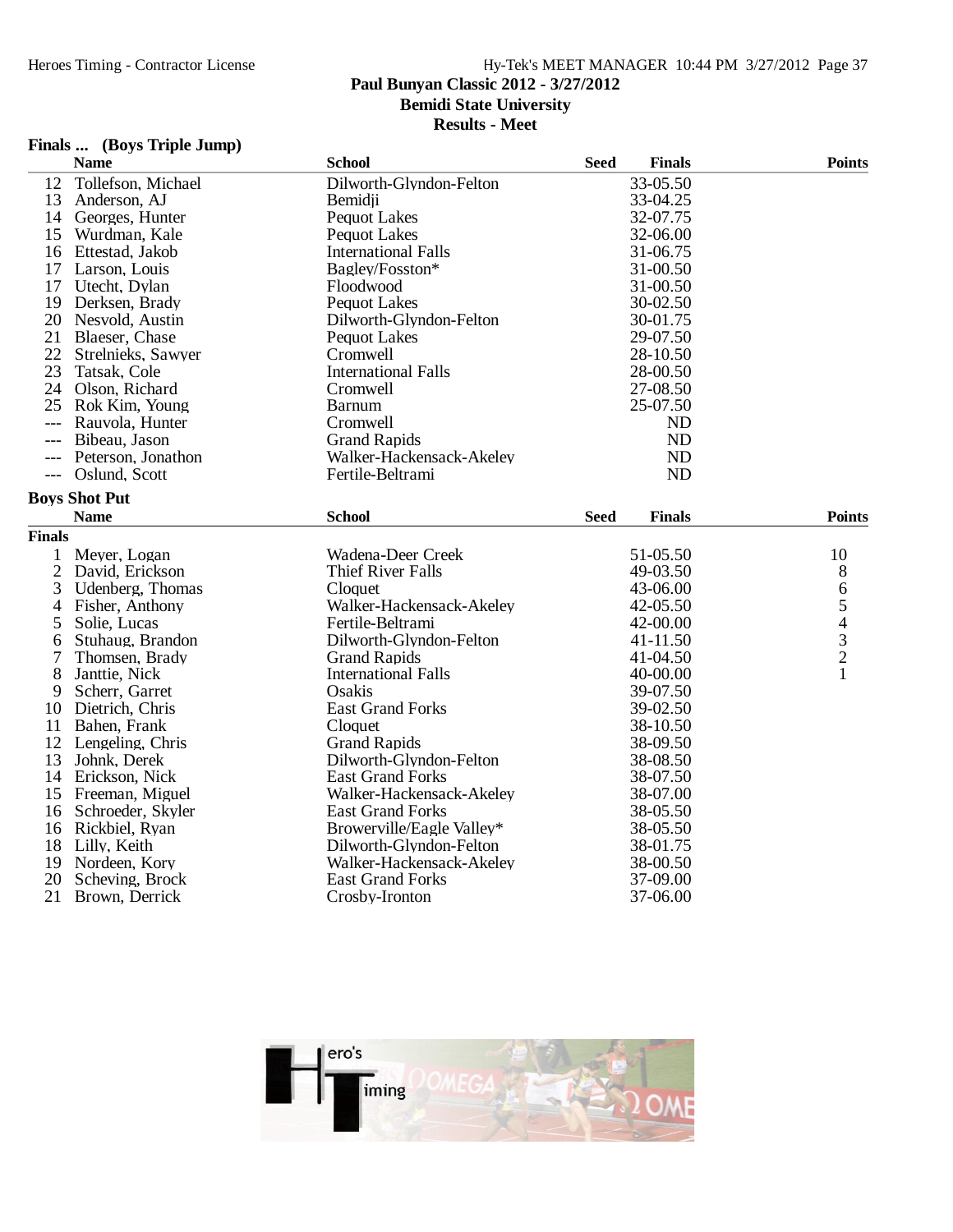## **Paul Bunyan Classic 2012 - 3/27/2012**

**Bemidi State University**

**Results - Meet**

### **Finals ... (Boys Shot Put)**

|    | <b>Name</b>          | <b>School</b>                 | <b>Seed</b> | <b>Finals</b> | <b>Points</b> |
|----|----------------------|-------------------------------|-------------|---------------|---------------|
| 22 | Derksen, Brady       | <b>Pequot Lakes</b>           |             | 37-05.50      |               |
| 23 | Sunder, Mitchell     | Osakis                        |             | 36-10.00      |               |
|    | 24 Butler, Austin    | Browerville/Eagle Valley*     |             | 36-01.50      |               |
|    | 25 Oliver, Josh      | Cromwell                      |             | 36-00.00      |               |
|    | 26 Mann, Wesley      | <b>Grand Rapids</b>           |             | 35-11.00      |               |
| 27 | Breeze, Matt         | Bemidji                       |             | 35-04.75      |               |
| 28 | Hakamaki, Tyler      | Cromwell                      |             | 35-01.50      |               |
| 29 | Johnson, Alex        | Bemidii                       |             | 35-00.50      |               |
| 30 | Stangel, Austin      | Crosby-Ironton                |             | 34-08.00      |               |
| 31 | Shanda, Gaitz        | Cloquet                       |             | 34-06.00      |               |
|    | 32 Ryan, Houske      | <b>Thief River Falls</b>      |             | 34-05.00      |               |
| 33 | Goodman, Jim         | Thompson ND High School       |             | 34-03.00      |               |
|    | 34 Moe, Andrew       | <b>Pequot Lakes</b>           |             | 34-01.00      |               |
|    | 35 Novak, Austin     | Lake of the Woods/Rainy River |             | 33-09.00      |               |
|    | 36 Deer, Billy       | Bemidji                       |             | 33-01.50      |               |
|    | 37 Borger, Robert    | Park Rapids Area              |             | 32-11.00      |               |
|    | 38 Letexier, Logan   | <b>East Grand Forks</b>       |             | 32-10.00      |               |
|    | 39 Espree, Andrew    | Browerville/Eagle Valley*     |             | 32-09.00      |               |
|    | 40 LaVigne, Jared    | <b>International Falls</b>    |             | 32-08.00      |               |
|    | 41 Ruport, Austin    | <b>International Falls</b>    |             | 32-05.00      |               |
|    | 42 Lohmiller, Sutton | Wadena-Deer Creek             |             | 32-04.00      |               |
| 43 | Youngberg, Brady     | <b>Barnum</b>                 |             | 32-02.00      |               |
| 44 | Yazzie, Jacob        | <b>East Grand Forks</b>       |             | 32-01.00      |               |
| 45 | Hogan, Carson        | Bemidji                       |             | 32-00.00      |               |
|    | 45 May, Dalton       | Browerville/Eagle Valley*     |             | 32-00.00      |               |
| 47 | Remund, Mason        | Dilworth-Glyndon-Felton       |             | 31-11.00      |               |
| 47 | Zuschke, Alex        | Bagley/Fosston*               |             | 31-11.00      |               |
|    | 49 Borden, Joshua    | Crosby-Ironton                |             | 31-07.00      |               |
|    | 50 Miller, Kiefer    | <b>Nevis</b>                  |             | 31-06.00      |               |
| 51 | Vigil, Eliezer       | Browerville/Eagle Valley*     |             | 31-05.00      |               |
| 51 | Olson, Mack          | <b>United North Central</b>   |             | 31-05.00      |               |
|    | 53 Hagen, Peter      | Osakis                        |             | 31-01.50      |               |
|    | 54 Keranen, Jacob    | <b>Nevis</b>                  |             | 31-01.00      |               |
|    | 55 Peterson, Landon  | Bagley/Fosston*               |             | 30-07.00      |               |
|    | 56 Huju, Jon         | <b>Bigfork</b>                |             | 30-03.00      |               |
|    | 56 Aune, Spencer     | <b>East Grand Forks</b>       |             | 30-03.00      |               |
|    | 58 Cordts, Dillon    | <b>International Falls</b>    |             | 29-11.00      |               |
|    | 59 Martinetto, Jace  | <b>Grand Rapids</b>           |             | 29-10.50      |               |
|    | 60 Warner, Quinlan   | Cloquet                       |             | 29-10.00      |               |
| 60 | Bollin, Nick         | Browerville/Eagle Valley*     |             | 29-10.00      |               |
| 62 | Galegher, Patrick    | Thompson ND High School       |             | 29-09.00      |               |
| 63 | O'Keefe, Ross        | <b>East Grand Forks</b>       |             | 29-06.00      |               |
| 64 | Whiting, Cody        | Cromwell                      |             | 29-04.00      |               |
|    |                      |                               |             |               |               |

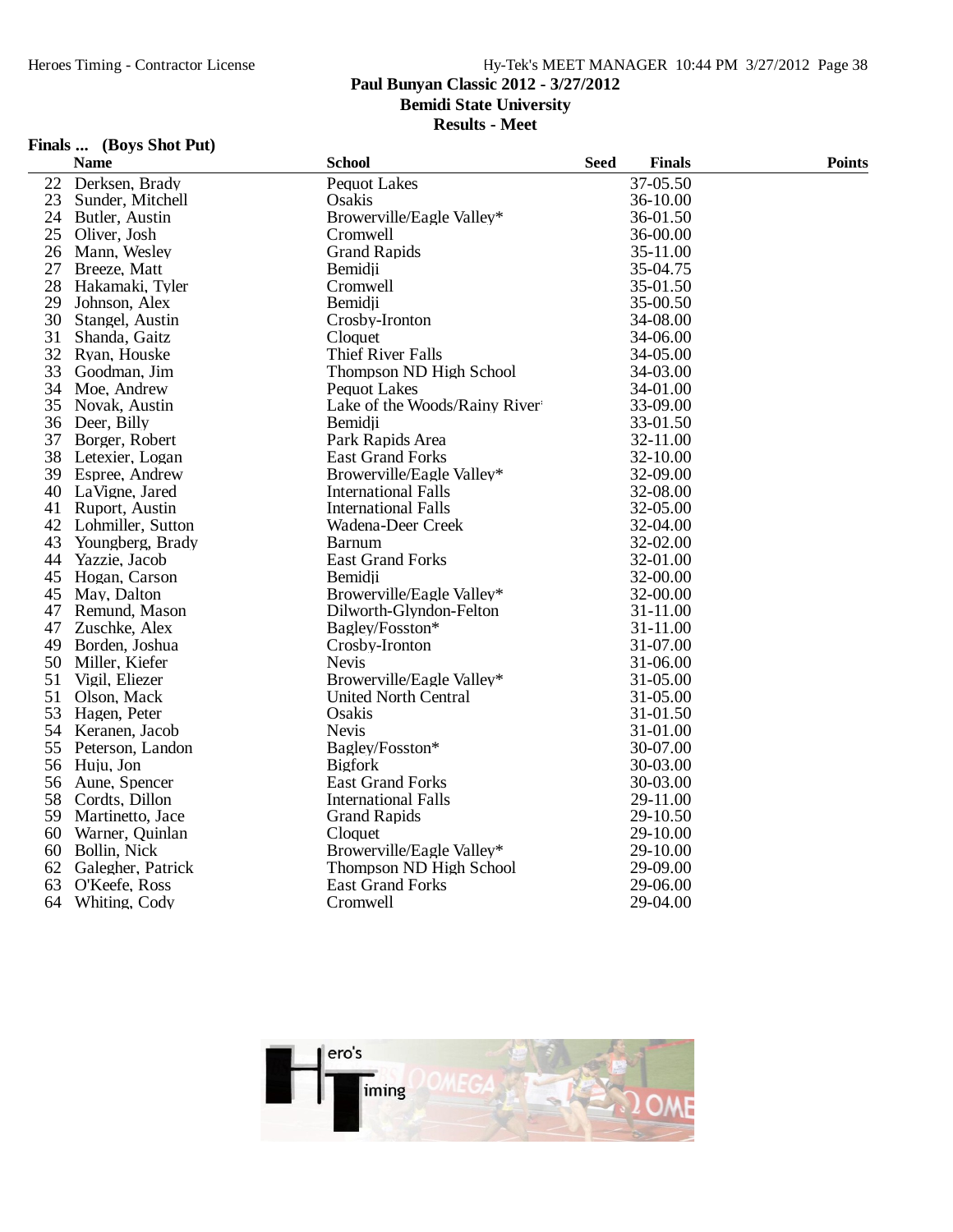## **Paul Bunyan Classic 2012 - 3/27/2012**

**Bemidi State University**

**Results - Meet**

## **Finals ... (Boys Shot Put)**

|     | <b>Name</b>               | <b>School</b>                 | <b>Seed</b> | <b>Finals</b> | <b>Points</b> |
|-----|---------------------------|-------------------------------|-------------|---------------|---------------|
|     | 64 Barras, Brandon        | <b>International Falls</b>    |             | 29-04.00      |               |
|     | 66 Dezeil, Eli            | <b>East Grand Forks</b>       |             | 29-02.00      |               |
|     | 67 Whelan, Cain           | Bemidji                       |             | 29-01.50      |               |
|     | 68 Hendricks, Luke        | Bemidji                       |             | 29-00.00      |               |
| 69  | Butcher, Brady            | Dilworth-Glyndon-Felton       |             | 28-11.00      |               |
|     | 70 Rohde, Patrick         | Floodwood                     |             | 28-06.00      |               |
|     | 70 Weidenborner, Hunter   | Bemidii                       |             | 28-06.00      |               |
|     | 72 Hanson, Kyle           | Lake of the Woods/Rainy River |             | 28-05.00      |               |
| 73  | Flaherty, Gabe            | Bemidii                       |             | 28-04.00      |               |
|     | 74 Krotzer, Joe           | Bemidji                       |             | 28-03.00      |               |
|     | 75 Bocklund, Jon          | <b>Pequot Lakes</b>           |             | 28-01.00      |               |
|     | 76 Godwin, Landon         | <b>Nevis</b>                  |             | 27-11.00      |               |
| 77  | Roth, Miles               | Wadena-Deer Creek             |             | 27-03.00      |               |
| 77  | Feltus, AJ                | <b>Nevis</b>                  |             | 27-03.00      |               |
| 79  | Hall, Cody                | <b>Grand Rapids</b>           |             | 27-01.00      |               |
|     | 80 Shelgren, Parker       | Barnum                        |             | 26-06.00      |               |
| 81  | Warne, Tanner             | Roseau                        |             | 26-04.00      |               |
|     | 82 Peterson, Blake        | Lake of the Woods/Rainy River |             | 26-00.00      |               |
|     | 82 Kluthe, Matt           | <b>Grand Rapids</b>           |             | 26-00.00      |               |
|     | 84 Hulsebus, Aaron        | Bemidji                       |             | 25-10.50      |               |
|     | 85 Willour, Jerry         | <b>Barnum</b>                 |             | 25-09.00      |               |
|     | 86 Hutson, Triston        | Bagley/Fosston*               |             | 25-08.50      |               |
|     | 87 Erickson, Evan         | Cloquet                       |             | 25-05.00      |               |
| 87  | Dezeil, Evan              | <b>East Grand Forks</b>       |             | 25-05.00      |               |
| 89  | Squires, Lance            | <b>Pequot Lakes</b>           |             | 25-04.00      |               |
|     | 90 Garcia, Max            | Cromwell                      |             | 25-03.00      |               |
|     | 91 Monson, Kyle           | Thompson ND High School       |             | 25-02.00      |               |
| 92  | Smith, Sam                | Walker-Hackensack-Akeley      |             | 25-01.00      |               |
| 93  | Huff, Nathan              | Roseau                        |             | 24-10.00      |               |
|     | 94 Welman, Brandon        | Cloquet                       |             | 24-01.00      |               |
| 95  | Christianson, Charles     | Fertile-Beltrami              |             | 23-10.50      |               |
|     | 96 Novak, Alex            | Bemidji                       |             | 23-09.00      |               |
| 97  | Kuhlmann, Austin          | Osakis                        |             | 23-00.50      |               |
| 98  | Solheim, Logan            | Bemidii                       |             | 22-07.00      |               |
| 99  | Tippett, Zach             | Cromwell                      |             | 22-06.00      |               |
| 100 | DeMars, River             | Cloquet                       |             | 22-02.00      |               |
| 101 | Smith, Zion               | Cromwell                      |             | 21-11.00      |               |
|     | 102 Van Reese Jasso, Alek | <b>Grand Rapids</b>           |             | 21-09.50      |               |
|     | 103 Hadrava, Dustin       | Bemidji                       |             | 20-09.50      |               |
|     | 104 Evje, Bryce           | Bagley/Fosston*               |             | 17-08.00      |               |
|     | 105 Lewandowski, Austin   | Cromwell                      |             | 17-06.00      |               |
|     | 106 Johnson, Lucas        | Cromwell                      |             | 15-01.00      |               |